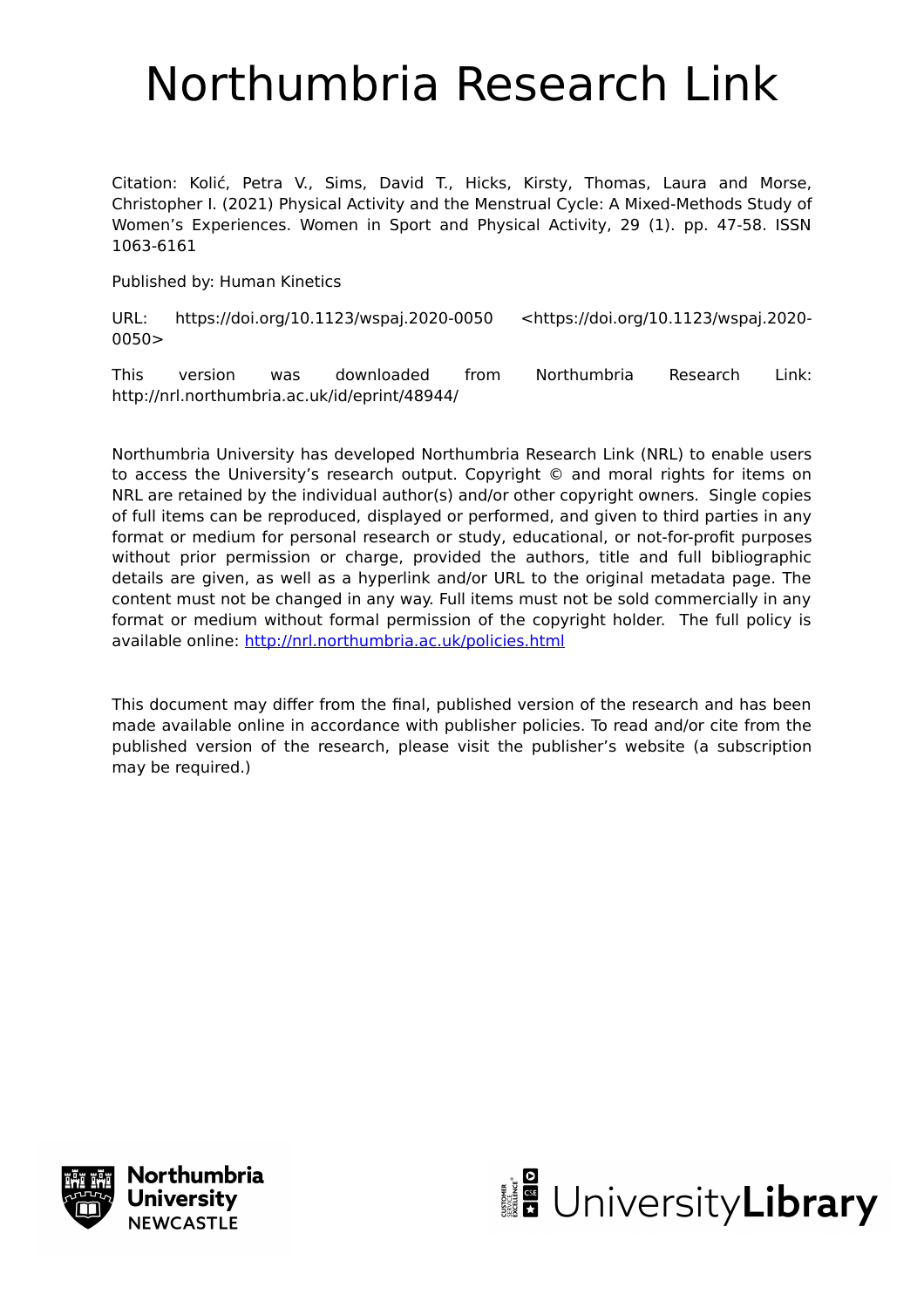- **Physical activity and the menstrual cycle: A mixed-methods study of**
- **women's experiences.**
- 3 Petra V. Kolić<sup>a\*</sup>, David T. Sims<sup>a</sup>, Kirsty Hicks<sup>b</sup>, Laura Thomas<sup>c</sup> and
- 4 Christopher I. Morse<sup>a</sup>
- *<sup>a</sup> Department of Sport and Exercise Sciences, Manchester Metropolitan University,*
- *Manchester, United Kingdom (UK);* <sup>*b*</sup> Department of Sport, Exercise & Rehabilitation,
- *Northumbria University, Newcastle, UK; "School of Sport and Exercise Sciences,*
- *Liverpool John Moores University, Liverpool, UK*
- \*Corresponding author. Department of Sport and Exercise Sciences, Manchester
- Metropolitan University, Oxford Road, Manchester M15 6BH, UK. Email:
- [P.Kolic@mmu.ac.uk.](mailto:P.Kolic@mmu.ac.uk) ORCiD ID:<https://orcid.org/0000-0003-3402-1857>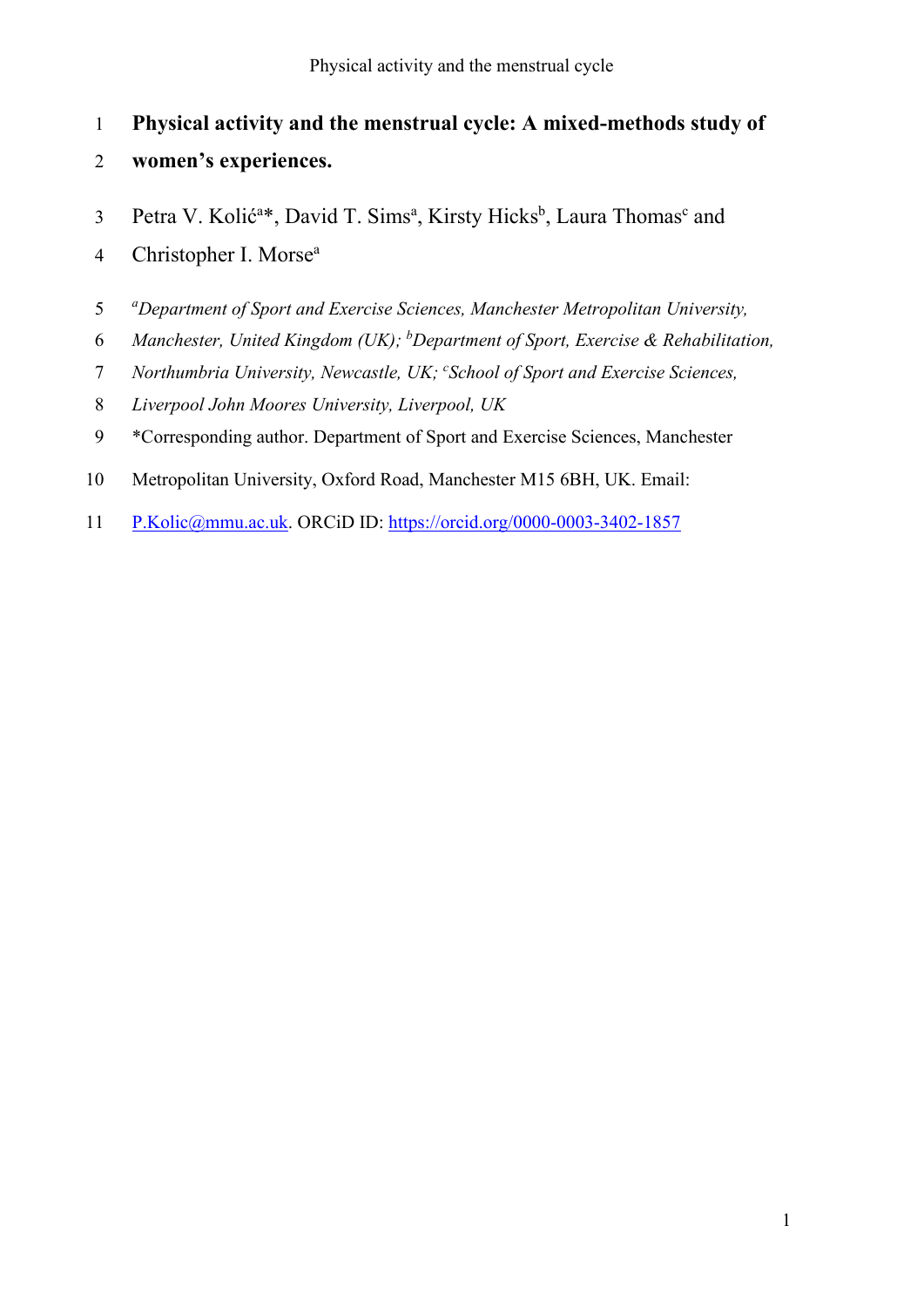# **Physical activity and the menstrual cycle: A mixed-methods study of women's experiences.**

 The menstrual cycle is an important biological process in women that is associated with a range of physical symptoms, which can shape how women think, feel, and participate in activities of daily life. This study employed a mixed-methods design to investigate adult women's physical activity throughout the menstrual cycle. One hundred and twenty-eight participants completed online questionnaires that explored events of the menstrual cycle (e.g., bleeding, pain, fatigue) and physical activity. Semi-structured interviews with 21 questionnaire respondents unpacked individual experiences of physical activity throughout the menstrual cycle. From the questionnaire data, 44 participants were categorised as avoiders and 84 as non-avoiders of physical activity due to menstrual events. Avoiders of physical activity reported longer periods, heavier menstrual flow, higher levels of fatigue and pain compared to non-avoiders. Interviews revealed that avoidance of physical activity ranged from complete avoidance to adaptation (e.g., types of exercise). Reasons for avoidance and adaptation of physical activity included menstrual symptoms, personal thoughts, and concerns about other people's views of the period. The present study findings emphasise the importance of recognising women's individual perspectives and established societal norms in addition to physical symptoms in order to better understand and normalise physical activity throughout the menstrual cycle.

 Keywords: menstruation; period; questionnaire; interview; symptoms; avoidance; self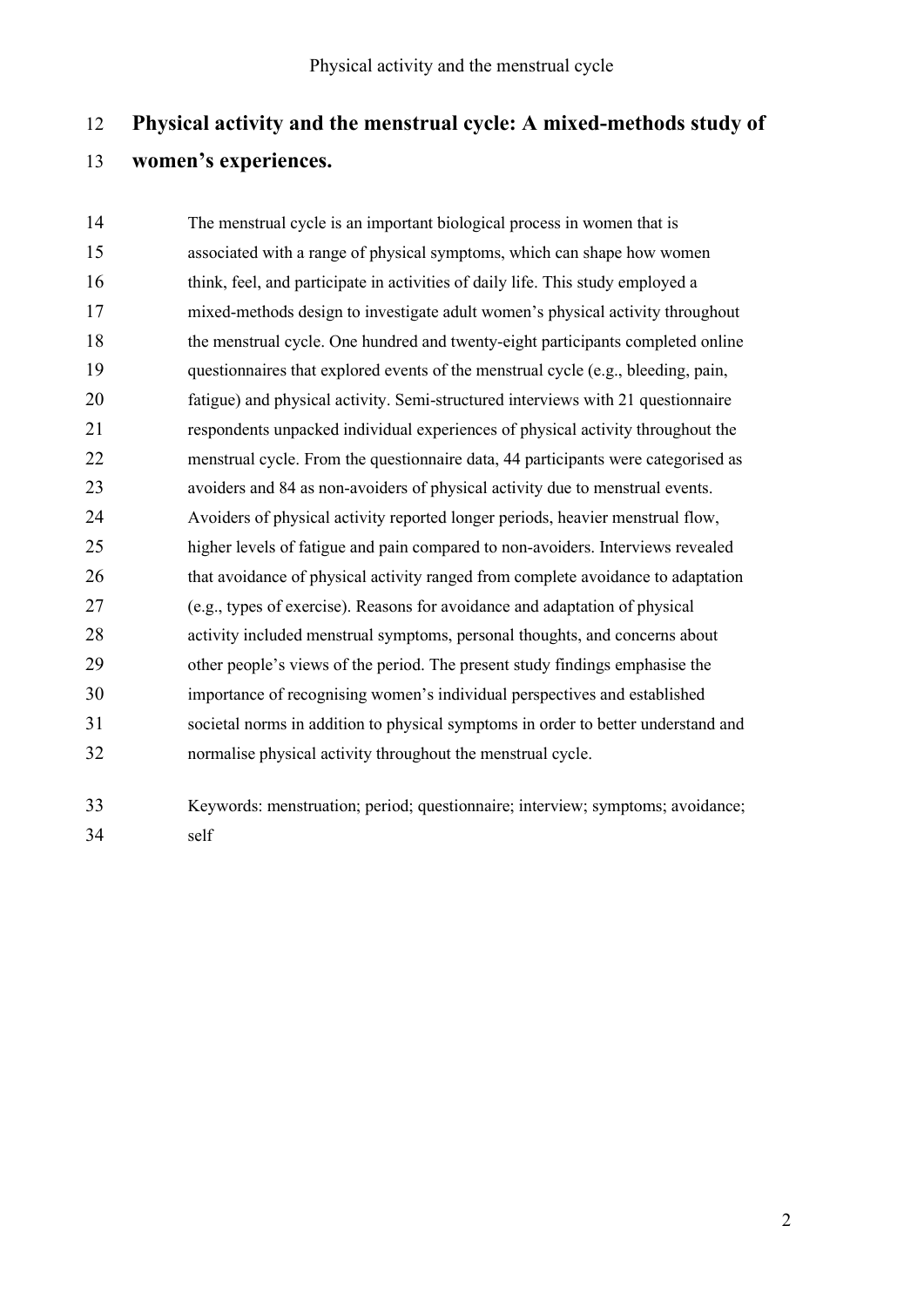## **Introduction**

 The menstrual cycle is a natural process in women's reproductive years that represents a highly individual and personal experience (Brantelid et al., 2014). The start of every menstrual cycle is marked by the period, also known as menstruation, which can lead to symptoms, such as bleeding (Santer et al., 2007, 2008), pain (Chen & Hu, 2019), mood changes (Samy et al., 2019), lethargy and fatigue (Bruinvels et al., 2016). The symptoms can extend beyond the period and throughout the entire menstrual cycle and affect how women feel and think about their bodies (Chrisler et al., 2015; Spadaro et al., 2018). How women feel, think, and act is framed further by normative expectations, stereotypes, and myths about the menstrual cycle (Kowalski & Chapple, 2000; Marván et al., 2006). A combination of menstrual symptoms, women's thoughts and feelings, and social norms could contribute to changes in activities of daily life (Brantelid et al., 2014; Chen et al., 2016; Houston et al., 2006). The most commonly reported menstrual symptoms represent painful cramps (dysmenorrhea) and tiredness (Schoep et al., 2019), as well as heavy bleeding (Bruinvels et al., 2016). On days of the period, the burden of these symptoms has been shown to prevent women from participating in daily activities (Schoep et al., 2019). For instance, 43% of adolescent women avoided aspects of daily life due to menstrual events (e.g., bleeding and pain) of which 21% missed at least one in 30 school days (Houston et al., 2006). Similarly, 64% of adult women missed an average of 2.6 workdays per month due to severe menstrual bleeding and pain (Fourquet et al., 2010). Aside from the severity of menstrual symptoms, women's behaviour changes could be shaped by upbringing (Marván & Molina-Abolnik, 2012), education (Stubbs, 2008), and media coverage (e.g., advertisements) (Spadaro et al., 2018). Presentations of the period as a matter of secrecy led women to be vigilant, self-conscious, and selective of daily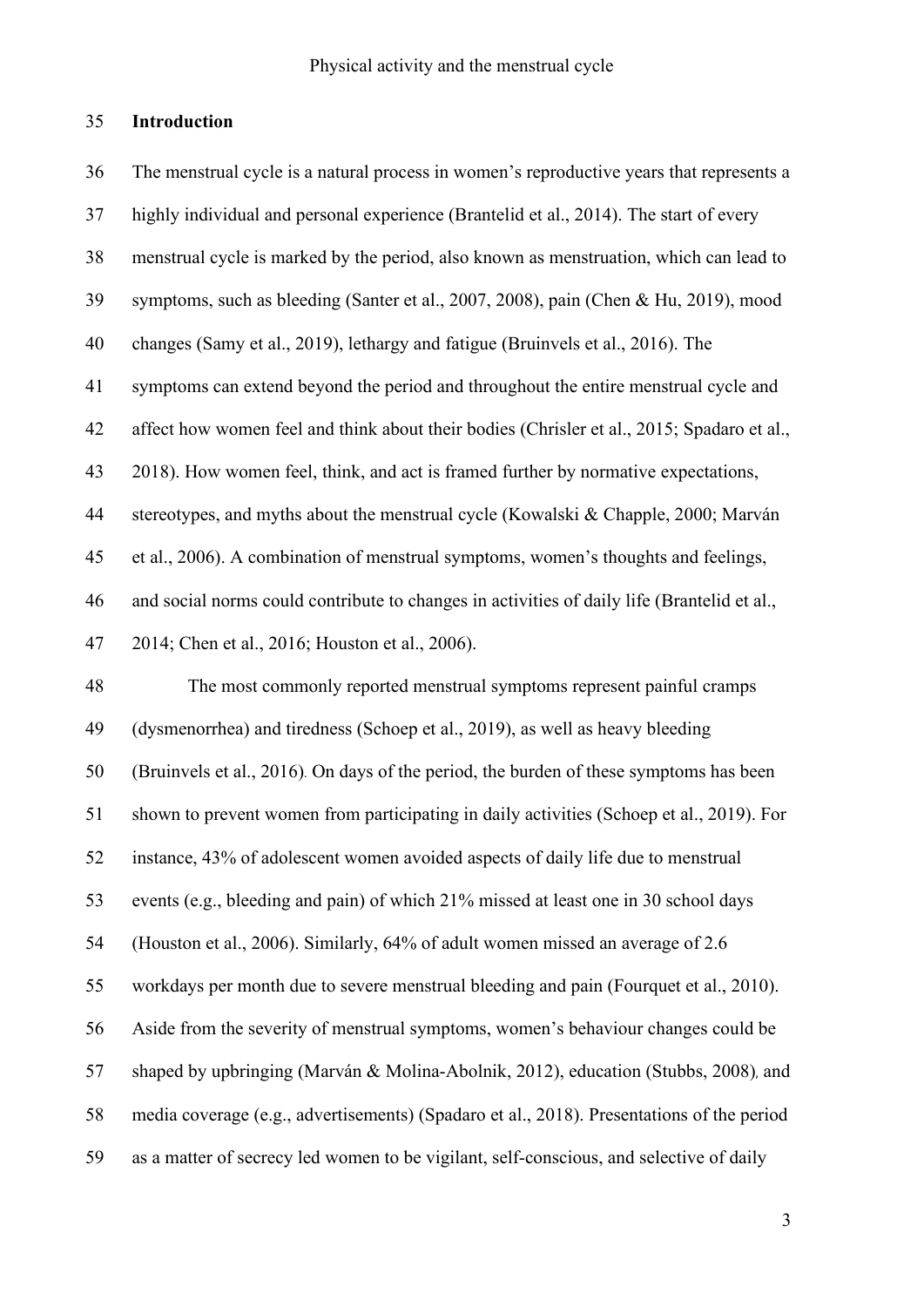activities they undertook and avoided (Johnston-Robledo & Chrisler, 2013). Beyond daily activities, however, limited studies have investigated how women experienced and perceived the menstrual cycle and its impact on sporting performance (Findlay et al., 2020; Moreno-Black & Vallianatos, 2005). A study conducted by Moreno-Black and Vallianatos (2005) with first-year students, who had a history of sport participation, found that women associated menstruation with shame and therefore disguised any associated signs (e.g., sanitary product). The participants were concerned and anxious about the visibility of menstruation (e.g., through leakage) and subsequent, negative public attention. Such negative connotations were perpetuated by comments from parents, teammates, and coaches of young women (Moreno-Black & Vallianatos, 2005). Similarly, Findlay et al.'s (2020) study with international rugby players demonstrated that athletes were highly aware and, at times, worried about the impact of their menstrual symptoms on performance. Although severe symptoms, such as dysmenorrhea, limited the participants during strenuous exercise (e.g., high intensity training), the athletes had established coping strategies (e.g., by accepting their menstrual experience or adapting to it), they had sought advice from medical professionals to manage menstrual symptoms, and spoke to trusted others to process their experiences of the menstrual cycle (Findlay et al., 2020). There remains no comparison, however, how physical activity in a non-athlete population might be affected by not only menstrual symptoms, but also women's individual experiences and social understandings of the menstrual cycle. Identifying that there is no extent data on the menstrual impact of physical activity, broader comparisons could be made with examples from the effect of

pregnancy, adult life transitions, and body awareness on physical activity. In physically

active women, who adapted routines throughout pregnancy, decisions whether to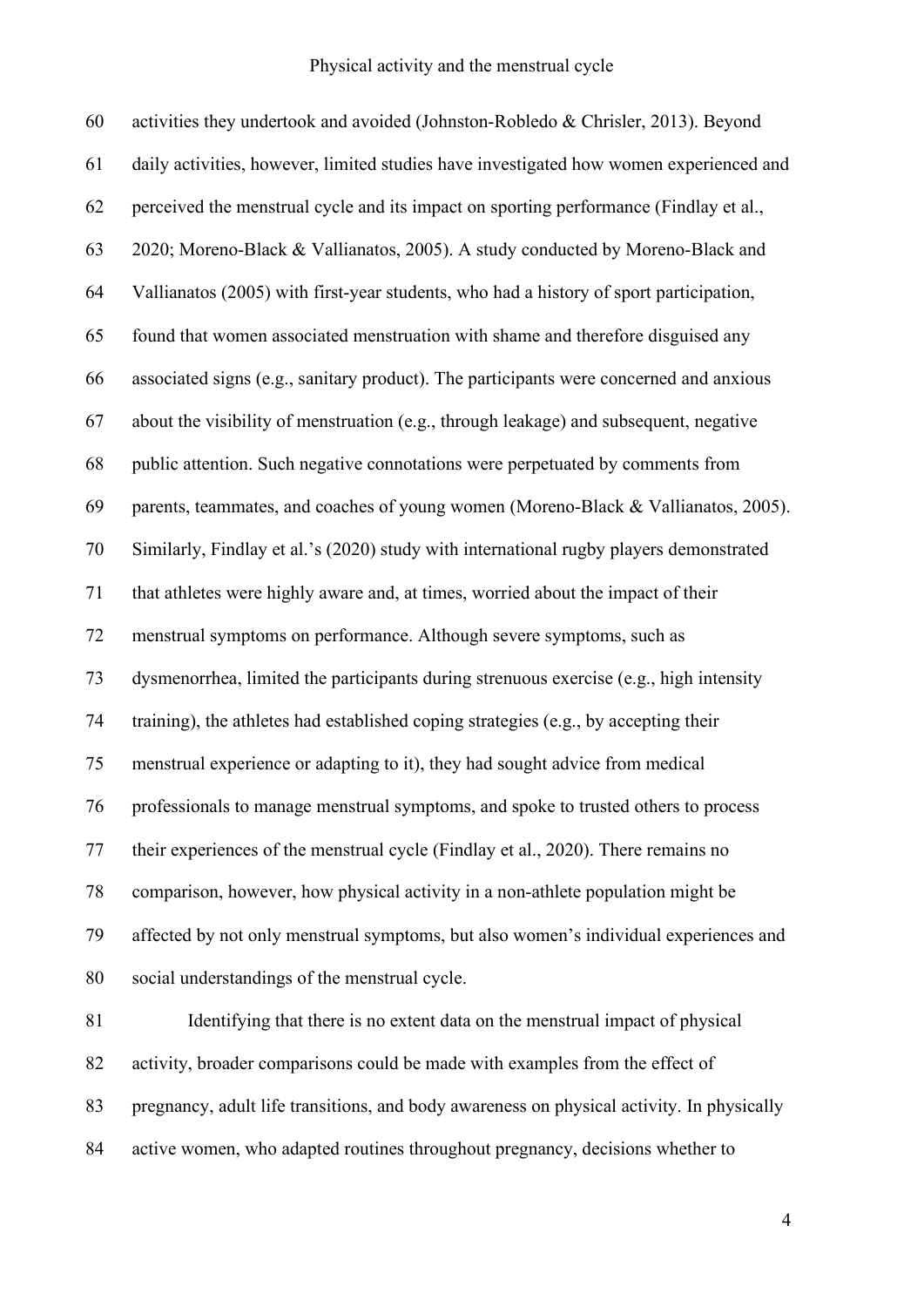participate in physical activity and, if so, to which extent, depended on the nature and severity of pregnancy-related symptoms (e.g., nausea, fatigue, backache), as well as women's perceptions of their own pregnancy and social expectations regarding physical activity throughout pregnancy (Cioffi et al., 2010). Women self-managed the type, intensity, and amount of physical activity they undertook, thoroughly evaluating societal expectations, information received from health professionals, and myths that relatives and friends shared with them (Cioffi et al., 2010). Similarly, a survey with 14,779 women aged 18–23 years showed that marriage and motherhood, both significant transitions in adult life, put pressure on the time available for physical activity and led to an increase in inactivity (Brown & Trost, 2003). Comparably, body consciousness and the awareness of social norms regarding a desirable body image led women to avoid physical activity (Markland, 2009). The perceived pressure to look a certain way and comparisons to other women in physical activity settings reduced already deflated levels of body satisfaction and affected drop out from physical activity (Pridgeon & Grogan, 2012). This drop out is concerning as it has been shown that physical activity could have a positive effect on dysmenorrhea (Dehnavi et al., 2018) and self-esteem (Zamani Sani et al., 2016). Within the United Kingdom (UK), 15% fewer women than men aged 16-34

 meet aerobic exercise guidelines and 47% of young adult women undertake no structured exercise compared to 32% of men (NHS Digital, 2017). Barriers to physical activity are multifactorial and the lower level of daily physical activity in women could be attributed to numerous factors. It is however impossible to discount that the menstrual cycle, known to influence other aspects of daily life (e.g., school [Houston et al., 2006], work attendance [Fourquet et al., 2010]), may account in part for lower physical activity in women compared to men. One approach to determining whether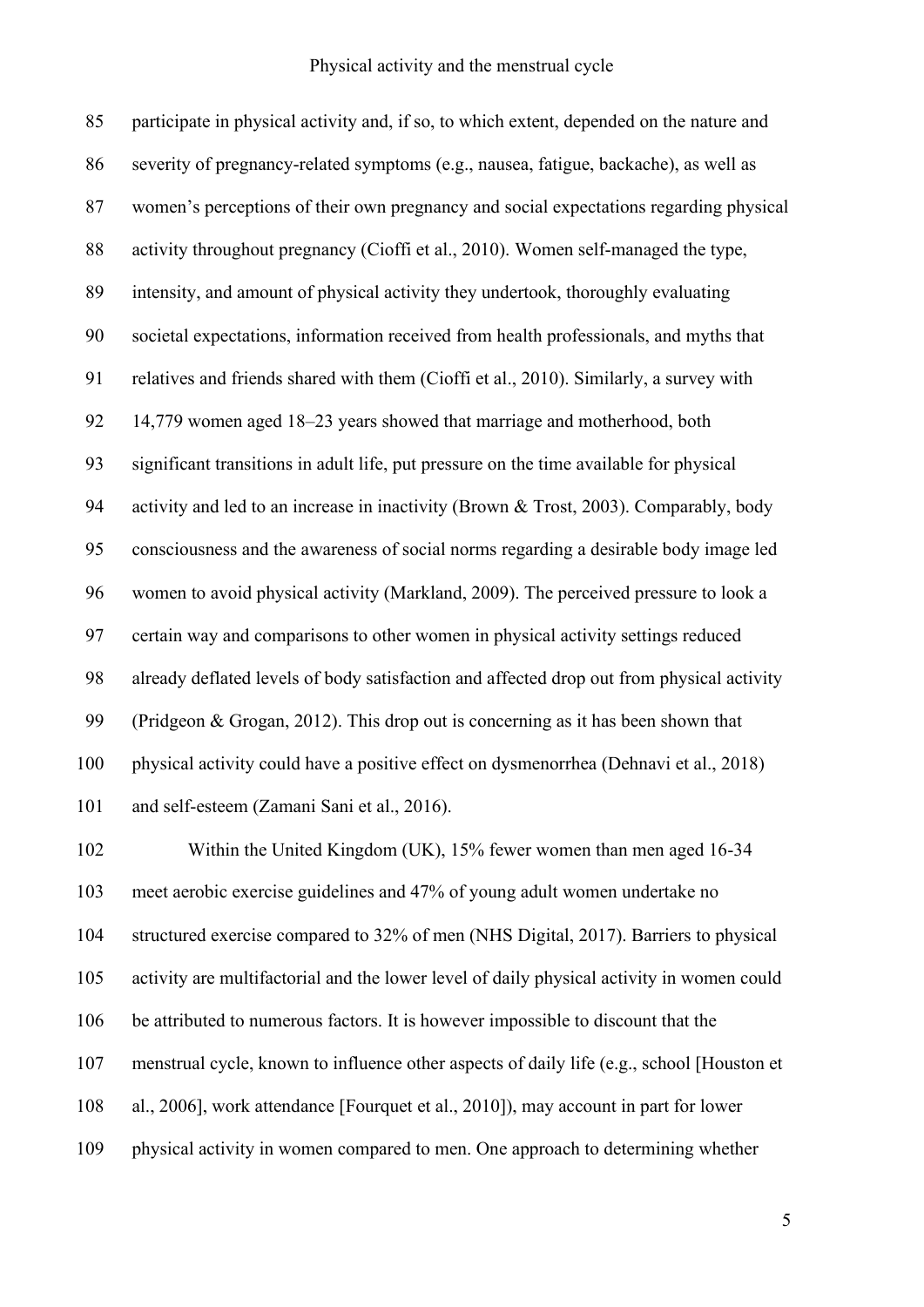physical activity is impacted by the menstrual cycle is to combine quantitative and qualitative methodology and facilitate a holistic understanding of the quantifiable (e.g., pain and flow) and the personal (e.g., experiences and perceptions) (Santer et al., 2007; 2008). Within the context of limited qualitative studies in athletic populations (Findlay et al., 2020; Moreno-Black & Vallianatos, 2005), there remains no broader analysis of physical activity and the menstrual cycle in the general population. The aim of this study was therefore to, (1) quantify events of the menstrual cycle and self-reported physical activity avoidance in women and (2) understand women's lived experiences of physical activity throughout the menstrual cycle. The use of mixed methodology was envisaged to aid an in-depth understanding of the multi-facetted factors affecting physical activity throughout the menstrual cycle, which could usefully inform physical activity recommendations and agendas. We hypothesise based on the avoidance of school (Houston et al., 2006), work (Fourquet et al., 2010) and elite athlete training commitments (Findlay et al., 2020), that women in the present study will show avoidance of physical activity as a result of menstrual events.

## **Methodology**

## *Design*

 The authors utilised a mixed-methods design for the purpose of which they adopted a pragmatic research positioning in line with Morgan (2007). Within this view, emphasis is on (1) drawing on the strengths of quantitative and qualitative methods, (2) following an abductive research process, and (3) acknowledging intersubjectivity. In the present study, quantitative research methods were utilised to quantify the extent to which women experienced menstrual symptoms and participated in physical activity while the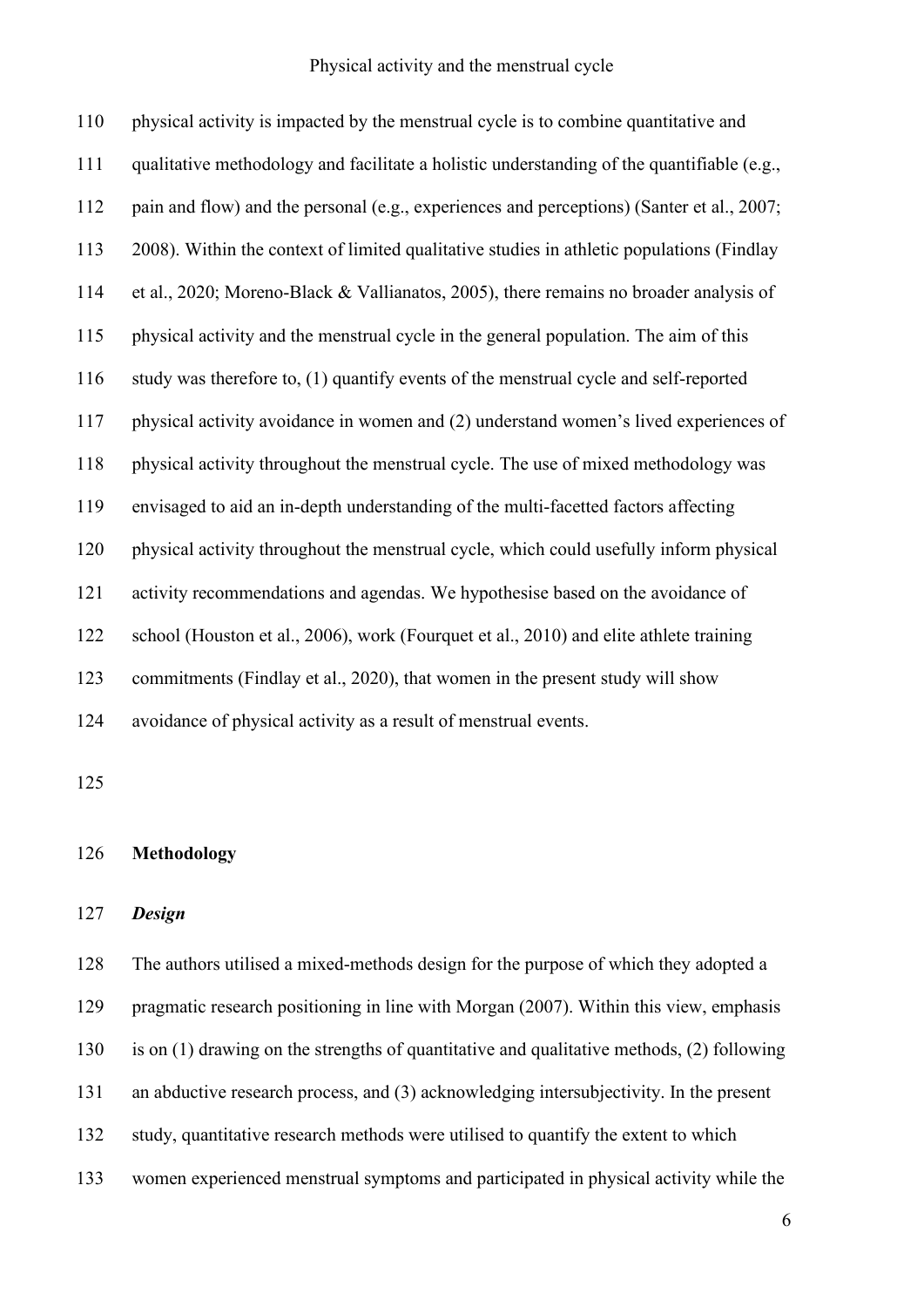use of qualitative research methods gave insight into the different ways in which individual experiences of the menstrual cycle affected women's physical activity. By working back and forth between quantitative and qualitative components of this study, the authors followed an abductive research process in line with Morgan (2007). Finally, equal value was placed on the worldviews of the research team members, who recognised and accepted that their individual interpretations about "one world" might differ (Morgan, 2007). In doing so, the authors sought to aid the development of the research (Sandelowski, 2000) and the comprehensiveness of the study findings (O'Cathain, 2010). A questionnaire was developed to examine the frequency and extent of menstrual events as well as self-reported physical activity throughout the menstrual

cycle. Semi-structured interviews explored in-depth women's individual experiences

and meanings of physical activity and the menstrual cycle (Creswell et al., 2010).

 Figure 1 visualises how the quantitative and qualitative components were prepared, utilised, and integrated.

 To ensure research quality, the researchers employed traditional and alternative criteria (Bryman et al., 2008) and aligned their thinking with the integrative framework by Tashakkori and Teddlie (2008). For design quality, focus was on the suitability and adequacy of research design and methods, on whether the study components flowed in a sound manner, and whether the strategies for data analysis were appropriate to meet the research aims. To achieve interpretive rigor, it was of importance to engage in critical debate and to seek interpretive agreement in the research team, to ensure distinctiveness of interpretations, and adequate integration of quantitative and qualitative results. Finally, the transferability of quantitative and qualitative results into other contexts and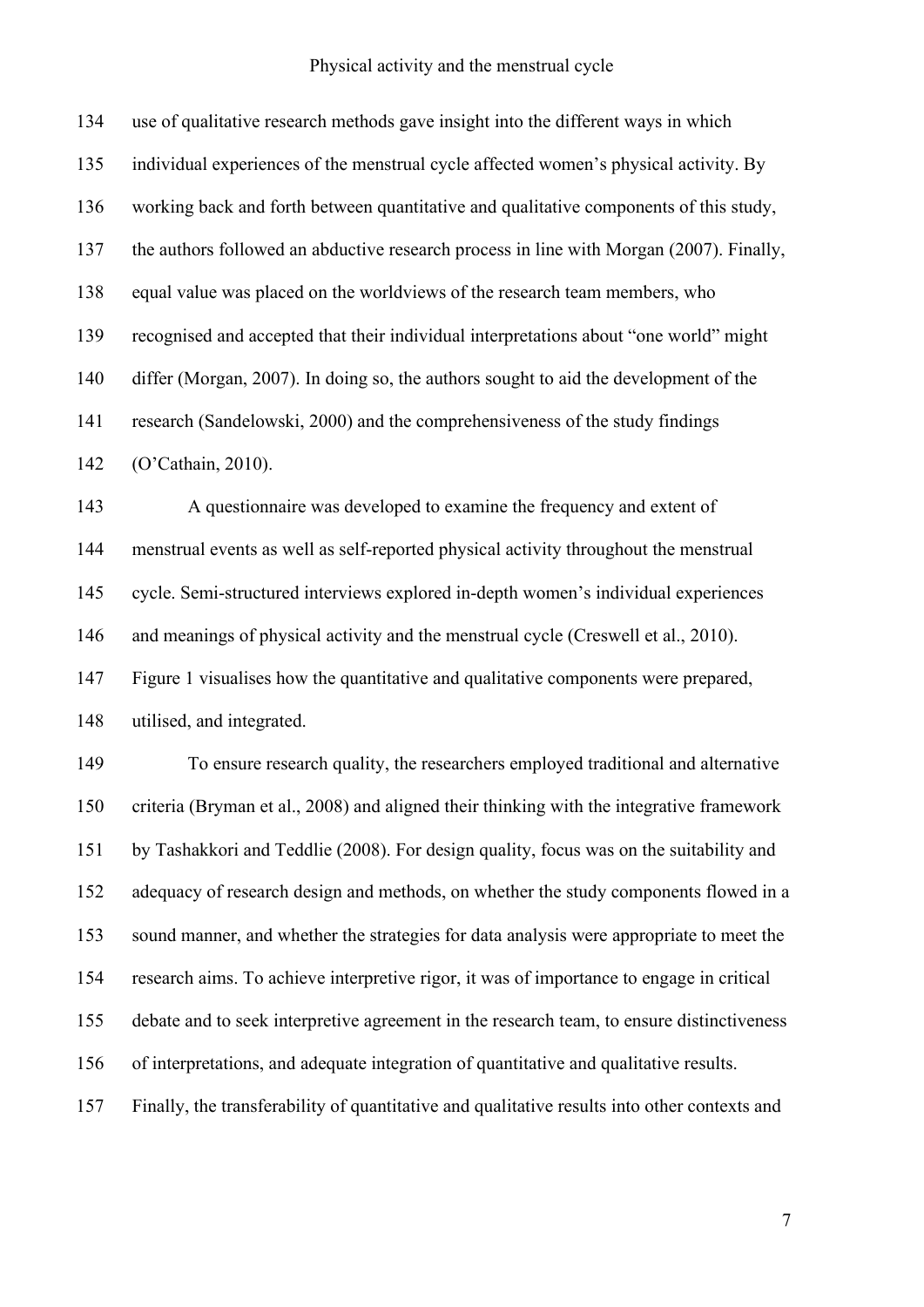- participant groups was prioritised over rigid emphasis on generalisability or context-
- dependence of the study results (see discussion).

Insert figure 1 here.

## *Participants*

 Following ethical approval from the Institution Review Board, participant recruitment took place via social media (Twitter and Facebook) and leaflets, which were distributed at fitness centres affiliated to the authors' universities by the research team. The authors sought to gain a broad understanding of physical activity and the menstrual cycle from women in the generic population, however, equally adopted a purposeful recruitment strategy, as only women of menstruating age were eligible for participation (Collins, 2010). This approach proved successful as patterns were later observed in the data gathered from the study participants. The recruitment process led to a sample of 128 women of multiple races and ethnicities (27.9 (7.5) years, 1.65 (0.06) m, 63.2 (12.2) Kg, Table 1), who completed the online questionnaire. Through the questionnaire, 82 of 128 participants provided consent to be contacted for further research participation and of these, 38 shared their contact information (email address). The 38 questionnaire respondents, who had provided contact details, were then invited to a follow-up interview and 21 women took part in interviews. All of whom completed the online questionnaire first and then participated in an interview. Interview

- invitations and interviews themselves were led by the principal author, one of the
- female researchers on the team, to facilitate the establishment of rapport and trust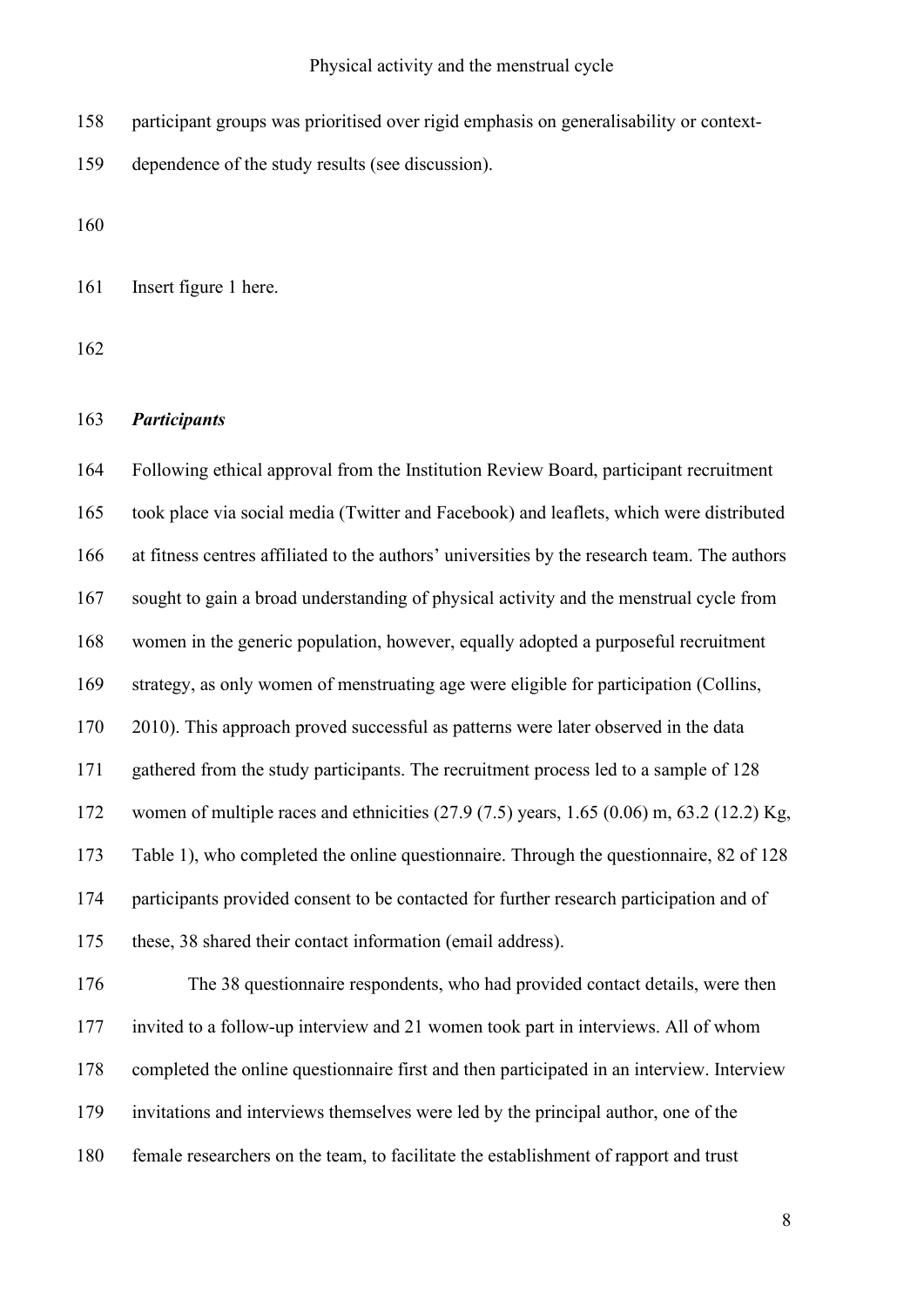(Miller, 2017), which was considered important to intimate discussions about the

menstrual cycle (Dempsey et al., 2016). Interviews were conducted at times and

locations that were not only convenient, but also facilitated comfort between her and the

participants. Everyone, who stepped forward for an interview, was interviewed and as

the final interviews were arranged, saturation had been reached and the research team

were confident to halt data collection (Beitin, 2012).

## *Data collection*

## *Questionnaire*

 For the purpose of this research, participants completed a questionnaire about their menstrual cycle duration, menstrual flow, pain or discomfort, and lethargy, combined with questions related to exercise avoidance and self-reported physical activity status. All aspects of the questionnaire were completed online (Jisc, UK). Informed consent was obtained via a compulsory drop down selection at the start of the questionnaire, which was presented following a participant information page. Those who responded to "I do not provide consent for my answers to be used in research" were directed to an exit page of the questionnaire. All questions required a compulsory answer, however two participants selected "not applicable" for their self-reported body mass, which is 199 therefore presented from  $N = 126$ . The questionnaire was developed adopting aspects of previous studies that had reported menstrual symptoms, including items from the Menstrual Bleeding Questionnaire (3 items, Matteson et al., 2015), assessment of menstrual pain (1 item, Larroy, 2002), and menstrual flow heaviness (1 item, Fraser et al., 2015).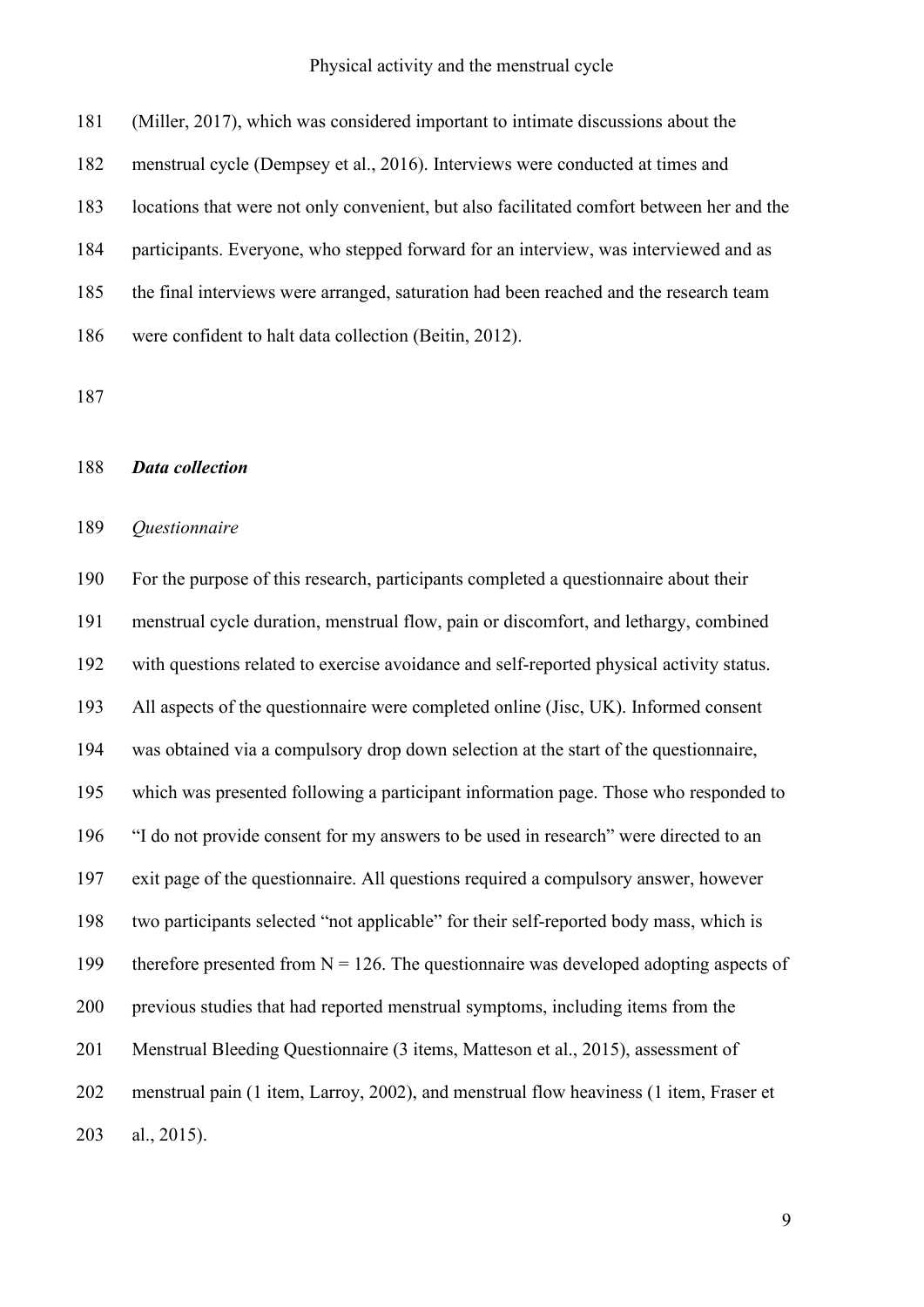| 205 | Participant demographics |
|-----|--------------------------|
|     |                          |

Participants completed drop-down selections for age (yrs), height and body mass.

 Options were given for the height in metres and feet and inches, and for body mass in kg and lbs.

Hormonal contraceptive

 Participants were given the option of seven choices related to their use of hormonal contraceptive, from "none" to different forms of hormonal contraceptives, such as oral contraceptive pill (including type and exogenous hormone dosage), patch, injection, or intrauterine devices. For the purpose of data analysis, they are classified as: "None" if they use no form of hormonal contraceptive, "Pill" if they use any form of oral contraceptive, and "non-oral contraceptive" if they use any form of indwelling, injected or cutaneous hormonal contraceptive.

## Menstrual events

Participants were asked "Over the last three months, roughly how many days on

average has your period lasted?"; these data are reported in the present results as "length

of period". In addition, participants completed a calendar style grid for the symptoms

experienced throughout the month for: "bleeding", "spotting", "discomfort, cramps or

pain" and "lethargy and fatigue". Within the questionnaire, each of these menstrual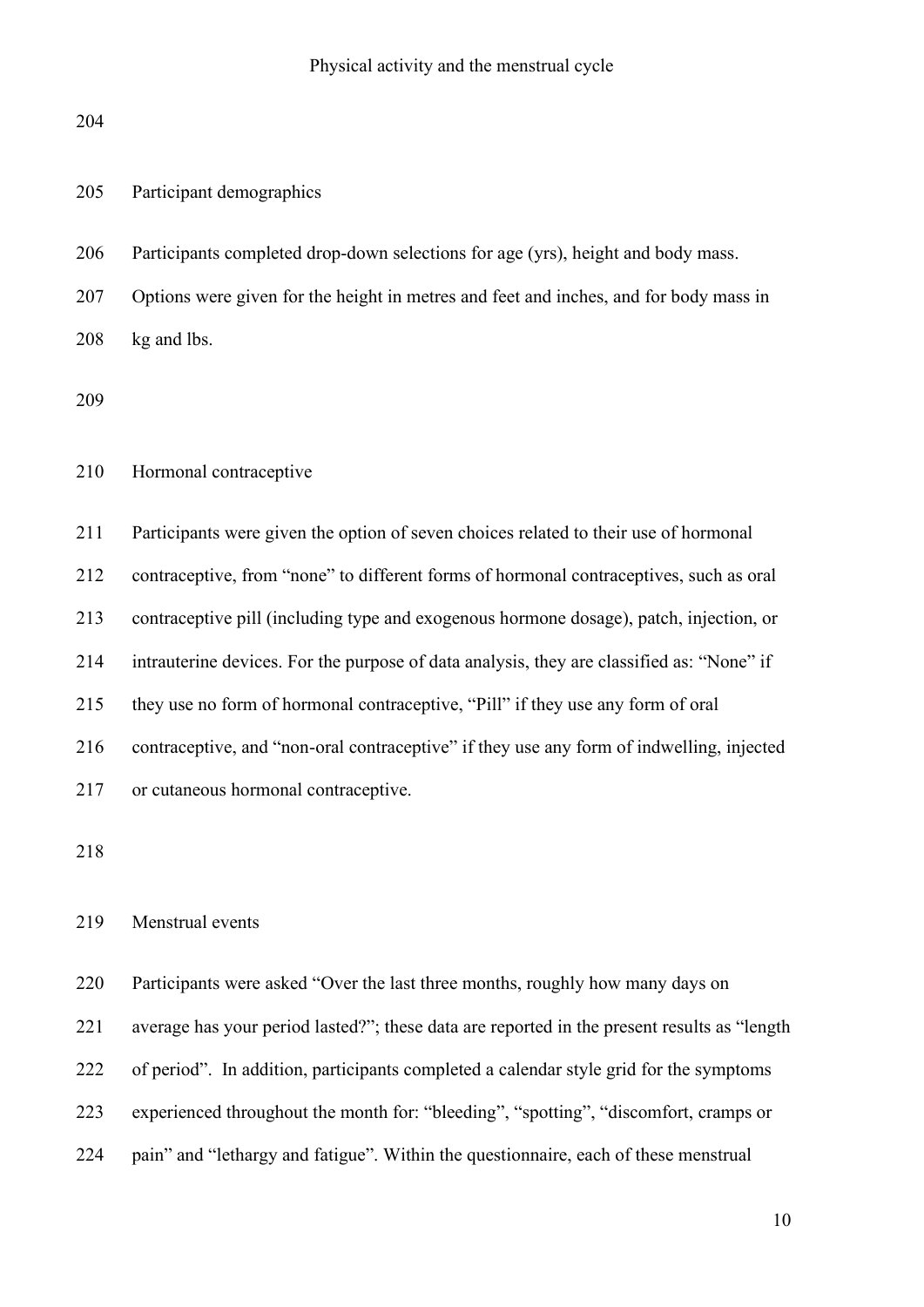symptoms contained a more detailed description. Participants were instructed to select 226 the days of the month when these symptoms normally occur, with specific reference to 227 the previous month. The frequency of each symptom was summed throughout the month and is presented below as the number of days each symptom occurs during a menstrual cycle (days/MC). Although reliability data is available on retrospective recall 230 for some elements of the menstrual cycle, for instance 80% of women are able to recall their last period date with two days of accuracy (Wegienaka & Baird, 2005) and menstrual cycle length is underestimated by one day compared to using prospective logging (29.4 and 30.9 days, respectively [Small et al., 2007]), the reliability of recalling period length as described above is not presently reported. There is however, "excellent agreement" between daily compared to 1-month recall for menstrual symptoms of bleeding heaviness and pain (Matteson et al., 2015), with the risk of recall bias on these specific elements of the Menstrual Bleeding Questionnaire being described by those authors as "not a problem". It should also be noted that 52% of our participants self-reported that they tracked their menstrual and pre-menstrual events through an App or diary, and 88% reported that they were somewhat or very confident 241 that they "can accurately recall [their] menstrual cycle dates and pre-menstrual symptoms".

## Heavy or normal menstrual bleeding

 Participants were classified as "heavy" menstrual bleeders based on the selection of two or more of the following symptoms, consistent with Fraser et al. (2015): 1) a need for double sanitary products (e.g., tampons and towels) at the same time, 2) a need for frequent changes of sanitary towels or tampons (every two hours or less, or 12 sanitary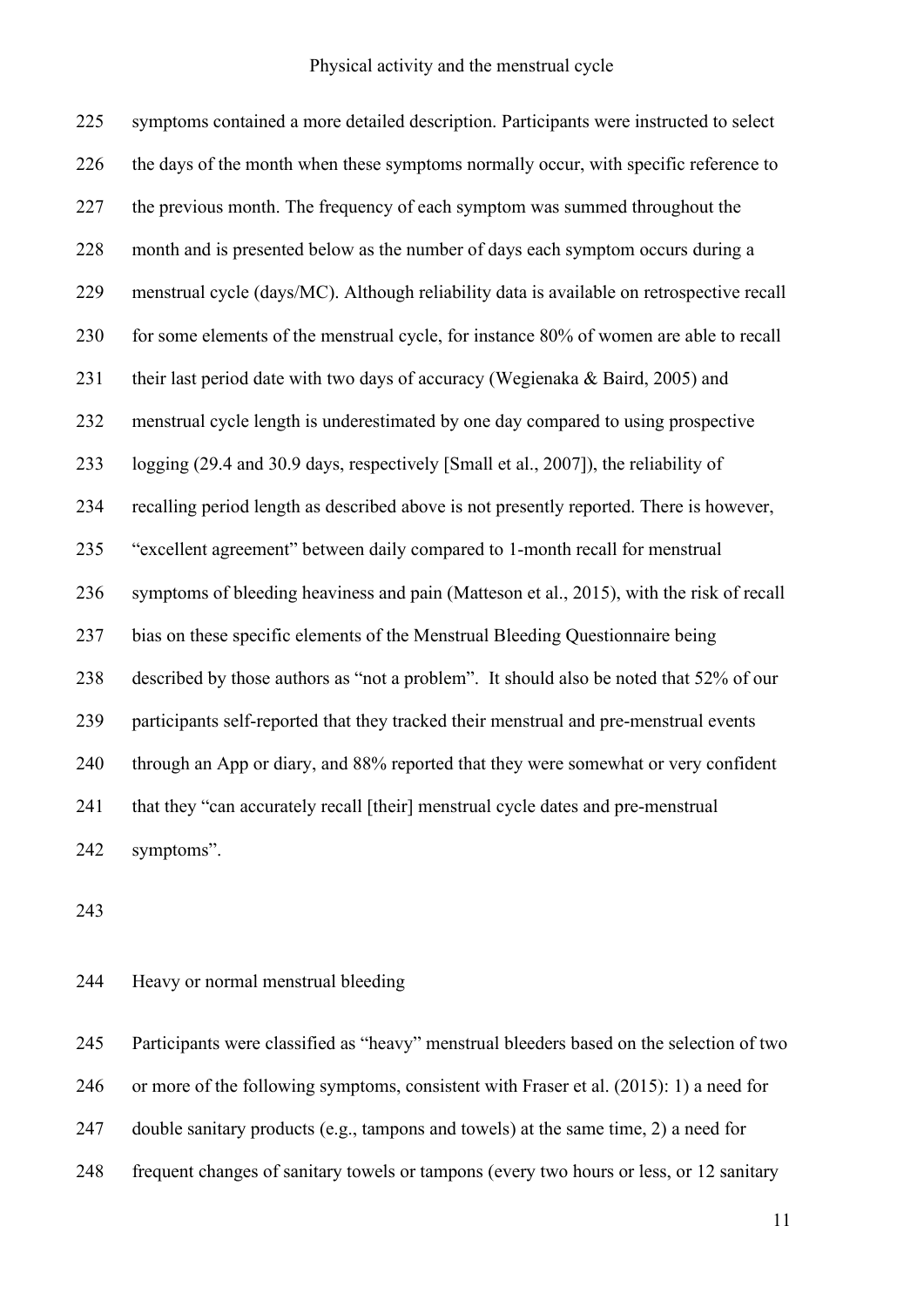| 249 | items per day), 3) bleeding through sanitary products onto clothes or bedding, and 4) the    |
|-----|----------------------------------------------------------------------------------------------|
| 250 | presence of large clots within period blood. A final option of "none of the above" was       |
| 251 | also included. Participants reporting one or none of the above symptoms were classified      |
| 252 | as "normal" menstrual bleeders (Fraser et al., 2015). These terminologies are consistent     |
| 253 | with the International Federation of Gynecology and Obstetrics (FIGO) systems for            |
| 254 | nomenclature of symptoms of normal and abnormal uterine bleeding (Fraser et al.,             |
| 255 | 2011). Despite the accepted terminology and classification of heavy menstrual bleeding,      |
| 256 | there is presently no reliability data available for the classification of "heavy menstrual" |
| 257 | bleeding" as established by Fraser et al. (2015). Concurrent validity has however been       |
| 258 | previously reported based on menstrual symptom severity being higher in women who            |
| 259 | are classified as experiencing heavy compared to normal menstrual bleeding (Matteson         |
| 260 | et al., 2015), with daily and monthly flow scores showing excellent agreement ( $\rho$ =     |
| 261 | 0.82, Matteson et al., 2015).                                                                |

Pain

 Participants were provided with a numerical scale from 0-10 (Larroy, 2002), where 0 was labelled "no pain", 5 was labelled "moderate pain" and 10 was labelled "worst possible pain". Within the questionnaire, a visual analogue scale was also provided under "more info". Participants were classified into "mild pain" if pain was between 1 and 3, "moderate pain" between 4 and 7 points, and "severe pain" between 8 and 10 269 points (Kural et al., 2015). Due to there being insufficient "avoider" participants (see below) falling within the "no pain" category, the "no-pain" and "mild pain" were compressed into a "no-to-mild pain" category representing all participants reporting pain of ≤3. Analysis of menstrual pain was conducted based on both continuous data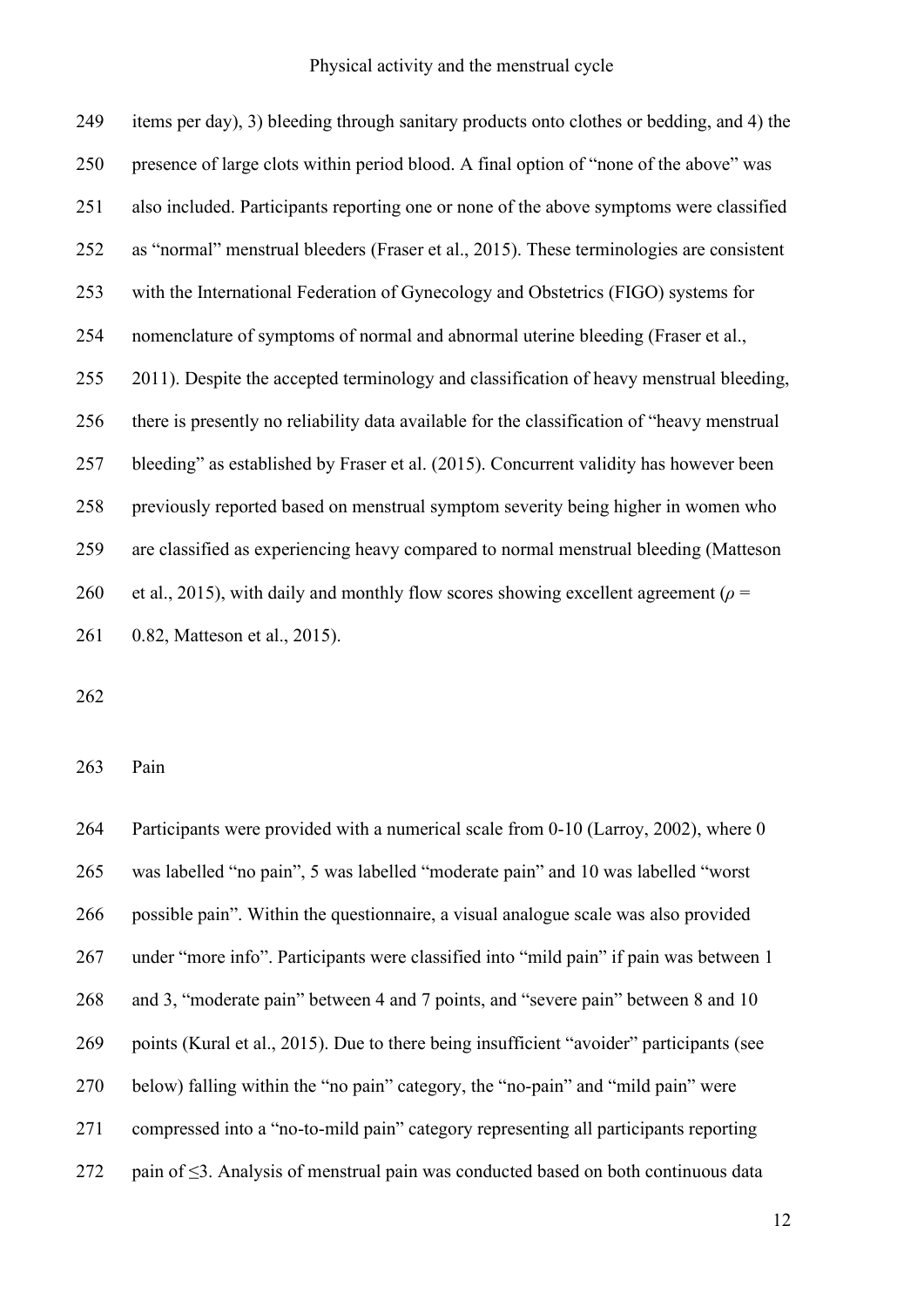from the numerical scale (termed pain severity, Table 1), and pain classification.

Avoidance

| 276 | Participants were asked "In the last 3 months, which, if any, of the following activities   |
|-----|---------------------------------------------------------------------------------------------|
| 277 | have you avoided or postponed due to menstrual events or discomfort?" with the              |
| 278 | options provided of "social activities", "work or university", "playing sport, going to the |
| 279 | gym, or other physical activities" and "none". An open text option of "other" was also      |
| 280 | provided. Where these included recreational activities such as "swimming", "walking"        |
| 281 | or "hiking" they were categorised in the "physical activity" avoidance response if this     |
| 282 | was not already marked in the affirmative. Due to the focus of the present study,           |
| 283 | participants were classified as "avoiders" and "non-avoiders" based on whether they         |
| 284 | had reported to have previously avoided physical activity due to the events of the          |
| 285 | menstrual cycle. The impact of menstrual symptoms on physical activity avoidance was        |
| 286 | based on similar single question components of absenteeism from work and school             |
| 287 | (Fourquet et al., 2010; Houston et al., 2006).                                              |
|     |                                                                                             |

## Physical activity

Self-reported physical activity status was assessed based on the following criteria:

sedentary (walking less than 20 mins a day); slightly active (walk over 20 mins per

- day); moderately active (undertake at least 20 mins of moderate physical activity per
- day); very active (undertake 40 mins of moderate intensity physical activity per day);
- athlete (high intensity exercise 5+ days a week). For the purpose of subsequent analysis,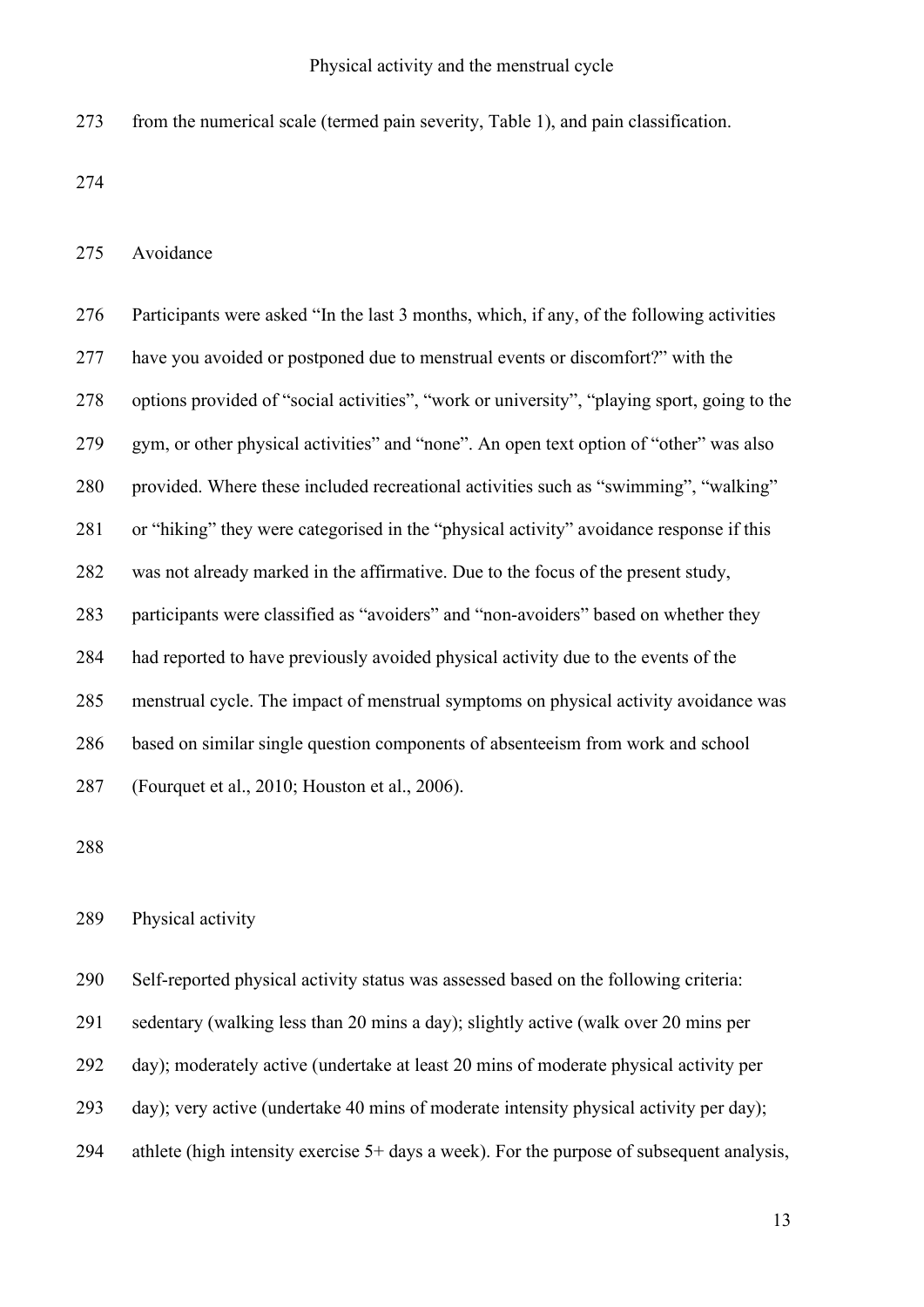| 295 | as there were fewer than five participants within the sedentary and athlete categories,   |
|-----|-------------------------------------------------------------------------------------------|
| 296 | the groups were condensed with their closest categories. The physical activity            |
| 297 | classifications were therefore: sedentary-to-low activity, moderately active, high        |
| 298 | activity-to-athlete. Despite retrospective recall having known limitations for accurately |
| 299 | quantifying daily physical activity (Lee et al., 2011), a single item physical activity   |
| 300 | question is a valid approach for the purposes of participant classification as adopted in |
| 301 | the present study (Milton et al., 2013; Schechtman et al., 1991), with high test-retest   |
| 302 | reliability ( $r = 0.82$ , Milton et al., 2011).                                          |
|     |                                                                                           |

#### *Interviews*

 Semi-structured interviews were conducted to (1) expand on the data obtained from questionnaires (O'Cathain, 2010), (2) to facilitate the generation of new ideas that might not have emerged from the sole use of quantitative methodology, and (3) to uncover the subtleties underpinning participant perceptions 'in diverse and enriched ways' (Smith & Sparkes, 2016, p. 3). They were useful to cover aspects important to the inquiry, while rendering the flexibility to pose impromptu questions that encouraged participants to express thoughts freely (Brinkmann & Kvale, 2018).

 In this study, 21 interviews were conducted, of which seven took place face-to- face and 14 via video call (FaceTime or WhatsApp). Prior to interview participation, the women gave written consent to voluntary interview participation, to audio recording of interviews, to transcription of these audio recordings, and to the use of anonymised, direct quotes in published work (e.g., conference presentations, journal articles). Interviews were informed by an interview guide, which outlined topics of interest and example questions. Following a summary by the principal author of the purpose of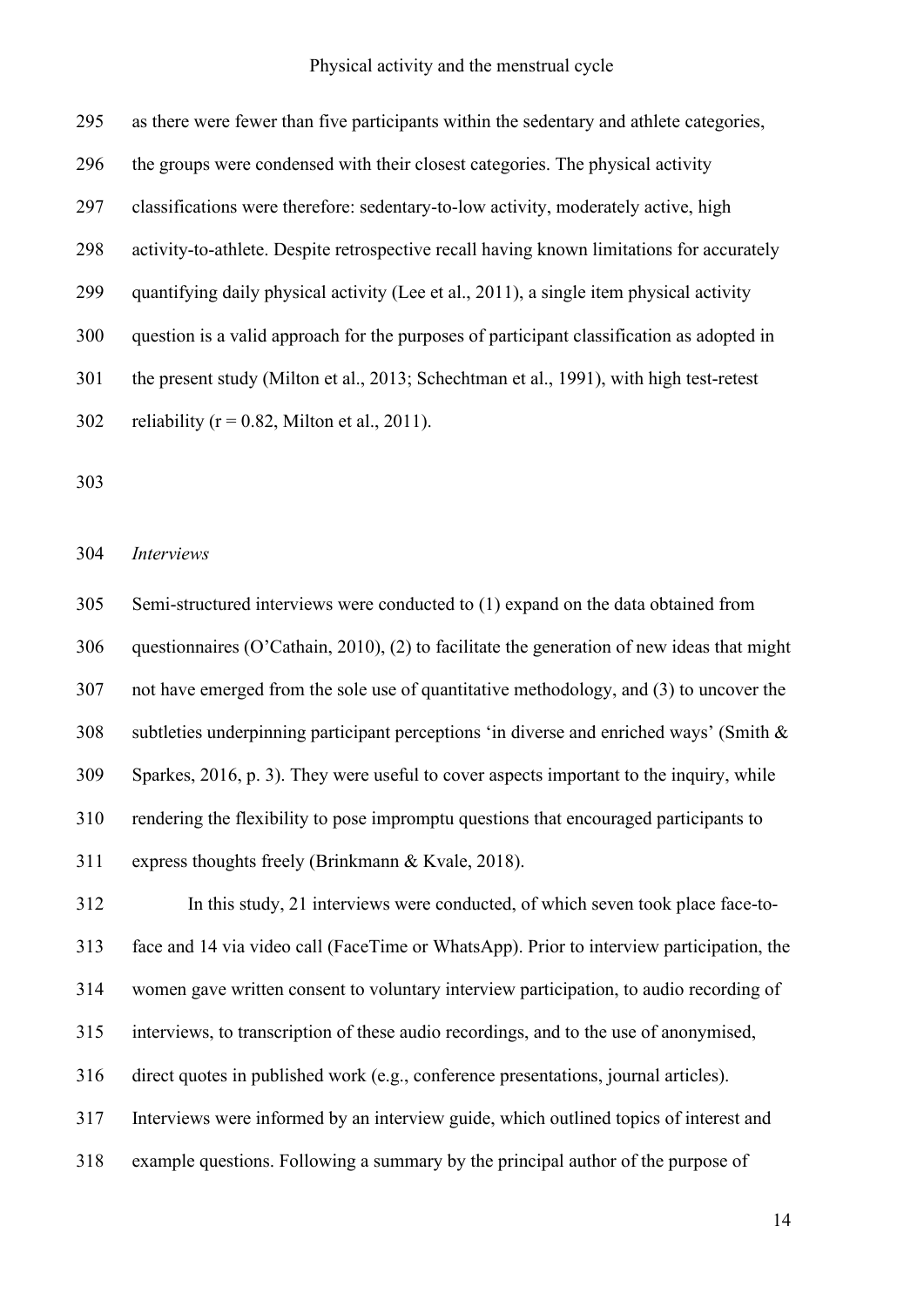interviews, conversations then focused on understanding women's physical activity throughout the menstrual cycle (Warren, 2012). Interview questions explored how the participants felt on days before, during, and after the period, what the participants' physical activity looked like throughout the menstrual cycle, how participants felt about themselves throughout the menstrual cycle, how menstrual symptoms, self-perceptions, and social situations shaped physical activity on days of the period, and why the participants thought, felt, and acted in certain ways. Participants were prompted to expand on initial thoughts with questions, such as "How did this make you feel?", "Why do you think this way?" or "Can you give me an example?" Interviews were audio-recorded and transcribed by the principal author for further interpretation (Davidson, 2009).

## *Data analysis*

## *Questionnaire*

All quantitative analyses were performed using IBM SPSS Statistics 24 software.

Where appropriate (i.e. ratio data), parametric assumptions of normal distribution were

confirmed using Shapiro-Wilk's test (*p*>0.05) in all dependent variables, except for

336 height in both avoiders and non-avoiders  $(p<0.05)$ . Group comparisons were made

using independent t-tests with equal variance (Levene's, *p*>0.05) in all dependent

- variables, other than pain (days/MC), fatigue (days/MC), and spotting (days/MC)
- (Levene's *p*<0.05). For comparison of group differences in height, the Mann-Whitney U
- test was performed. All data are presented as mean (SD), with group differences
- reported as: *p*, 95% confidence interval (CI) and effect size (*d*).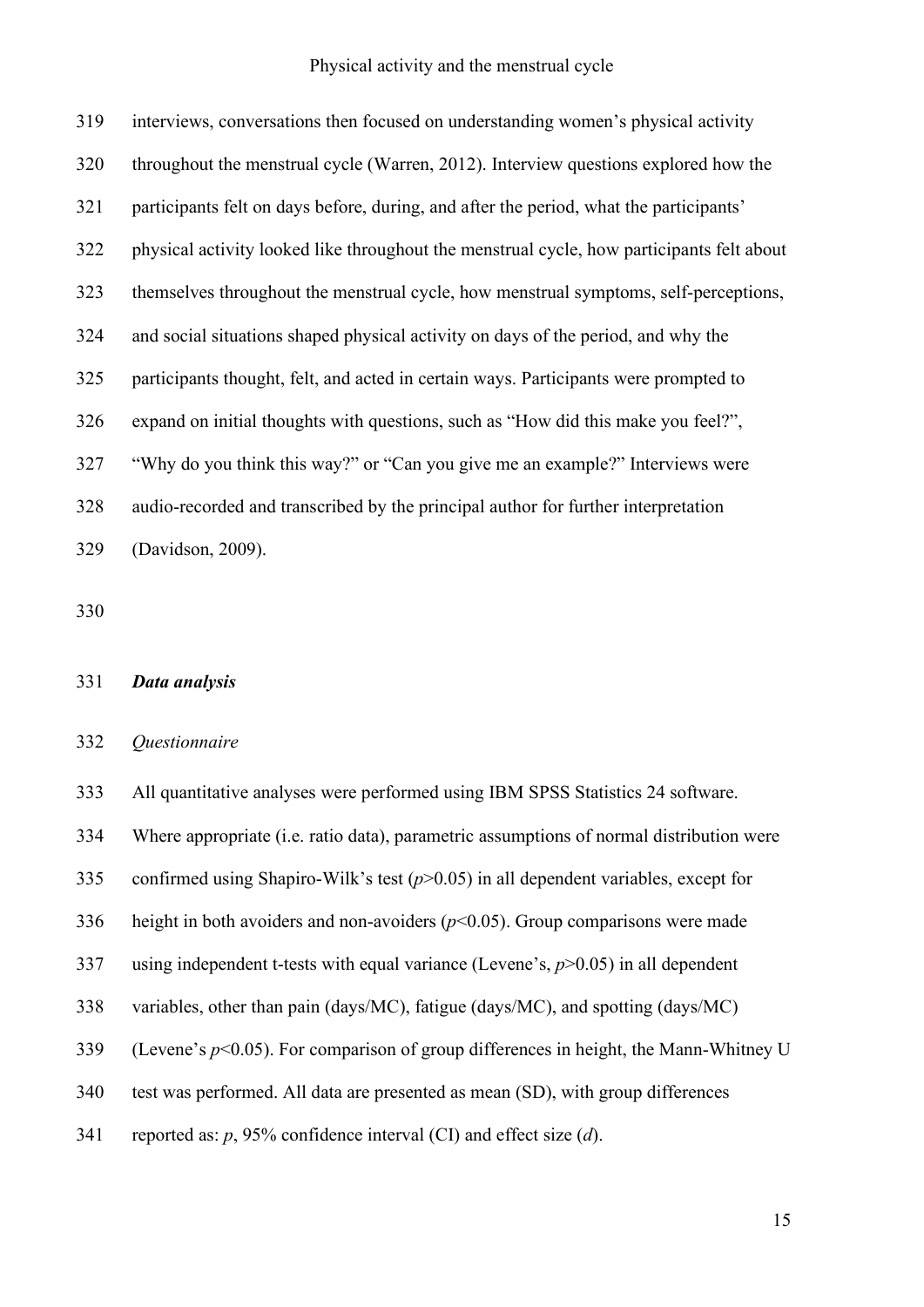| 342 | Nominal data was assessed using Chi-square associations for classifications of               |
|-----|----------------------------------------------------------------------------------------------|
| 343 | pain, flow, contraception, and physical activity. Participants were grouped as avoiders      |
| 344 | or non-avoiders, with subsequent post-hoc analysis performed if the Chi-square reached       |
| 345 | significance ( $p<0.05$ , for pain and flow). As only two classification were made for flow, |
| 346 | no post hoc was necessary. Whereas for pain, there were three classifications (no-mild,      |
| 347 | moderate, and severe), in this instance cell-wise residual analysis was performed            |
| 348 | (Garcia-Perez & Nunez-Anton, 2003), with the level of significance adjusted for the          |
| 349 | three sub-classifications. For the nominal variables, a significant outcome of Chi square    |
| 350 | is described as a significant association rather than a group difference based on previous   |
| 351 | recommendations (Field, 2013; McHugh, 2013; Scott et al., 2013).                             |
|     |                                                                                              |

## *Interviews*

 Thematic analysis was utilised to identify patterns in the interview data and make sense of their meaning (Braun et al., 2016). The principal author read anonymised interview transcripts recurrently to define codes, which constituted of links between data and ideas, and themes that helped identify commonalities and distinctions (Nowell et al., 2017). She recognised this phase as an active process of meaning making and adopted an iterative approach by working "back and forth" between interview data, preliminary themes, and interpretations (Braun et al., 2016). Analytical questions included "What do the participants' physical activity routines look like?", "How do menstrual events affect the participants' physical activity? Why is this so?", "How do the participants think and feel about factors affecting physical activity? Why do they think and feel in certain ways?" To strengthen the credibility of interpretations, the principal author liaised with members of the research team, who acted as critical friends and discussed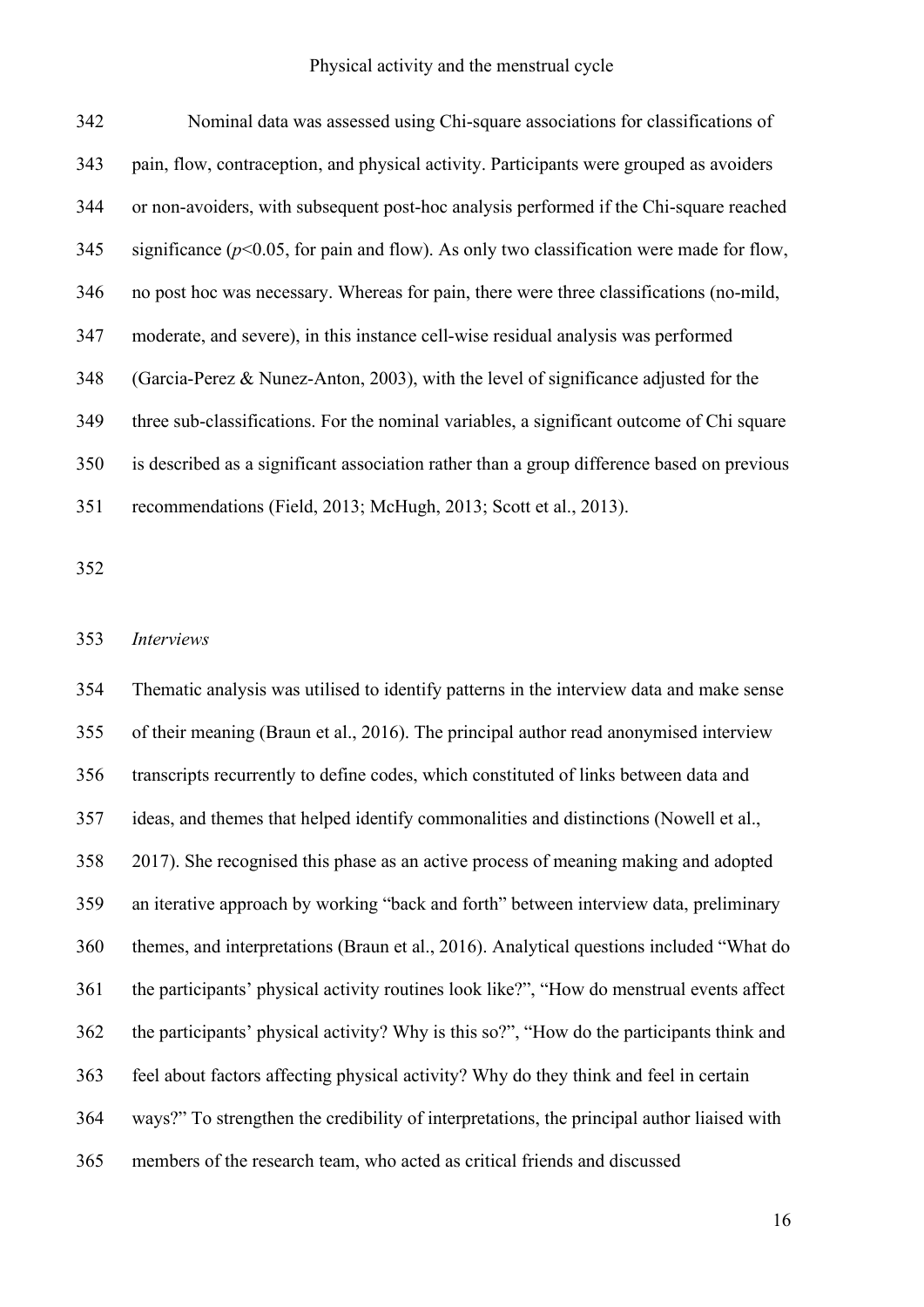| 366 | interpretations, prompted reflection, and explored interpretive avenues (Smith &          |
|-----|-------------------------------------------------------------------------------------------|
| 367 | McGannon, 2018). In the latter stages of analysis and write-up, the dialogues also        |
| 368 | explored opportunities to integrate the insights gained from questionnaires and           |
| 369 | interviews to develop rich discussions of physical activity and the menstrual cycle.      |
| 370 |                                                                                           |
| 371 | <b>Results</b>                                                                            |
| 372 | <b>Questionnaire results</b>                                                              |
| 373 | Of the 128 responders, 44 participants (34%) were classified as "avoider" and 84          |
| 374 | participants (66%) were classified as "non-avoider" based on whether they had avoided     |
| 375 | playing sport, going to the gym, or other physical activities due to their menstrual      |
| 376 | events or discomfort.                                                                     |
| 377 |                                                                                           |
| 378 | Participant demographics                                                                  |
| 379 | There was no significant difference in age, height or body mass between avoiders and      |
| 380 | non-avoiders (Table 1).                                                                   |
| 381 |                                                                                           |
| 382 | Menstrual characteristics                                                                 |
| 383 | Compared to non-avoiders, avoiders had periods that lasted 0.65 days longer $(t(126) = -$ |

- 2.34, *p*<0.05, CI [0.10, 1.20], *d* = 0.40, Table 1). In terms of specific menstrual
- symptoms, compared to non-avoiders over the course of a menstrual cycle, avoiders had
- 0.94 more days of bleeding (*t*(126) = -2.464, *p*<0.05, CI [0.18, 1.71], *d* = 0.46), 0.98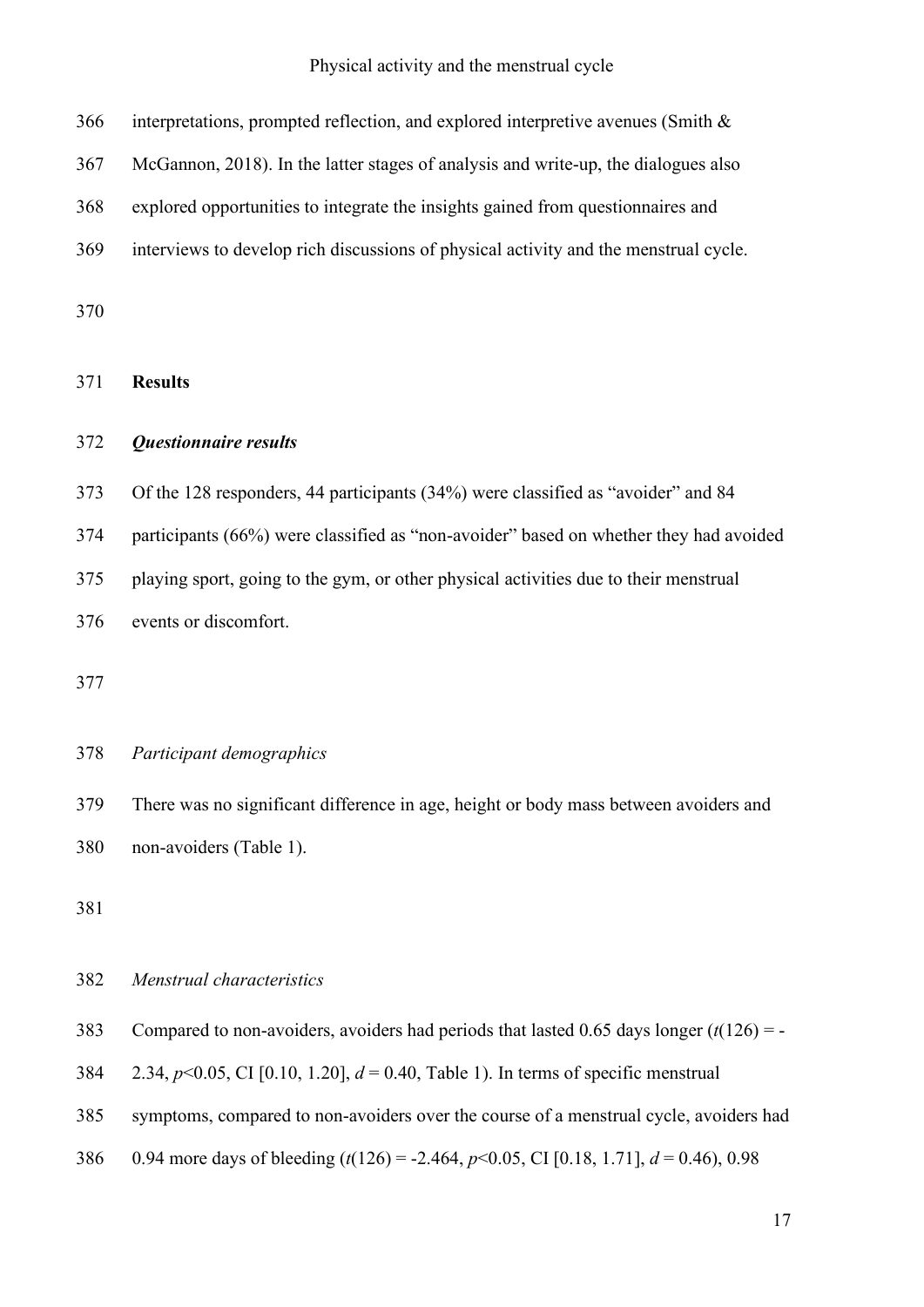| 387 | more days of fatigue $(t(126) = -4.769, p<0.01, CI$ [1.30, 3.61], $d = 0.33$ ) and 2.44 more  |
|-----|-----------------------------------------------------------------------------------------------|
| 388 | days of pain $(t(126) = -4.191, p<0.01, CI$ [1.28, 3.61], $d = 0.84$ , Table 1). There was no |
| 389 | difference in days of spotting between avoiders and non-avoiders (Table 1).                   |
| 390 | Pain severity (numerical scale) was 62% higher in avoiders than non-avoiders                  |
| 391 | $(t(126) = -4.116, p<0.01, C1$ [1.09, 2.96], $d = 0.78$ , Table 1). There was no significant  |
| 392 | association between contraception use and physical activity avoidance $(X^2 (2, N=128))$      |
| 393 | = 2.06, $p=0.35$ ); with 61% and 57% using no form of hormonal contraceptive, 18.2%           |
| 394 | and 11.9% using non-oral contraceptive, and 20.5% and 31% using some form of oral             |
| 395 | contraceptive pill, in avoiders and non-avoiders, respectively.                               |
| 396 | There was no significant association between physical activity classification and             |
| 397 | avoidance $(X^2 (2, N = 128) = 2.73, p=0.26)$ , with 20.5% avoiders and 11.9% non-            |
| 398 | avoiders being sedentary or low physical activity, 54.5% avoiders and 51.2% non-              |
| 399 | avoiders being active, and 25% avoiders and 36.9% non-avoiders being very active or           |
| 400 | athlete.                                                                                      |
| 401 | There was a significant association between pain classification and avoidance                 |
| 402 | $(X^2 (2, N = 128) = 14.5, p<0.01)$ . Post hoc revealed that significantly less avoiders were |
| 403 | in the "no-to-mild" pain classification (20.5%) than non-avoiders (52.4%, $p<0.01$ ).         |
| 404 | Similar participant numbers were found for avoiders and non-avoiders in the moderate          |
| 405 | pain classification (59.1% avoiders, and 41.7% of non-avoiders), and in the severe pain       |
| 406 | classification (20.5% of avoiders and 6% of non-avoiders, $p<0.04$ , no significant           |
| 407 | difference at the adjusted $\alpha = p<0.017$ ).                                              |
| 408 | There was a significant association between menstrual flow and avoidance                      |
| 409 | $(X^2 (1, N = 128) = 22.3, p < 0.01)$ , 63.6% of avoiders were classified as heavy flow,      |

compared to 21.4% of non-avoiders. Similarly, 36.4% of avoiders were classified as

normal flow compared to 78.6% of non-avoiders.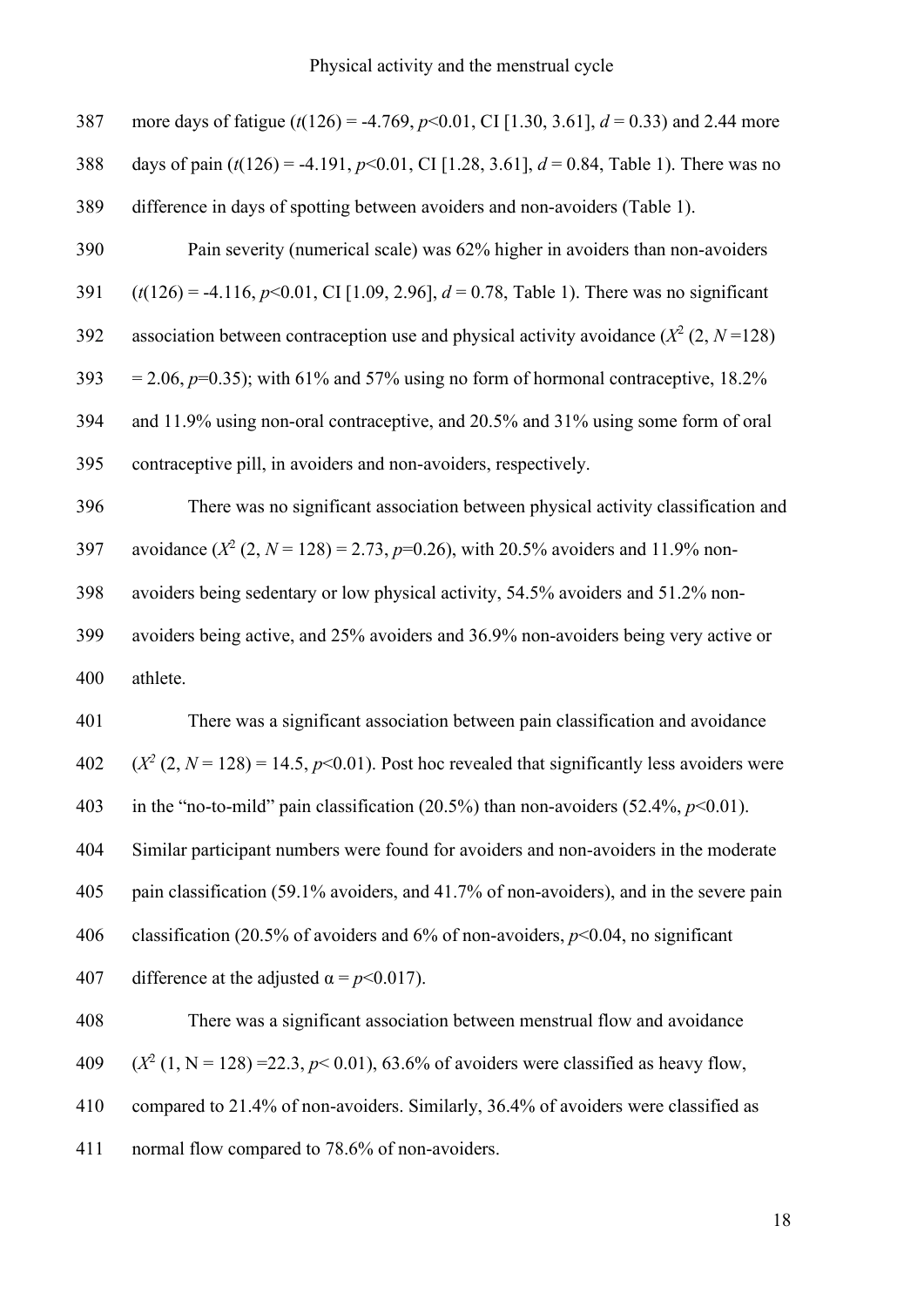Insert table 1 here.

## *Interview results*

Following on from the questions posed throughout the data analysis, the results explore

women's experiences and management of physical activity as well as factors affecting

physical activity throughout the menstrual cycle, including menstrual symptoms,

personal perspectives, and social expectations. Throughout this section, pseudonyms

were used to protect the identity of participants.

## *Periods and physical activity: Realities and experiences*

 The women, who took part in interviews, spoke openly about the menstrual cycle and shared personal experiences. Although participants referred to the period as the menstrual cycle phase that had the greatest impact on physical activity, they equally recognised the value of physical activity when coping with menstrual symptoms. It became apparent that their perspectives were informed by an understanding of the effects that physical activity had on physical and mental health. For instance, Val, Lisa, and Elaine explained:

430 I think exercise has been a big help with my mental health. Even going for a walk. I'll consciously do it because it makes me feel better. I feel lazy and more bloated if I don't move much. (Val, Non-avoider)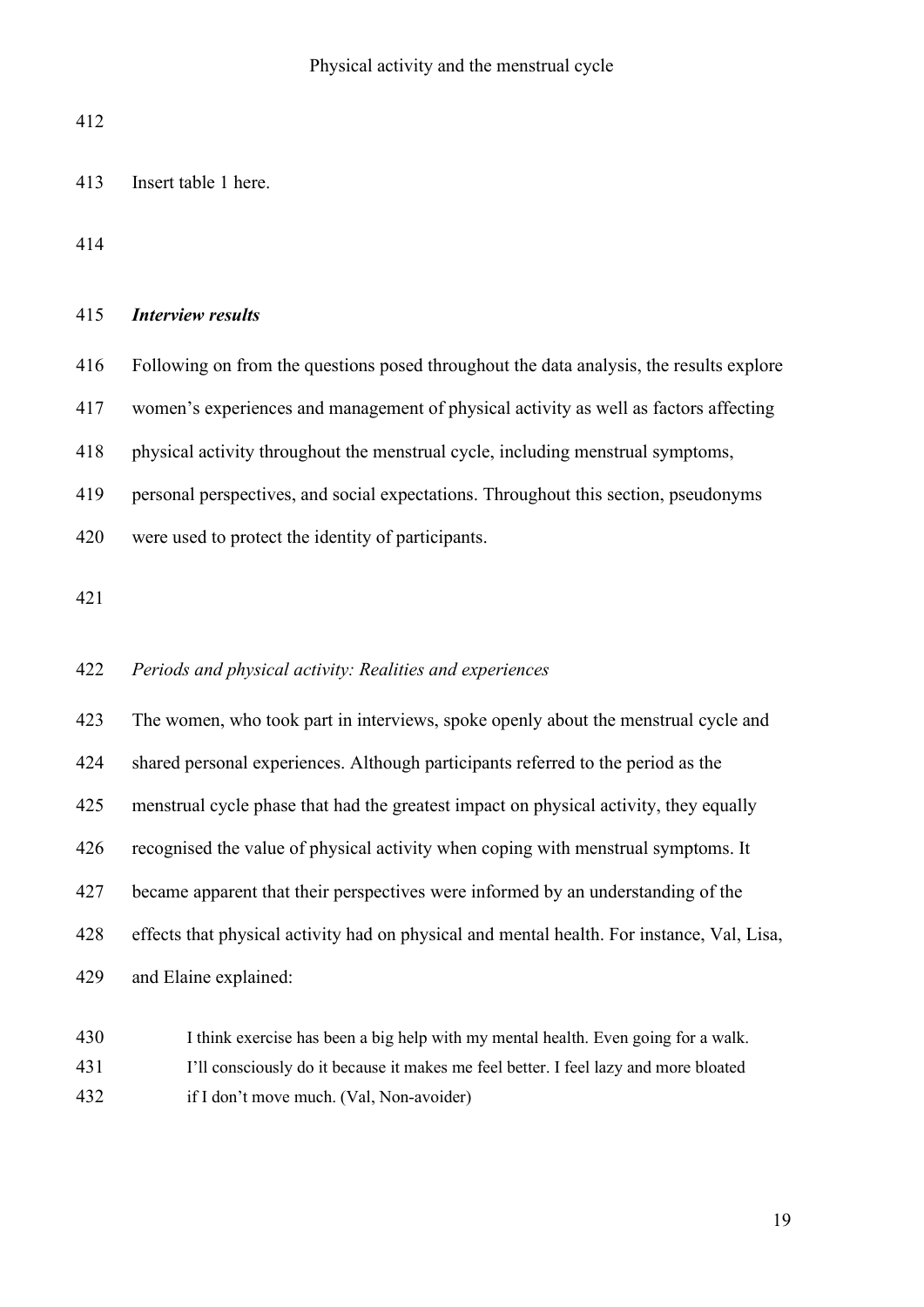| 433 | I think it's good for your longer term health. I know that people say exercise helps |
|-----|--------------------------------------------------------------------------------------|
| 434 | with your periods. (Lisa, Avoider)                                                   |

 I think to begin with I was quite emotional because I wasn't active. With being more consistently physically active, my mood swings are not bad at all. (Elaine, Non-avoider)

| 438 | Not only did the participants recognise the benefits of physical activity, but they also |
|-----|------------------------------------------------------------------------------------------|
| 439 | sought to undertake it in everyday life. These women reported continuous physical        |
| 440 | activity throughout the menstrual cycle and, in their recollections, demonstrated an     |
| 441 | instilled sense of commitment. As an example, Olivia (Non-avoider) described why she     |
| 442 | pushed herself to exercise:                                                              |

 I force myself to do things. I'm very active, so I tend to stay physically active. I thank myself afterwards. It makes things better, especially the cramping and sluggishness. All I want to do is tuck up in a ball on my bed. So forcing myself to go to the gym is worth it because I do feel so much better after.

 Sharing a perception of the period as something that should not limit activities of everyday life, some of the participants felt as though they had no reason to skip the gym. As a former professional dancer, Ava expected herself to commit to physical activity even on days of the period. Throughout her career as a professional dancer, she had developed a strong sense of commitment to routine training, which she had transferred into her approaches to physical activity (Stephan, 2003). Holding high expectations of herself, Ava (Non-avoider) differentiated the period from health problems or injuries and explained:

 There's no injury or pain that's preventing me from going. I just feel unwell. I'd rather not go when I'm too tired or something is wrong with me. I think, "Okay well at least you went and maybe don't go another time." There's no actual physical reason for me not to go. It's a subjective feeling.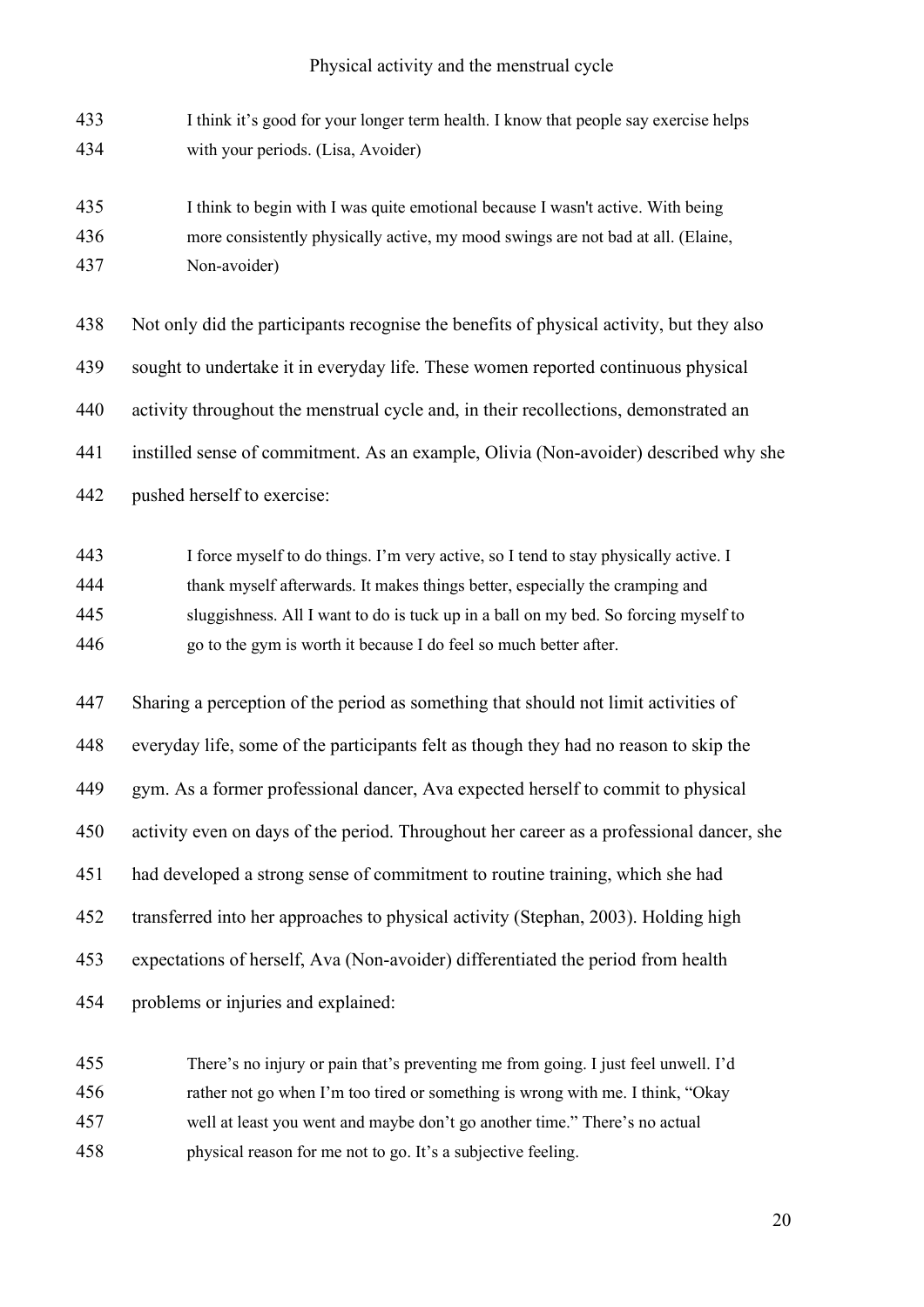Likewise, Nina (Non-avoider) described that she sought continuity in her routines:

 I usually have a day at the start of my period, when I'm a bit off. If I planned a session, I would do it and leave it behind me. I'm keen to follow my routines because I don't think that my periods are strong enough. There is no need for me to change things. I'm always challenging my brain whether I need to change something or whether I can try it.

 It is noteworthy that the above-presented data extracts stem from interviews with women, who described their menstrual symptoms as manageable and therefore did not feel the need to avoid physical activity. Many participants, however, did describe avoidance of behaviours; either of physical activity environments (e.g., the gym) or of exercises (e.g., abdominal work) and types of exercise (e.g., cardiovascular training). The majority of conversations in this context therefore focused on the adaptations made to maintain some level of physical activity. None of the participants scheduled avoidance of physical activity due to menstrual events. Rather, symptoms had to be managed *in situ* and often left the participants feel unable to follow their "normal" physical activity routines. As an example, Willow (Non-avoider) changed her workouts to avoid the frustration she associated with not being able to perform the way she would on days when she did not have the period. She explained:

 On my period, I don't feel like my workouts are as productive. I will swap what I do. I tend to focus more on upper body to avoid the annoyance I have if I have a bad session and I'd probably stay away from cardio.

 For Hannah (Avoider), the first day of the period usually meant avoiding physical activity completely:

 Sometimes I get home from work on the first day and think, "Forget it, not this week", and just stay at home. Then on later days, when I do decide to go for a run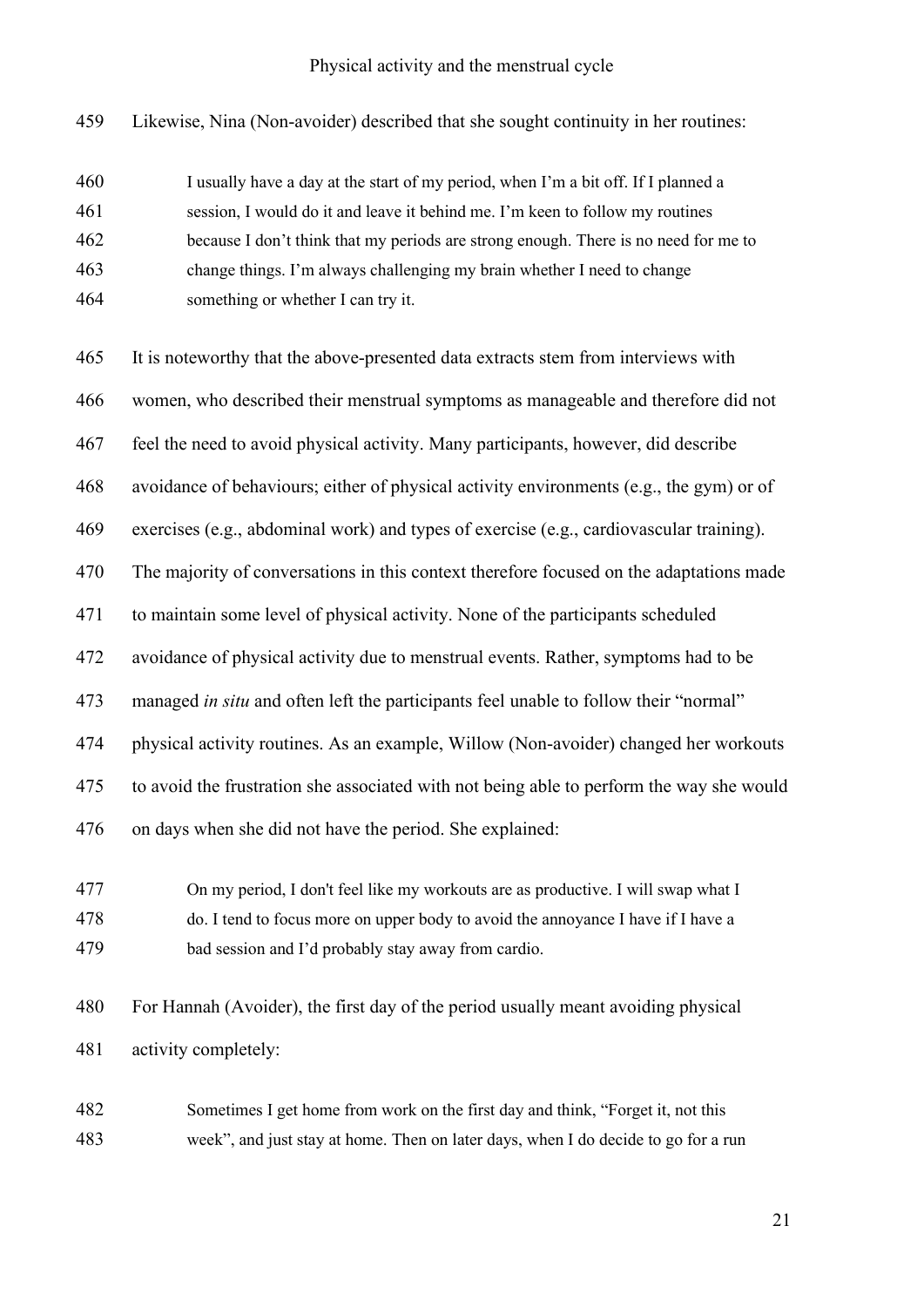- or do exercise, I wouldn't put as much effort in. I'd choose an easier class rather than a more intense one.
- For Scarlett and Harper, the discomfort of using sanitary products led them to alter
- routines:

| 488 | I do a lot of running and I don't really do that when I'm on my period. The            |
|-----|----------------------------------------------------------------------------------------|
| 489 | sensation feels weird, so I stick to weight bearing exercises. The feeling's not there |
| 490 | as much when I do that. I don't wear tampons because I find them uncomfortable,        |
| 491 | so I wear sanitary towels and I always wonder, "Oh have they moved?"  it's             |
| 492 | about where the pad is and it can get sore. It doesn't stop me but instead of doing    |
| 493 | half an hour, I might only do ten minutes of cardio. Or I'd sit on a bike instead of   |
| 494 | running because it's not moving as much. (Scarlett, Non-avoider)                       |

 I'd go to the gym, but perhaps not do cardio. Because of my injured knee, I can't run and sitting on a bike with a pad or tampon is really uncomfortable. That would ruin my gym session. So, sessions don't last as long. I probably do more upper body than lower body. I don't think I do abs when I'm on my period. Especially crunches or sit-ups when you've got a pad on. It's not nice at all. (Harper, Avoider)

## *Symptoms, self, and social – Factors shaping physical activity*

 Interview participants recalled a variety of factors affecting the ways in which they managed physical activity throughout the menstrual cycle. Their suggestions broadly related to the symptoms associated with the period, to perceptions of self, and to social expectations.

# The most prominent influence on women's physical activity routines was the perceived severity of menstrual symptoms. Although the types of symptoms, their duration, and occurrence varied, they commonly included abdominal cramps, headaches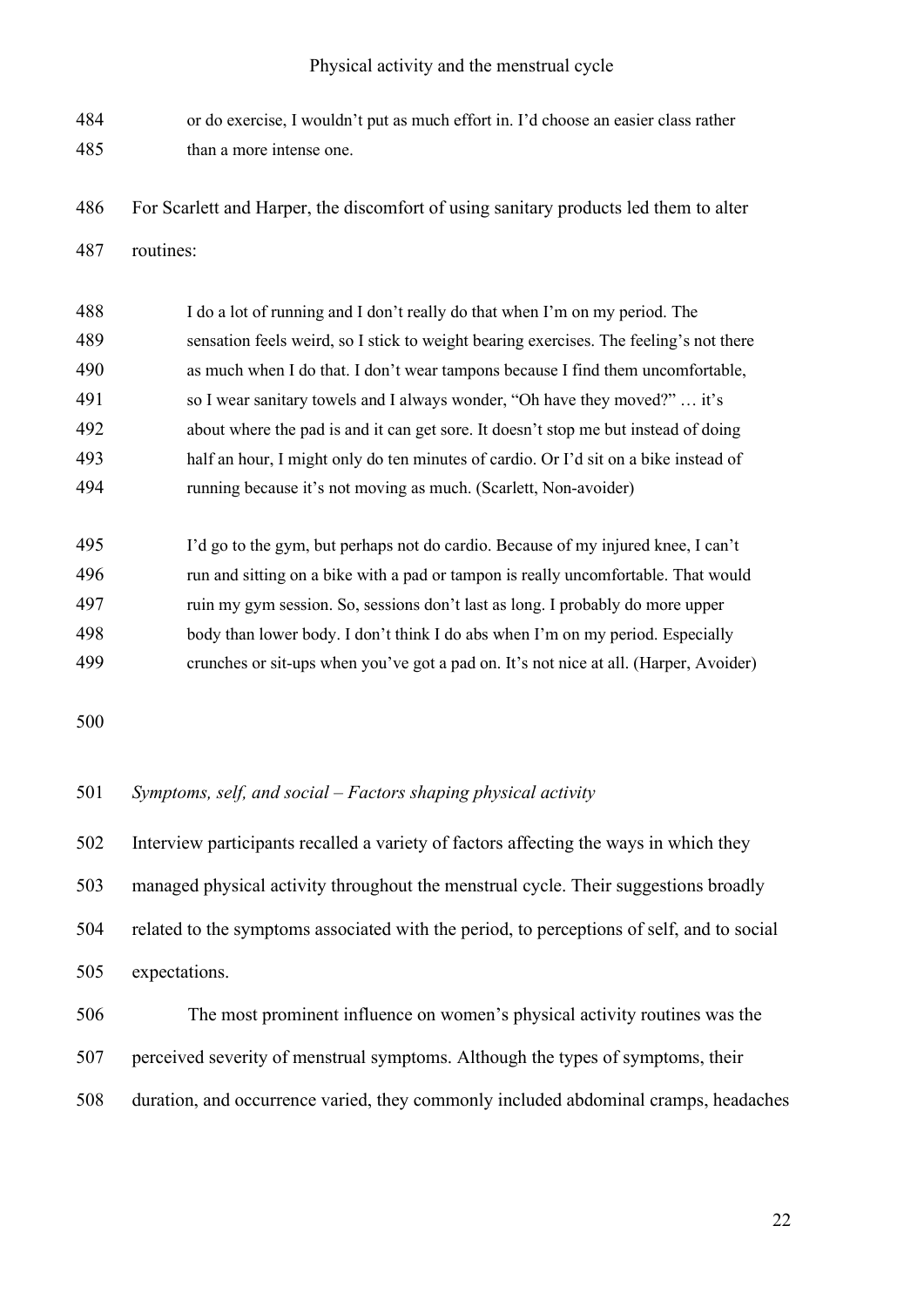| 509 | and backaches, leg pains, lethargy and fatigue. The following data extracts are examples  |
|-----|-------------------------------------------------------------------------------------------|
| 510 | of the symptoms described by interview participants:                                      |
| 511 | I suffer most with sciatica-type leg pain. I'm extremely lethargic to the point where     |
| 512 | it's almost debilitating. Migraines as well, feeling dizzy and muggy. (Piper,             |
| 513 | Avoider)                                                                                  |
| 514 | Normally I'm an energetic person, but when it's that time I'm tired. I can be             |
| 515 | moody, but it's mainly tiredness. I don't feel I have my normal amount of energy.         |
| 516 | (Hannah, Avoider)                                                                         |
| 517 | My body changes completely. When I put on a pair of trousers that are normally            |
| 518 | loose, they're tighter. My stomach feels heavy. And the fatigue! (Mary, Avoider)          |
| 519 | There were a couple of times, where I woke up in the morning and planned to go            |
| 520 | for a run, but then the cramps were so bad that I couldn't get out of bed. (Olivia,       |
| 521 | Non-avoider)                                                                              |
| 522 | In addition to feeling physically unwell, many participants also spoke of a heightened    |
| 523 | sense of self-consciousness. The period affected how women thought about themselves       |
| 524 | and how they felt in their own skin. Interestingly, these perceptions were not only       |
| 525 | limited to those who avoided (certain aspects of) physical activity, but were also shared |
| 526 | by those who made efforts to maintain activity levels throughout the menstrual cycle.     |
| 527 | As an example, Harper (Avoider), described:                                               |
| 528 | You're not your usual self. You just feel you're on the period. For me it's at the        |
| 529 | start, but at that point, it's always there that thought. Just like hyper aware of it.    |
| 530 | For Val and Caroline, feelings of consciousness led them to carefully select clothes      |
| 531 | worn in physical activity environments. The participants recalled, respectively:          |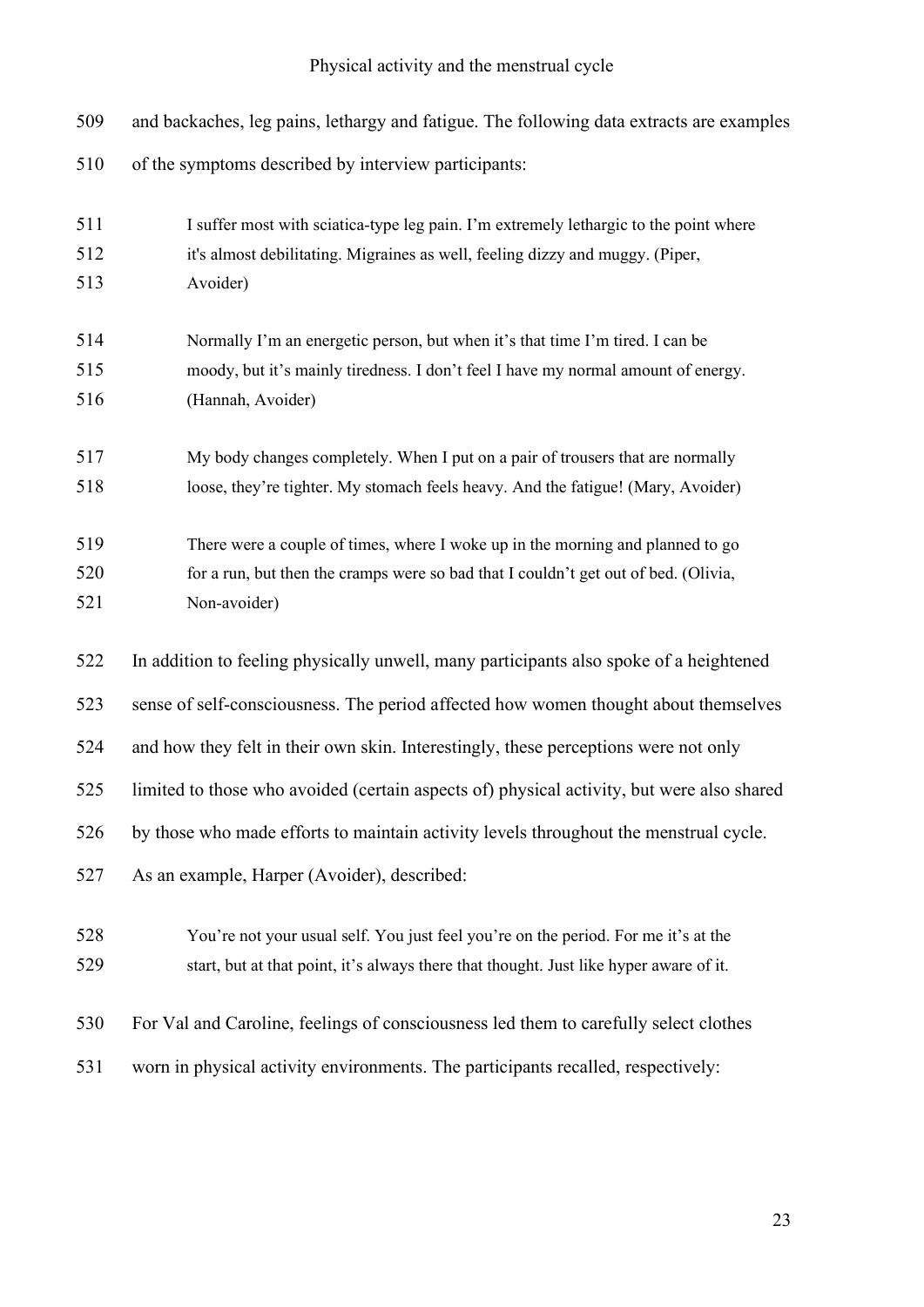| 532 | I'm really conscious if I wear shorts or if my leggings are see through or thinking     |
|-----|-----------------------------------------------------------------------------------------|
| 533 | whether I've leaked. I'm more aware of what I do and how that might look. (Val,         |
| 534 | Non-avoider)                                                                            |
| 535 | I suppose with netball, I am conscious of what to wear because of the small shorts      |
| 536 | and dresses that we have to wear. I always wear a tampon over a towel and               |
| 537 | underwear that keeps everything in check. I actually saw a girl at netball a couple     |
| 538 | of years ago. You could see her pad through the shorts and I felt bad for her but       |
| 539 | nobody said anything. (Caroline, Non-avoider)                                           |
| 540 | Beyond the sense of self-awareness, the perceived expectations others might have about  |
| 541 | menstrual events, shaped women's physical activity routines. Interview participants     |
| 542 | commonly referred to worries of being "found out" by others, recalled an awkwardness    |
| 543 | surrounding periods, and described subsequent discomfort in certain physical activity   |
| 544 | environments. For example, Lisa and Scarlett preferred to avoid the gym on days of      |
| 545 | heavier flow due to concerns over how others might react if they discovered the reasons |
| 546 | for which they did not adhere to usual routines:                                        |
| 547 | The gym is a social place for me. I know a lot of people. They would know I             |
| 548 | wasn't on top form. My PT would say, "Why are you lifting this today?" I                |
| 549 | wouldn't wanna turn around, "I feel shit because of my period." I don't know how        |
| 550 | he would handle that, what his feelings would be. That's where I suppose that           |
| 551 | taboo comes in because I wouldn't go, "I'm taking it easy today because I'm on          |
| 552 | my period." Even though I say I talk about periods, I guess I don't because I'd         |
| 553 | rather avoid telling them that I was going easy because of my period. (Lisa,            |
| 554 | Avoider)                                                                                |
| 555 | In the first days when I'm heaviest, I feel embarrassed. I don't want other people to   |
| 556 | know. I'm scared that if I get out of the pool, blood is gonna run down my leg. I'm     |
| 557 | worried what other people would say. Especially with men in the gym. Someone            |
| 558 | might put me down and I wouldn't wanna go to the gym anymore. (Scarlett, Non-           |
| 559 | avoider)                                                                                |

Other participants perceived pressure to maintain their attendance at training sessions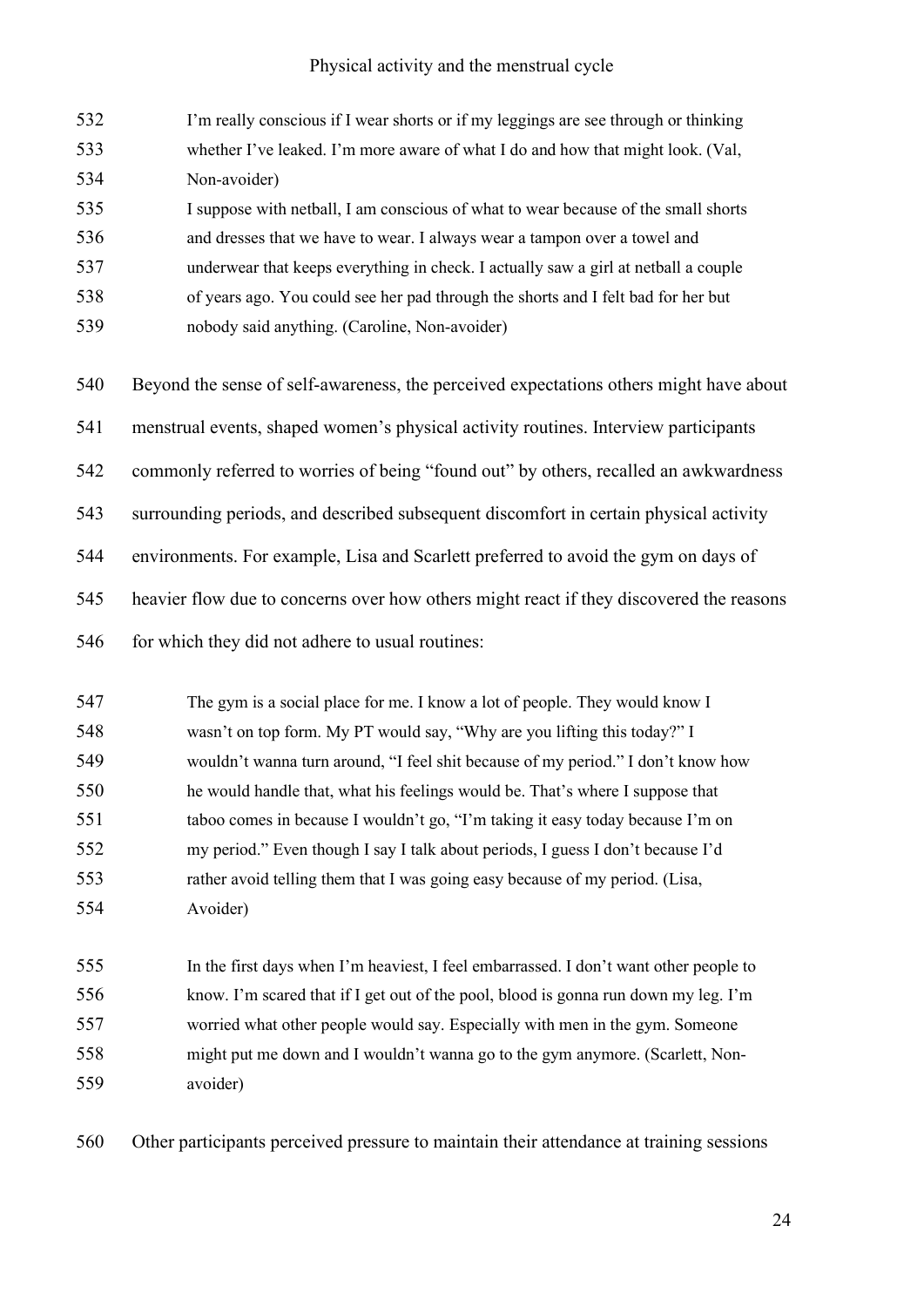| 561 | and believed there were expectations for women to carry on "as normal" regardless of    |
|-----|-----------------------------------------------------------------------------------------|
| 562 | discomfort due to menstrual events. For Hannah and Harper, playing netball was not      |
| 563 | only important at a personal level, but also in a social context (Weiss, 2015). It was  |
| 564 | therefore to be continued throughout the menstrual cycle. The participants' perceptions |
| 565 | of expectations and understandings that teammates and coaches might hold shaped their   |
| 566 | dedication to the sport (Weiss et al., 2010). They explained:                           |
| 567 | With netball, you've got to go. There's no choice. In my netball team, if you don't     |
| 568 | train, you don't get played at the match. You've got that pressure. Also we pay for     |
| 569 | training and matches, so you don't want to waste money by not going. (Hannah,           |
| 570 | Avoider)                                                                                |
| 571 | When I played netball, I couldn't turn around to the team and say, "I can't play.       |
| 572 | I'm on my period." Someone might say, "I'm on my period too and I'm playing."           |
| 573 | Especially in a team of girls. You can't let them down when they all know how it        |
| 574 | feels. (Harper, Avoider)                                                                |
| 575 | Similarly, Mila and Nina believed that it was expected of women to disguise any signs   |
| 576 | of menstrual events. In Mila's (Non-avoider) words:                                     |
| 577 | When I'm on the period I don't want anyone to find out I'm not feeling hundred          |
| 578 | percent. Maybe I complain to a female co-worker or friend but I would never,            |
| 579 | even, if I called in sick, I wouldn't admit it's period-related. I would say I am not   |
| 580 | well. I think the expectation to carry on as usual is always there.                     |
| 581 | Nina (Non-avoider) explained:                                                           |
| 582 | Nobody ever told me that I need to hide my tampon when I go to the loo at the           |
| 583 | gym, but I do it. Because I think, other people aren't as relaxed as me about           |
| 584 | periods. We don't talk about them. If we do, it's awkward.                              |
| 585 |                                                                                         |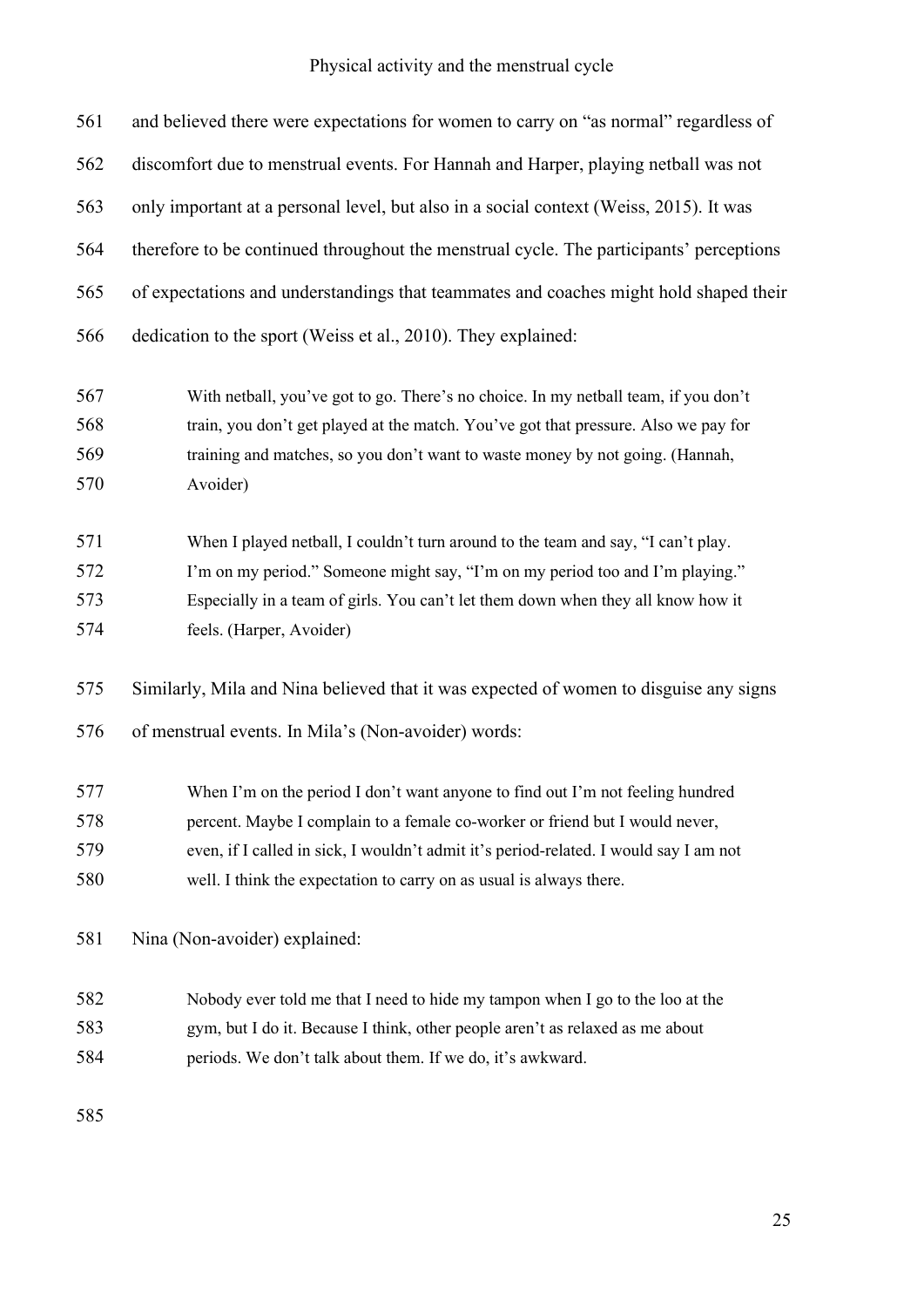### **Discussion**

 This mixed-methods study utilised an online questionnaire to quantify events relating to the menstrual cycle and physical activity as well as semi-structured interviews to explore women's lived experiences of physical activity throughout the menstrual cycle. The discussion draws together quantitative and qualitative results to provide rich interpretations of the questionnaire and interview data (O'Cathain, 2010).

 In the present study, the majority of women who completed the questionnaire (84 of 128 women – Table 1) were categorised as non-avoiders of physical activity due to events of the menstrual cycle. Interview data revealed that the participants recognised the importance of physical activity and the benefits it brought to their lives. Through experiences in their upbringing, education, and employment, they had learned about the advantages of physical activity, which in turn affected their experiences of and commitment to physical activity throughout the menstrual cycle. Consistent with the knowledge that the present participants possessed, previous research has shown that connections existed between people's awareness of physical activity recommendations and their actual levels of physical activity (Plotnikoff et al., 2011). Those who knew about health recommendations tended to be more physically active in everyday life compared to those, who did not possess this level of understanding (Fredriksson et al., 2018). This was so especially when individuals knew not only about guidelines, but also about the health benefits associated with moderate physical activity (Heinrich et al., 2011). Interview data in the present study revealed that the participants had actually experienced positive post-workout effects on days of the period, for instance, uplifted emotional state, reduced pain, and increased feelings of accomplishment. This finding is in line with studies illustrating that exercise could alleviate menstrual symptoms (e.g., backaches – Chen & Hu, 2019) and enhance mental wellbeing throughout the menstrual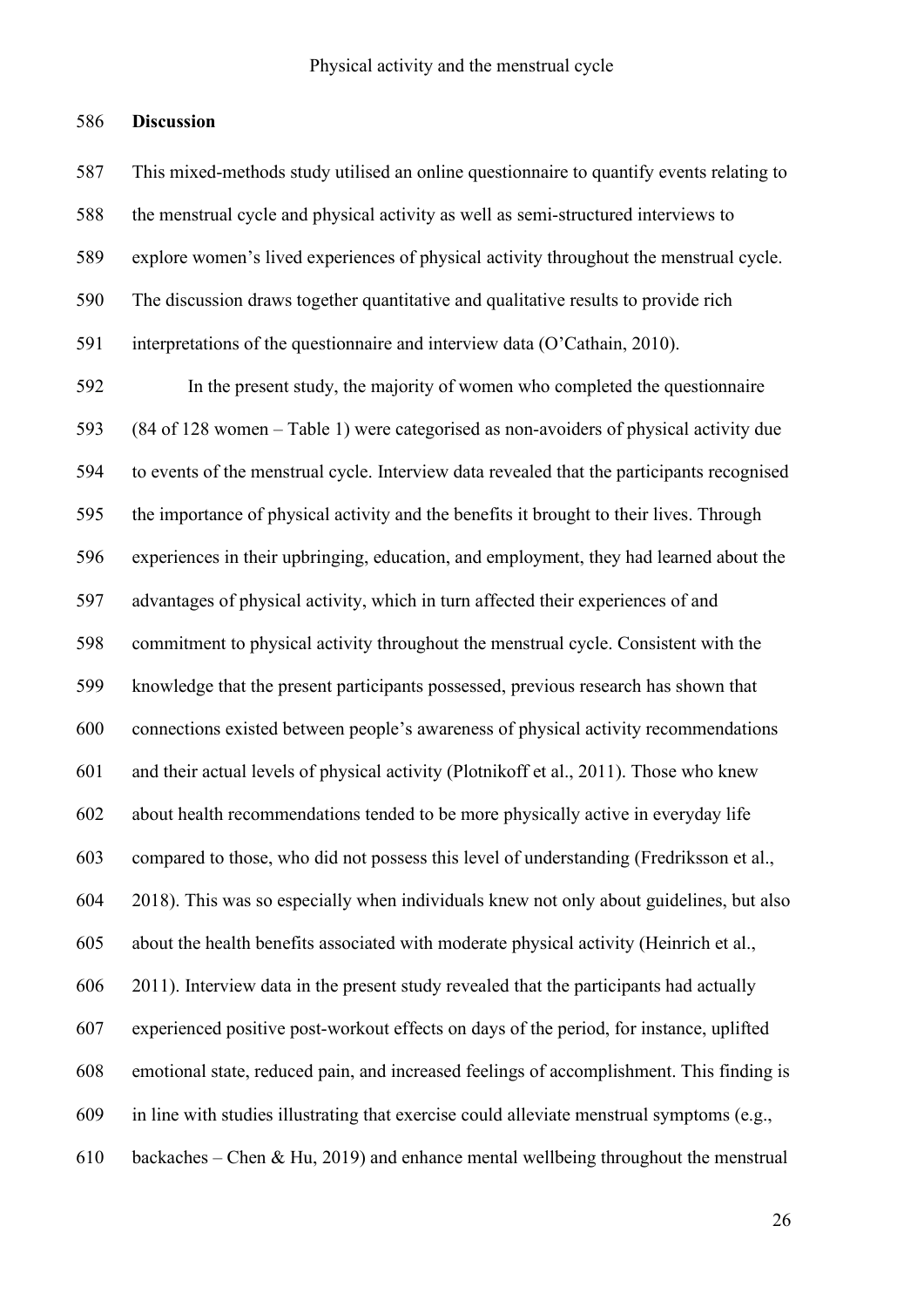| 611 | cycle (Kanojia et al., 2013). Physical activity has also been considered as a                |
|-----|----------------------------------------------------------------------------------------------|
| 612 | complementary treatment for dysmenorrhea (Samy et al., 2019) as it reduced the               |
| 613 | duration and severity of menstrual cramps (Dehnavi et al., 2018; Kannan et al., 2015).       |
| 614 | In partial agreement with our hypothesis, one third of questionnaire respondents             |
| 615 | (44 of 128 participants) were categorised as avoiders of physical activity due to            |
| 616 | menstrual events (Table 1). This could be attributed to these avoiders having more           |
| 617 | severe menstrual symptoms, including longer periods, higher levels of pain and fatigue,      |
| 618 | and heavier flow as reflected in the questionnaire data. Despite the potential bias of       |
| 619 | menstrual recall (as discussed in detail in the methods) the qualitative data confirmed      |
| 620 | that women could not overlook menstrual events (e.g., bleeding and pain) and when            |
| 621 | considering whether to avoid physical activity, interviews revealed that the participants    |
| 622 | evaluated the severity of menstrual symptoms. For instance, symptoms that the women          |
| 623 | perceived as severe (e.g., migraines and abdominal pain) led the participants to avoid       |
| 624 | physical activity completely. This complete avoidance is comparable to recurrent school      |
| 625 | absence in adolescent women who suffered from dysmenorrhea (Houston et al., 2006).           |
| 626 | In adult women, missing university or workdays represented a common self-                    |
| 627 | management strategy for painful periods (Chen et al., 2016). The present study               |
| 628 | participants confirmed that the period had to be managed (e.g., sanitary products) and       |
| 629 | taken into account in physical activity routines (e.g., types of exercises). The women in    |
| 630 | this research described the days of the period as limiting their ability to function as what |
| 631 | they perceived "normal" for themselves. In particular, a combination of physical             |
| 632 | symptoms, lacking "energy" and motivation made it more challenging for the                   |
| 633 | participants to perform physical activity as normal. These findings resonate with studies    |
| 634 | on the impact of the menstrual cycle on physical performance, such as through anaemia        |
| 635 | from heavy menstrual bleeding (Bruinvels et al., 2016), higher body temperature during       |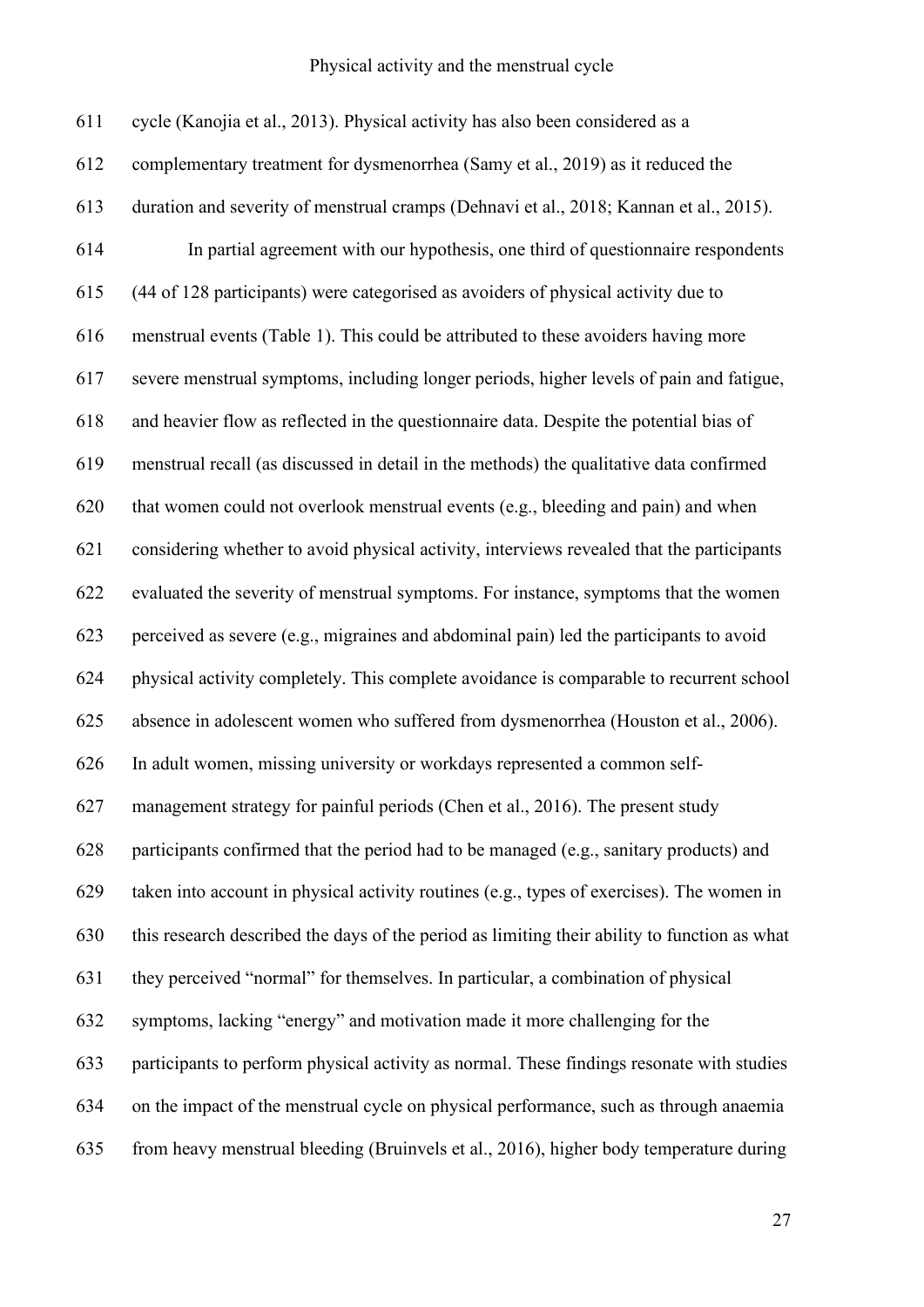exercise in the luteal phase (De Jonge & Janse, 2003), and lower fatigue resistance in the pre-menstrual phase (Ansdell et al., 2019).

 The present study participants, however, did not necessarily avoid all forms of physical activity on days of the period (a nuance not captured within the questionnaire). Although the questionnaire data showed no significant relationship between physical activity classification and avoidance, interviews were particularly useful to make sense of this observation and to unpack the subtleties underpinning women's reports of physical activity avoidance due to menstrual events without necessarily being less physically active overall. Indeed, interviews uncovered aspects of physical activity adaptation that have been previously unreported. Some of the participants, who reported to avoid physical activity, did not avoid all forms of activity and instead, changed exercise routines, used alternative physical activity or made up for missed physical activity on days when they felt less affected by menstrual symptoms. Often, it was about adapting routines depending on the perceived severity of menstrual symptoms and levels of discomfort, consistent with previous work showing adaptations to activities of daily life due to menstrual symptoms (Kennett et al., 2016). The selective avoidance and modification of physical activity was routine to some participants and could reflect women's knowledge about the benefits of physical activity to their health, physical wellbeing, and mood (Fredriksson et al., 2018). Similar to women who selectively avoided tasks in the workplace (e.g., meetings) due to reduced concentration, patience, and efficiency (Brantelid et al., 2014), some of the present interview participants only avoided physical activity that caused discomfort (e.g., lower body workouts), while continuing more manageable activities (e.g., walking and upper body workouts), when they believed that they could maintain some level of activity. This selective avoidance of physical activity is comparable to reports of adaptation as a way to maintain physical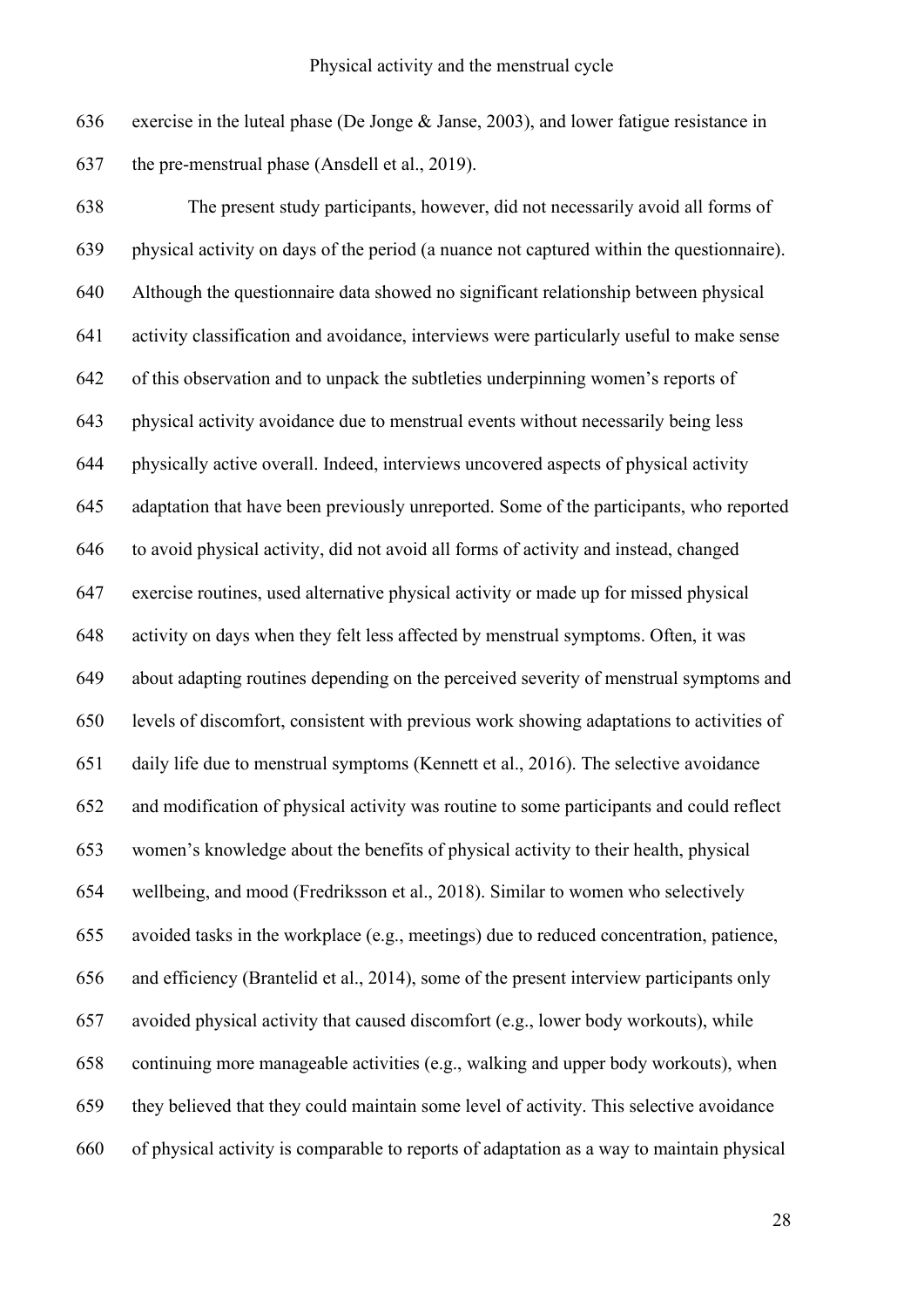activity levels in other populations, such as pregnant women suffering from backaches

 (Cioffi et al., 2010) as well as individuals suffering from chronic fatigue syndrome (Larun & Malterud, 2011) and migraines (Buse et al., 2012). Aside from the menstrual symptoms, our qualitative findings demonstrated how self-perceptions and perceptions of social expectations influenced physical activity. Interviews revealed that the participants had concerns about leakage of blood, product use, and pain management in the presence of other people in physical activity environments. Similar to women, whose commitment to exercise suffered from heightened body consciousness in physical activity environments (Pridgeon & Grogan, 2012), several women in the present study described a heightened sense of self- awareness on days of the period that led to careful selection of clothes and exercises. Comparably, heightened consciousness in public spaces was previously described in women, who felt their bodies did not conform to predefined norms of femininity, such 674 as female bodybuilders in the presence of casual gym visitors, in public (Shilling  $\&$  Bunsell, 2009), and when sharing photos of their physique on social media (Marshall et al., 2019). In the present study, the perceptions of self in physical activity environments were closely connected to concerns over what others might say if they found out about women's menstrual events. Sensations, such as bleeding, pain, and fatigue, associated with the period in particular, were to be "dealt with" in private. This persisted even though the interview participants had reframed their own views of menstrual events and felt comfortable to talk about them (Lee, 2002). The participants believed, however, that upbringing and societal norms of the period in particular as something shameful and embarrassing led women to silence and conceal (signs of) the period (e.g., blood and sanitary product) (Chrisler et al., 2015; Spadaro et al., 2018). The concerns of women in the present study about how others might react to signs of the period point towards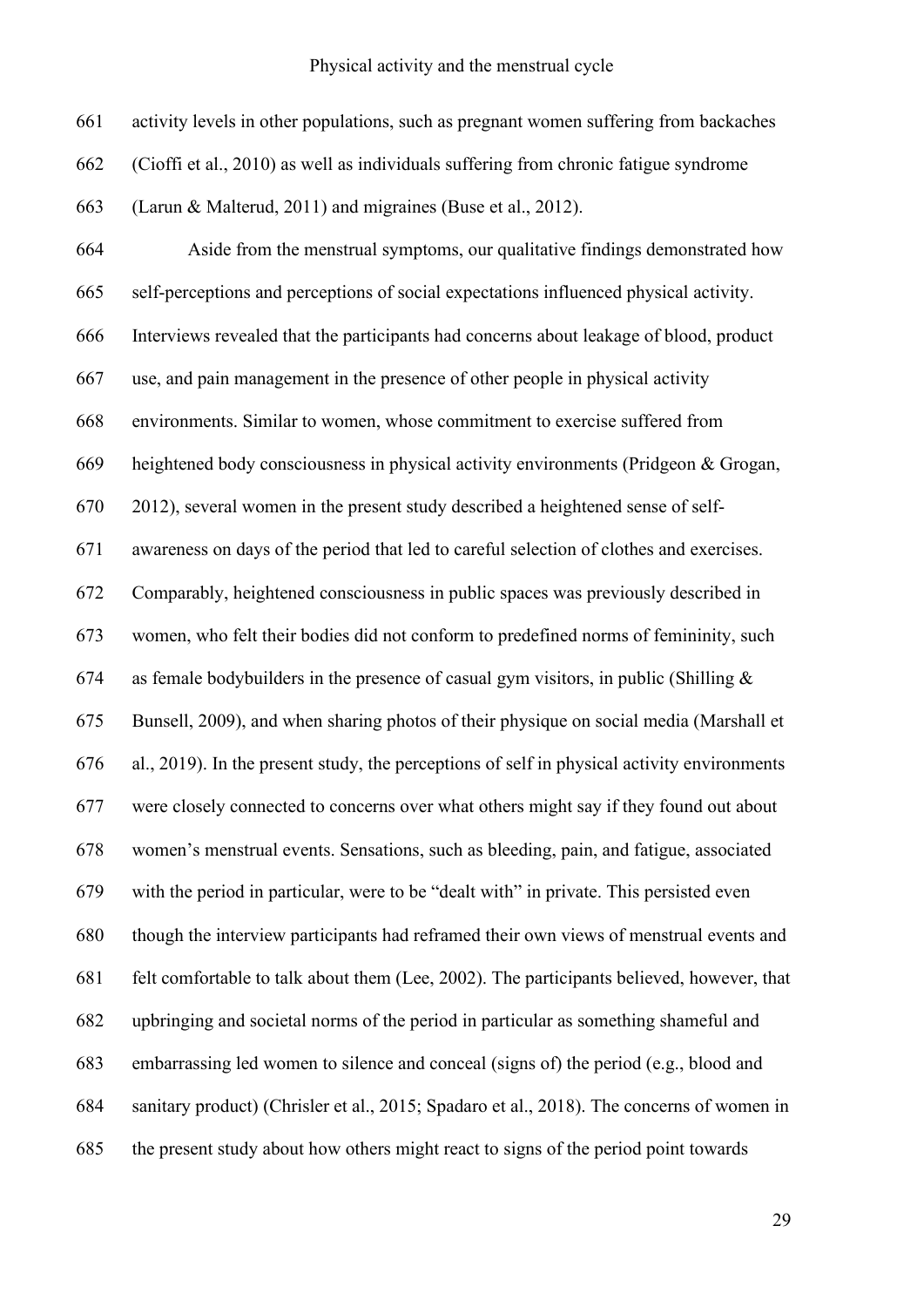social stigma surrounding menstrual events that led women to avoid and adapt physical activity (Johnston-Robledo & Chrisler, 2013; Kowalski & Chapple, 2000). Such stigma surrounding exercise during the period has been similarly reported in overweight individuals (Vartanian & Novak, 2011), people with mobility impairments (Mulligan et al., 2017), and the LGBTQ+ community (Herrick & Duncan, 2018) undertaking physical activity.

 Due to the paucity of data on the impact of the menstrual cycle on physical activity, in order to test our proposed hypothesis, it was necessary to construct the components of the questionnaire from a number of different sources. These sources have been acknowledged throughout the methods section including recall of menstrual symptoms (Matteson et al., 2015), menstrual pain (Larroy, 2002), menstrual flow heaviness (Fraser et al., 2015), avoidance (Fourquet et al., 2010), and physical activity (Milton et al., 2011). Through adopting these previously validated components of the questionnaire, we can state our main finding that physical activity avoiders have heavier, longer, and more painful periods, despite the limitation that no assessment of reliability or validity has been performed on the entirety of the questionnaire. It is important to note however, that based on the nuanced responses from the interviews, emphasising adaptation, over avoidance, future questionnaires on physical activity within the menstrual cycle should be validated for both avoidance and adaptation. In developing our questionnaire, our aim was to identify whether physical activity avoidance could be attributed to menstrual symptoms. There are a wide range of demographic co-variables that are unreported in the present study including education, employment status, religious background, socio-economic level and ethnicity (e.g., Mondragon & Txertudi, 2019). As the area of physical activity avoidance due to menstrual symptoms is underreported in general, our aim was to provide the first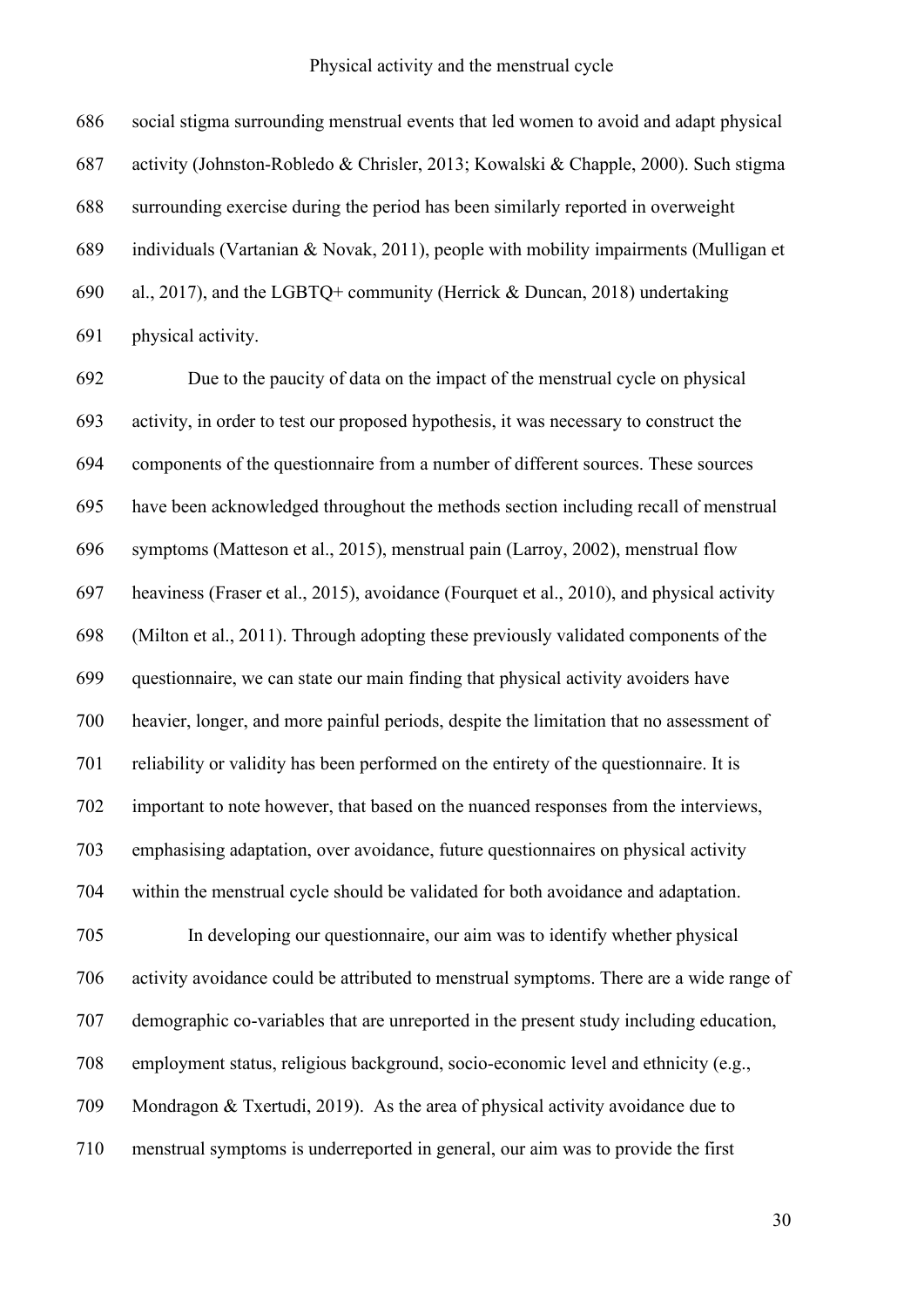overview of the impact of the menstrual cycle on physical activity. In future studies, the prevalence of physical activity avoidance may therefore be different to the present study, if presented based on some of these demographic groupings.

 Our study demonstrated that binary measures of physical activity, such as those utilised in the present questionnaire, miss the nuances that underpin avoidance behaviours. The use of quantitative and qualitative methodology was therefore particularly useful to developing nuanced views of factors affecting physical activity, which included, but were not exclusive to, menstrual symptoms. Other important considerations that shaped women's physical activity related to perceptions of "self" and social expectations about menstrual events; two areas that need to be confronted in greater depth. Future research might therefore seek to employ qualitative methodology to understand women's self-presentations (e.g., Goffman, 1956) and the role of social stigma (e.g., Goffman, 1963) in physical activity environments. The participants in the present study understood the importance of physical activity to maintain a healthy lifestyle and they enjoyed being physically active. We acknowledge, however, that the limited sample size and volunteer nature of interview participation could be considered limitations of this study. Although comparable sample sizes were suggested in methodological texts (Onwuegbuzie & Collins, 2007) and mixed-methods research investigating the menstrual cycle (Moreno-Black & Vallianatos, 2005) and voluntary interviews were conducted to ensure ethical research practice (e.g., Hammersley & Traianou, 2012), we recognise that our decisions might have resulted in unreported differences between the present participants and those, who did not volunteer for interview participation. As with the limitations of the questionnaire outlined above, a worthwhile line of inquiry would therefore be to investigate how other demographic groups approach physical activity throughout the menstrual cycle. In particular, the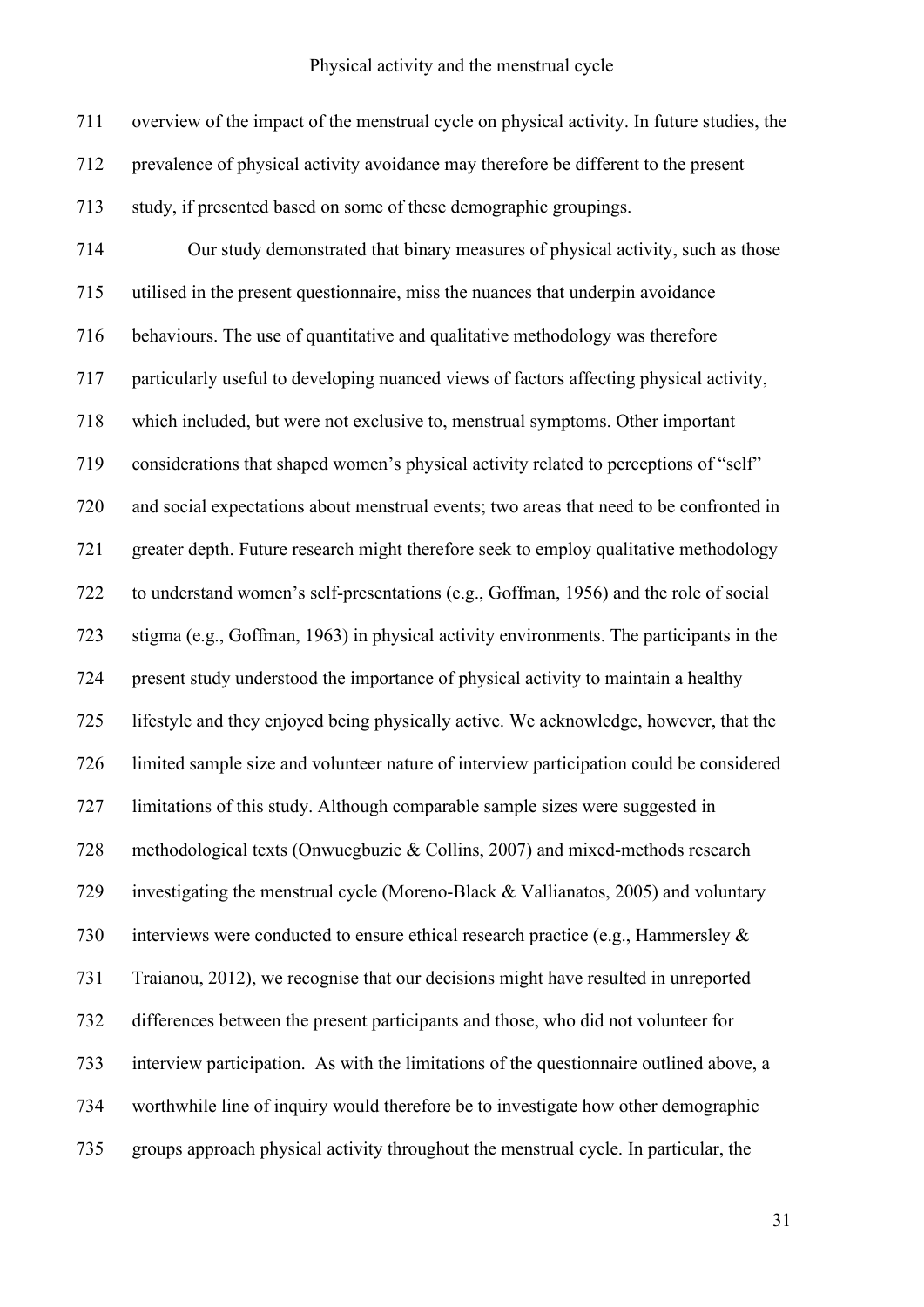impact that the combination of menstrual symptoms, self-perceptions, and social norms might have on physical activity warrants further research attention. In this context, it would be of interest to explore women's familiarity with their own menstrual cycle and to unpack their typical involvement in physical activity in order to understand how differences among women in these areas might affect their management of physical activity throughout the menstrual cycle.

 In conclusion, the present study suggests that menstrual events are complex, individual, and personal to the women experiencing them (e.g., Brantelid et al., 2014). The results demonstrated that women did not simply avoid all physical activity. Rather, they adapted physical activity depending on their distinct experiences of the menstrual cycle. This insight into the multi-facetted effects that the menstrual cycle could have on women's physical activity is pertinent to practitioners in the field. Creating safe spaces for women who wish to speak about how their physical comfort, personal thoughts, and perceptions of social norms might affect physical activity is important. Efforts in academic and practitioner fields could contribute to normalising conversations about the menstrual cycle (Johnston-Robledo & Chrisler, 2013; Kowalski & Chapple, 2000) and support physical activity throughout the menstrual cycle in women of all ages and abilities.

## **References**

| 756 | Ansdell, P., Brownstein, C. G., Škarabot, J., Hicks, K. M., Simoes, D. C. M., Thomas, |
|-----|---------------------------------------------------------------------------------------|
| 757 | K., Howatson, G., Hunter, S. K. & Goodall, S. (2019). Menstrual cycle                 |
| 758 | associated modulations in neuromuscular function and fatigability of the knee         |
| 759 | extensors in eumenorrheic females. Journal of Applied Physiology, 126, 1701-          |
| 760 | 1712. https://doi.org/10.1152/japplphysiol.01041.2018                                 |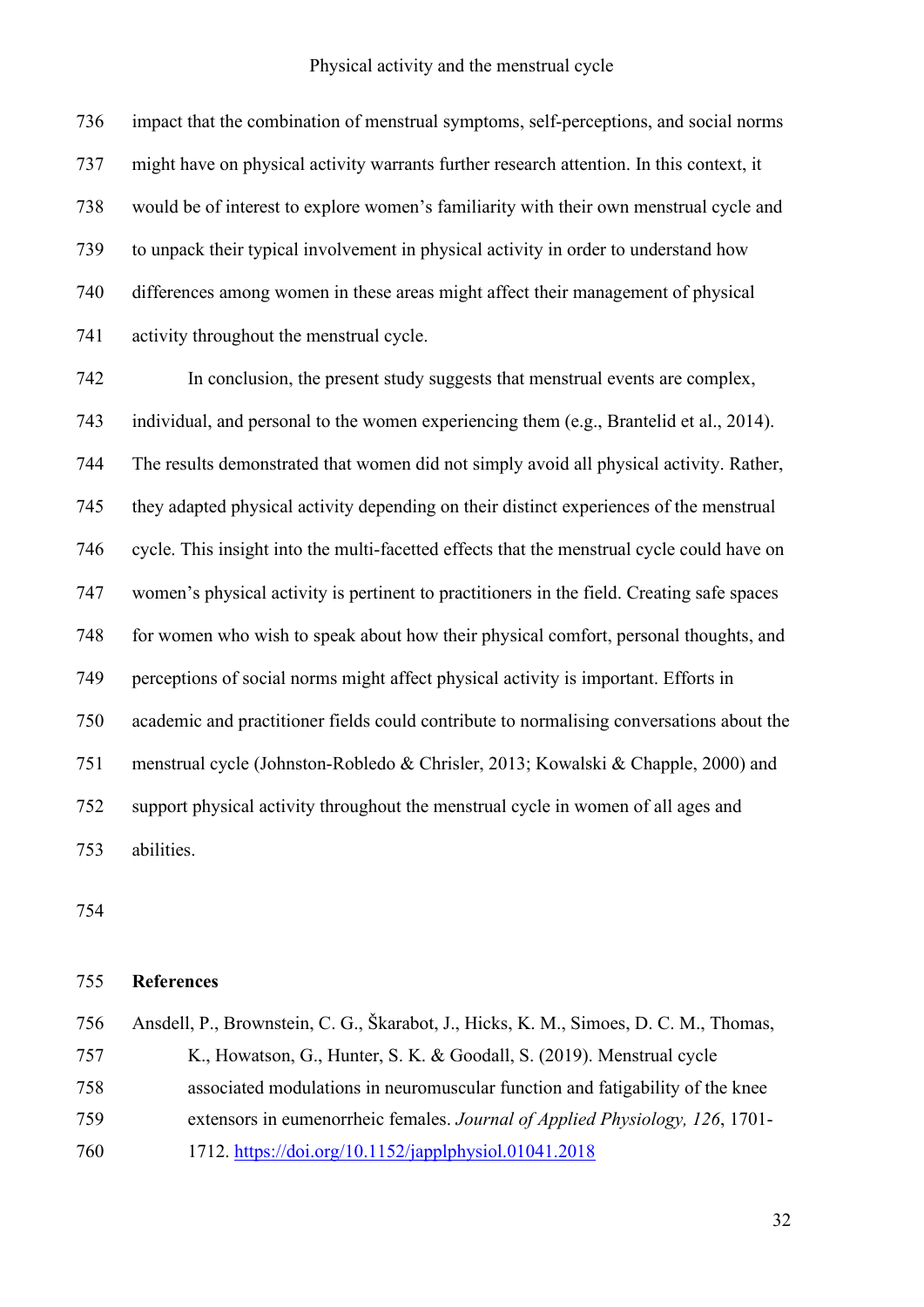| 761 | Beitin, B. K. (2012). Interview and sampling: How many and whom. In J. F. Gubrium,      |
|-----|-----------------------------------------------------------------------------------------|
| 762 | J. A. Holstein, A. B. Marvasti, & K. D. McKinney (Eds.), The SAGE handbook              |
| 763 | of interview research: The complexity of the craft (2nd ed., pp. 243-254). SAGE         |
| 764 | Publications. https://doi.org/http://dx.doi.org.mmu.idm.oclc.org/10.4135/978145         |
| 765 | 2218403.n17                                                                             |
| 766 | Brantelid, I. E., Nilvér, H. & Alehagen, S. (2014). Menstruation during a lifespan: A   |
| 767 | qualitative study of women's experiences. Health Care for Women International,          |
| 768 | 35(6), 600-616. https://doi.org/10.1080/07399332.2013.868465                            |
| 769 | Braun, V., Clarke, V. & Weate, P. (2016). Using thematic analysis in sport and exercise |
| 770 | research." In B. Smith & A. C. Sparkes (Eds.), Routledge handbook of                    |
| 771 | qualitative research in sport and exercise (pp. 191-205). Routledge.                    |
| 772 | Brinkmann, S., & Kvale, S. (2018). Doing interviews (2nd ed.). SAGE Publications.       |
| 773 | https://dx.doi.org/10.4135/9781529716665                                                |
| 774 | Brown, W. J., & Trost, S. G. (2003). Life transitions and changing physical activity    |
| 775 | patterns in young women. American Journal of Preventive Medicine, 25(2), 140-           |
| 776 | 143. https://doi.org/10.1016/S0749-3797(03)00119-3                                      |
| 777 | Bruinvels, G., Burden, R., Brown, N., Richards, T., & Pedlar, C. (2016). The prevalence |
| 778 | and impact of heavy menstrual bleeding (menorrhagia) in elite and non-elite             |
| 779 | athletes. PLoS One, 11(2), e0149881.                                                    |
| 780 | https://doi.org/10.1371/journal.pone.0149881                                            |
| 781 | Bryman, A., Becker, S., & Sempik, J. (2008). Quality criteria for quantitative,         |
| 782 | qualitative and mixed methods research: A view from social                              |
| 783 | policy. International Journal of Social Research Methodology, 11(4), 261-276.           |
| 784 | https://doi.org/10.1080/13645570701401644                                               |
| 785 | Buse, D., Manack, A., Serrano, D., Reed, M., Varon, S., Turkel, C., & Lipton, R.        |
| 786 | (2012). Headache impact of chronic and episodic migraine: Results from the              |
| 787 | American migraine prevalence and prevention study. Headache: The Journal of             |
| 788 | Head and Face Pain, 52(1), 3-17. https://doi.org/10.1111/j.1526-                        |
| 789 | 4610.2011.02046.x                                                                       |
| 790 | Chen, C. X., Kwekkeboom, K. L., & Ward, S. E. (2016). Beliefs about dysmenorrhea        |
| 791 | and their relationship to self-management. Research in Nursing & Health, $39(4)$ ,      |
| 792 | 263-276. https://doi.org/10.1002/nur.21726                                              |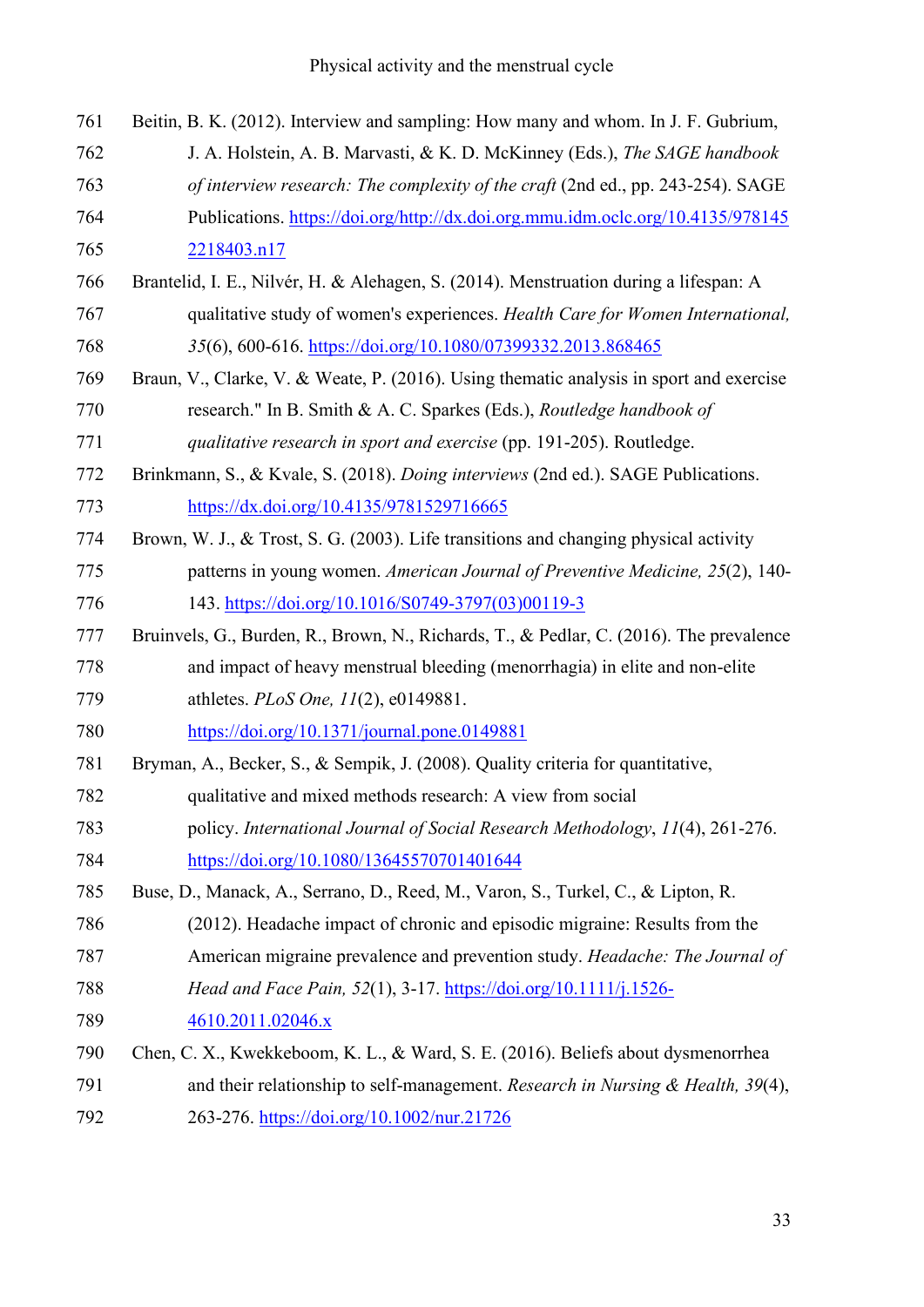| 793 | Chen, H.-M., & Hu, H.-M. (2019). Randomized trial of modified stretching exercise       |
|-----|-----------------------------------------------------------------------------------------|
| 794 | program for menstrual low back pain. Western Journal of Nursing Research,               |
| 795 | 41(2), 238-257. https://doi.org/10.1177/0193945918763817                                |
| 796 | Chrisler, J. C., Marván, M. L., Gorman, J. A., & Rossini, M. (2015). Body appreciation  |
| 797 | and attitudes toward menstruation. Body Image, 12, 78-81.                               |
| 798 | https://doi.org/10.1016/j.bodyim.2014.10.003                                            |
| 799 | Cioffi, J., Schmied, V., Dahlen, H., Mills, A., Thornton, C., Duff, M., Cummings, J., & |
| 800 | Kolt, G. S. (2010). Physical activity in pregnancy: Women's perceptions,                |
| 801 | practices, and influencing Factors. The Journal of Midwifery & Women's                  |
| 802 | Health, 55(5), 455-461. https://doi.org/10.1016/j.jmwh.2009.12.003                      |
| 803 | Collins, K. M. T. (2010). Advanced sampling designs in mixed research: Current          |
| 804 | practices and emerging trends in the social and behavioral sciences. In A.              |
| 805 | Tashakkori & C. Teddlie (Eds.), SAGE handbook of mixed methods in social &              |
| 806 | behavioral research (2nd ed., pp. 353-378). SAGE                                        |
| 807 | Publications. https://doi.org/https://dx-doi-                                           |
| 808 | org.mmu.idm.oclc.org/10.4135/9781506335193.n15                                          |
| 809 | Creswell, J. W., Klassen, A. C., Plano Clark, V. L., & Clegg Smith, K. (2010). Best     |
| 810 | practices for mixed methods research in the health sciences. Office for                 |
| 811 | behavioral and social sciences research (OBSSR).                                        |
| 812 | Davidson, C. (2009). Transcription: Imperatives for qualitative research. International |
| 813 | Journal of Qualitative Methods, 8(2), 35-52.                                            |
| 814 | https://doi.org/10.1177/160940690900800206                                              |
| 815 | De Jonge, X., & Janse, A. (2003). Effects of the menstrual cycle on exercise            |
| 816 | performance. Sports medicine, 33(11), 833-851.                                          |
| 817 | https://doi.org/10.2165/00007256-200333110-00004                                        |
| 818 | Dehnavi, Z. M., Farzaneh, J., & Kamali, Z. (2018). The effect of aerobic exercise on    |
| 819 | primary dysmenorrhea: A clinical trial study. Journal of Education and Health           |
| 820 | Promotion, 7(3), 1-8. https://doi.org/10.4103/jehp.jehp_79_17                           |
| 821 | Dempsey, L., Dowling, M., Larkin, P., & Murphy, K. (2016). Sensitive interviewing in    |
| 822 | qualitative research. Research in Nursing & Health, 39(6), 480-490.                     |
| 823 | $\frac{https://doi.org/10.1002/nur.21743}{https://doi.org/10.1002/nur.21743}$           |
| 824 | Field, A. (2013). Discovering statistics using IBM SPSS statistics. SAGE Publications.  |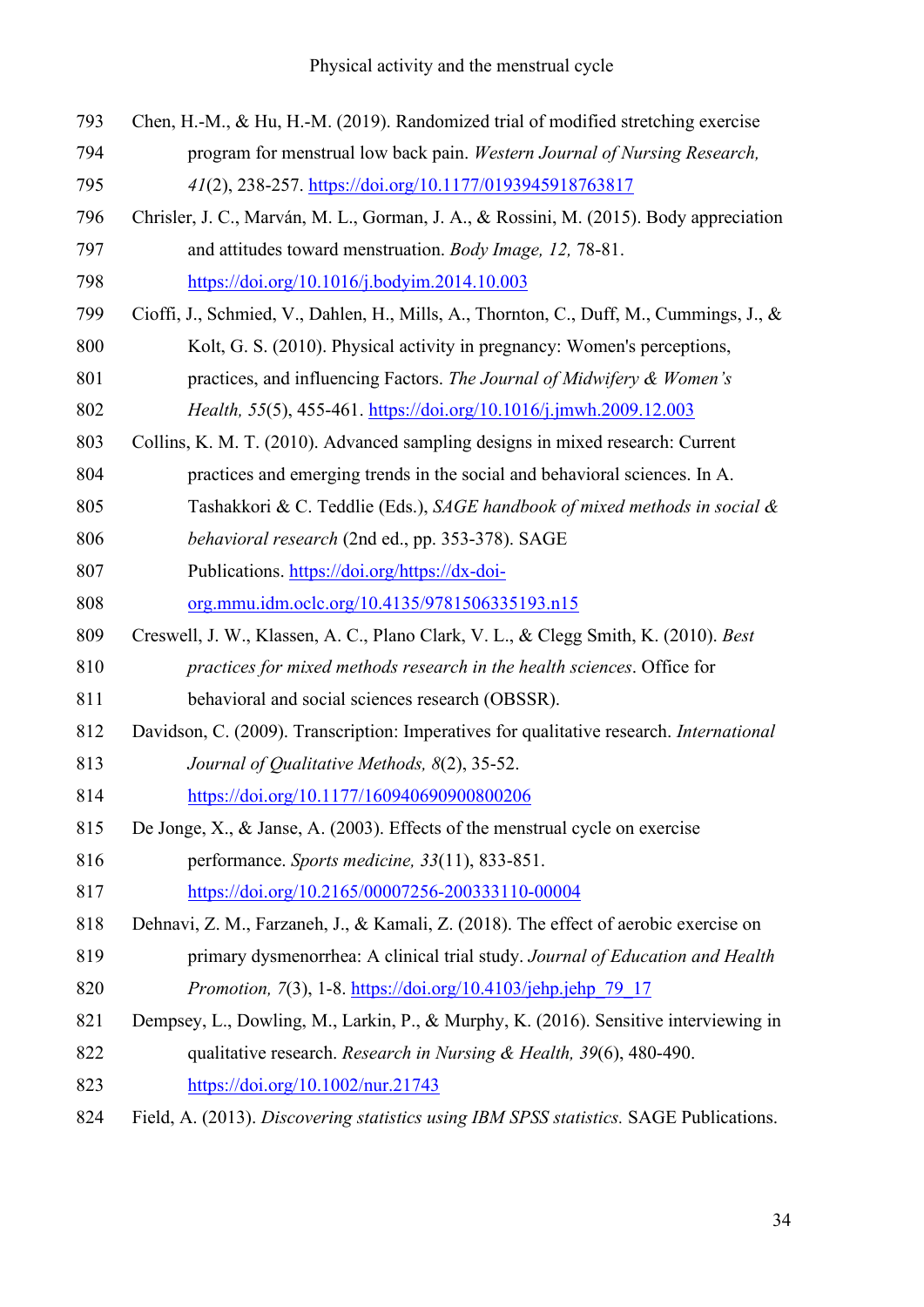| 825 | Findlay, R. J., Macrae, E. H. R., Whyte, I. Y., Easton, C., & Forrest, L. J. (2020). How   |
|-----|--------------------------------------------------------------------------------------------|
| 826 | the menstrual cycle and menstruation affect sporting performance: experiences              |
| 827 | and perceptions of elite female rugby players. British Journal of Sports                   |
| 828 | Medicine, 0, 1-7. https://doi.org/10.1136/bjsports-2019-101486                             |
| 829 | Fourquet, J., Gao, X., Zavala, D., Orengo, J. C., Abac, S., Ruiz, A., Laboy, J., & Flores, |
| 830 | I. (2010). Patients' report on how endometriosis affects health, work, and daily           |
| 831 | life. Fertility and Sterility, 93(7), 2424-2428.                                           |
| 832 | https://doi.org/10.1016/j.fertnstert.2009.09.017                                           |
| 833 | Fraser, I. S., Critchley, H. O., Broder, M., & Munro, M. G. (2011). The FIGO               |
| 834 | recommendations on terminologies and definitions for normal and abnormal                   |
| 835 | uterine bleeding. Seminars in Reproductive Medicine, 29(5), 383-                           |
| 836 | 390. https://doi.org/10.1055/s-0031-1287662                                                |
| 837 | Fraser, I. S., Mansour, D., Breymann, C., Hoffman, C., Mezzacasa, A., & Petraglia, F.      |
| 838 | (2015). Prevalence of heavy menstrual bleeding and experiences of affected                 |
| 839 | women in a European patient survey. International Journal of Gynecology $\&$               |
| 840 | Obstetrics, 128(3), 196-200. https://doi.org/10.1016/j.ijgo.2014.09.027                    |
| 841 | Fredriksson, S. V., Alley, S. J., Rebar, A. L., Hayman, M., Vandelanotte, C., &            |
| 842 | Schoeppe, S. (2018). How are different levels of knowledge about physical                  |
| 843 | activity associated with physical activity behaviour in Australian adults? PloS            |
| 844 | <i>One, 13(11), e0207003. https://doi.org/10.1371/journal.pone.0207003</i>                 |
| 845 | Garcia-Perez, M. A., & Nunez-Anton, V. (2003). Cellwise residual analysis in two-way       |
| 846 | contingency tables. Educational and Psychological Measurement, 63(5), 825-                 |
| 847 | 839. https://doi.org/10.1177/0013164403251280                                              |
| 848 | Goffman, E. (1956). The presentation of self in everyday life. Penguin.                    |
| 849 | Goffman, E. (1963). Stigma: Notes on a spoiled identity. Simon and Schuster, Inc.          |
| 850 | Hammersley, M., & Traianou, A. (2012). Ethics in qualitative research: Controversies       |
| 851 | and contexts. SAGE Publications. https://doi.org/10.4135/9781473957619                     |
| 852 | Heinrich, K. M., Maddock, J., & Bauman, A. (2011). Exploring the relationship              |
| 853 | between physical activity knowledge, health outcomes expectancies, and                     |
| 854 | behavior. Journal of Physical Activity and Health, 8(3), 404-409.                          |
| 855 | $\frac{https://doi.org/10.1123/pah.8.3.404}{https://doi.org/10.1123/pah.8.3.404}$          |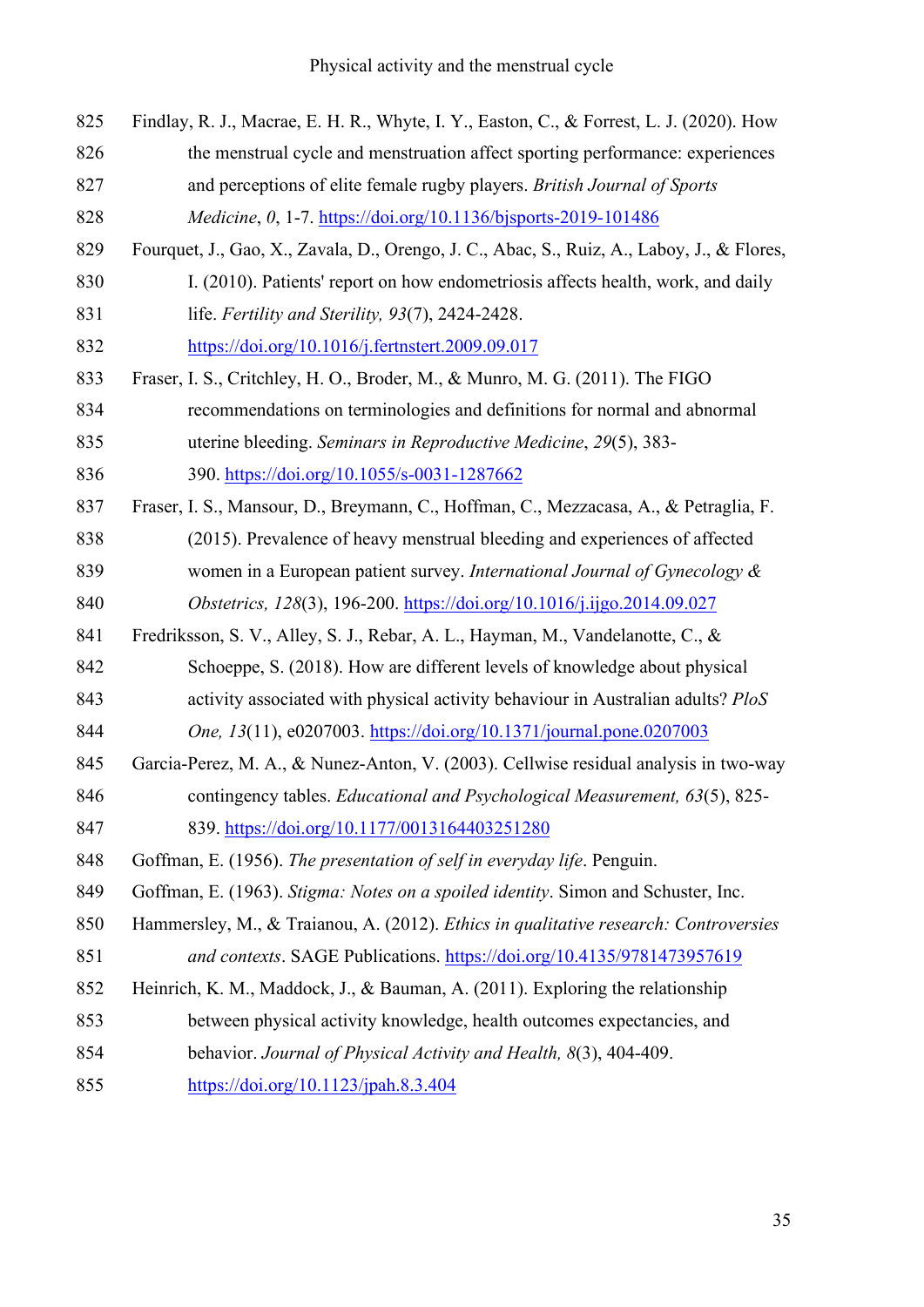| 856 | Herrick, S. S., & Duncan, L. R. (2018). A qualitative exploration of LGBTQ+ and                                 |
|-----|-----------------------------------------------------------------------------------------------------------------|
| 857 | intersecting identities within physical activity contexts. Journal of Sport and                                 |
| 858 | Exercise Psychology, 40(6), 325-335. https://doi.org/10.1123/jsep.2018-0090                                     |
| 859 | Houston, A. M., Abraham, A., Huang, Z., & D'Angelo, L. J. (2006). Knowledge,                                    |
| 860 | attitudes, and consequences of menstrual health in urban adolescent                                             |
| 861 | females. Journal of Pediatric and Adolescent Gynecology, 19(4), 271-275.                                        |
| 862 | https://doi.org/10.1016/j.jpag.2006.05.002                                                                      |
| 863 | Ivankova, N. V. (2014). Implementing quality criteria in designing and conducting a                             |
| 864 | sequential QUAN $\rightarrow$ QUAL mixed methods study of student engagement with                               |
| 865 | learning applied research methods online. Journal of Mixed Methods                                              |
| 866 | Research, 8(1), 25-51. https://doi.org/10.1177/1558689813487945                                                 |
| 867 | Johnston-Robledo, I., & Chrisler, J. C. (2013). The menstrual mark: Menstruation as                             |
| 868 | social stigma. Sex Roles, 68(1), 9-18. https://doi.org/10.1007/s11199-011-0052-z                                |
| 869 | Kannan, P., Chapple, C. M., Miller, D., Claydon, L. S., & Baxter, G. D. (2015).                                 |
| 870 | Menstrual pain and quality of life in women with primary dysmenorrhea:                                          |
| 871 | Rationale, design, and interventions of a randomized controlled trial of effects of                             |
| 872 | a treadmill-based exercise intervention. Contemporary Clinical Trials, 42, 81-                                  |
| 873 | 89. https://doi.org/10.1016/j.cct.2015.03.010                                                                   |
| 874 | Kanojia, S., Sharma, V. K., Gandhi, A., Kapoor, R., Kukreja, A., & Subramanian, S. K.                           |
| 875 | (2013). Effect of yoga on autonomic functions and psychological status during                                   |
| 876 | both phases of menstrual cycle in young healthy females. Journal of Clinical                                    |
| 877 | and Diagnostic Research: JCDR, 7(10), 2133-2139.                                                                |
| 878 | https://doi.org./10.7860/JCDR/2013/6912.3451                                                                    |
| 879 | Kennett, D. J., O'Hagan, F. T., & Meyerhoff, T. J. (2016). Managing menstruation:                               |
| 880 | Moderating role of symptom severity on active coping and acceptance. Western                                    |
| 881 | Journal of Nursing Research, 38(5), 553-571.                                                                    |
| 882 | https://doi.org/10.1177/0193945915620055                                                                        |
| 883 | Kowalski, R. M., & Chapple, T. (2000). The social stigma of menstruation: Fact or                               |
| 884 | fiction? Psychology of Women Quarterly, 24(1), 74-80.                                                           |
| 885 | $\frac{https://doi.org/10.1111/j.1471-6402.2000.tb01023.x}{https://doi.org/10.1111/j.1471-6402.2000.tb01023.x}$ |
| 886 | Kural, M., Noor, N. N., Pandit, D., Joshi, T., & Patil, A. (2015). Menstrual                                    |
| 887 | characteristics and prevalence of dysmenorrhea in college going girls. Journal of                               |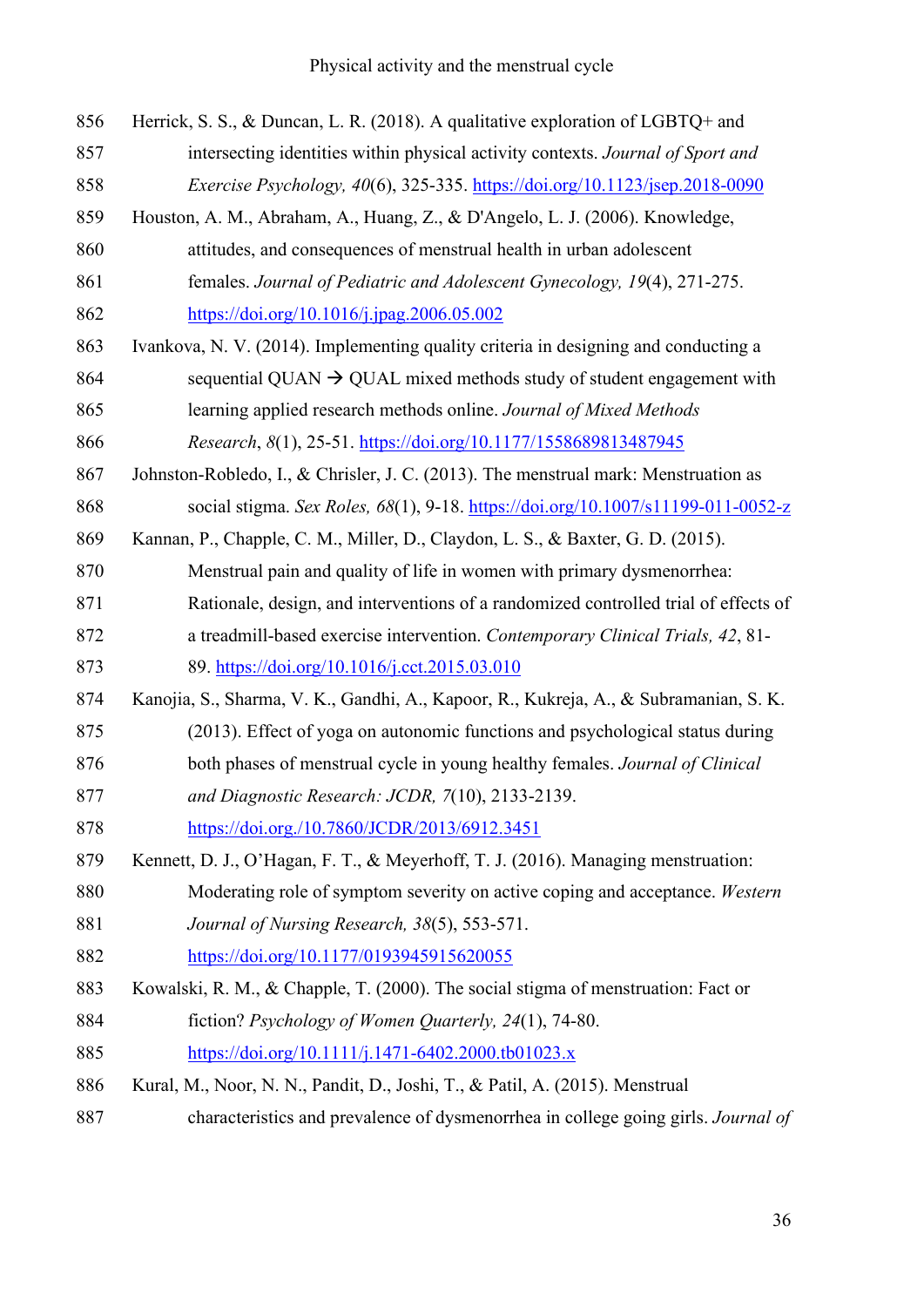| 888 | Family Medicine and Primary Care, 4(3), 426-431. https://doi.org/                         |
|-----|-------------------------------------------------------------------------------------------|
| 889 | 10.4103/2249-4863.161345                                                                  |
| 890 | Larroy, C. (2002). Comparing visual-analog and numeric scales for assessing menstrual     |
| 891 | pain. Behavioral Medicine, 27(4), 179-181.                                                |
| 892 | https://doi.org/10.1080/08964280209596043                                                 |
| 893 | Larun, L., & Malterud, K. (2011). Finding the right balance of physical activity: a focus |
| 894 | group study about experiences among patients with chronic fatigue                         |
| 895 | syndrome. Patient Education and Counseling, 83(2), 222-226.                               |
| 896 | https://doi.org/10.1016/j.pec.2010.05.027                                                 |
| 897 | Lee, S. (2002). Health and sickness: The meaning of menstruation and premenstrual         |
| 898 | syndrome in women's lives. Sex Roles, 46(1), 25-35.                                       |
| 899 | https://doi.org/10.1023/A:1016033517659                                                   |
| 900 | Lee, P. H., Macfarlane, D. J., Lam, T. H., & Stewart, S. M. (2011). Validity of the       |
| 901 | international physical activity questionnaire short form (IPAQ-SF): A systematic          |
| 902 | review. International Journal of Behavioral Nutrition and Physical                        |
| 903 | Activity, 8(1), 1-11. https://doi.org/https://doi.org/10.1186/1479-5868-8-115             |
| 904 | Markland, D. (2009). The mediating role of behavioural regulations in the relationship    |
| 905 | between perceived body size discrepancies and physical activity among adult               |
| 906 | women. Hellenic Journal of Psychology, 6(2), 169-182.                                     |
| 907 | Marshall, K., Chamberlain, K., & Hodgetts, D. (2019). Female bodybuilders on              |
| 908 | Instagram: Negotiating an empowered femininity. Feminism & Psychology,                    |
| 909 | 29(1), 96-119. https://doi.org/10.1177/0959353518808319                                   |
| 910 | Marván, L., & Molina-Abolnik, M. (2012). Mexican adolescents' experience of               |
| 911 | menarche and attitudes toward menstruation: Role of communication between                 |
| 912 | mothers and daughters. Journal of Pediatric and Adolescent Gynecology, 25(6),             |
| 913 | 358-363. https://doi.org/10.1016/j.jpag.2012.05.003                                       |
| 914 | Marván, L., Ramírez-Esparza, D., Cortés-Iniestra, S., & Chrisler, J. C. (2006).           |
| 915 | Development of a new scale to measure beliefs about and attitudes toward                  |
| 916 | menstruation (BATM): Data from Mexico and the United States. Health Care                  |
| 917 | for Women International, 27(5), 453-473.                                                  |
| 918 | https://doi.org/10.1080/07399330600629658                                                 |
| 919 | Matteson, K. A., Scott, D. M., Raker, C. A., & Clark, M. A. (2015). The menstrual         |
| 920 | bleeding questionnaire: Development and validation of a comprehensive patient             |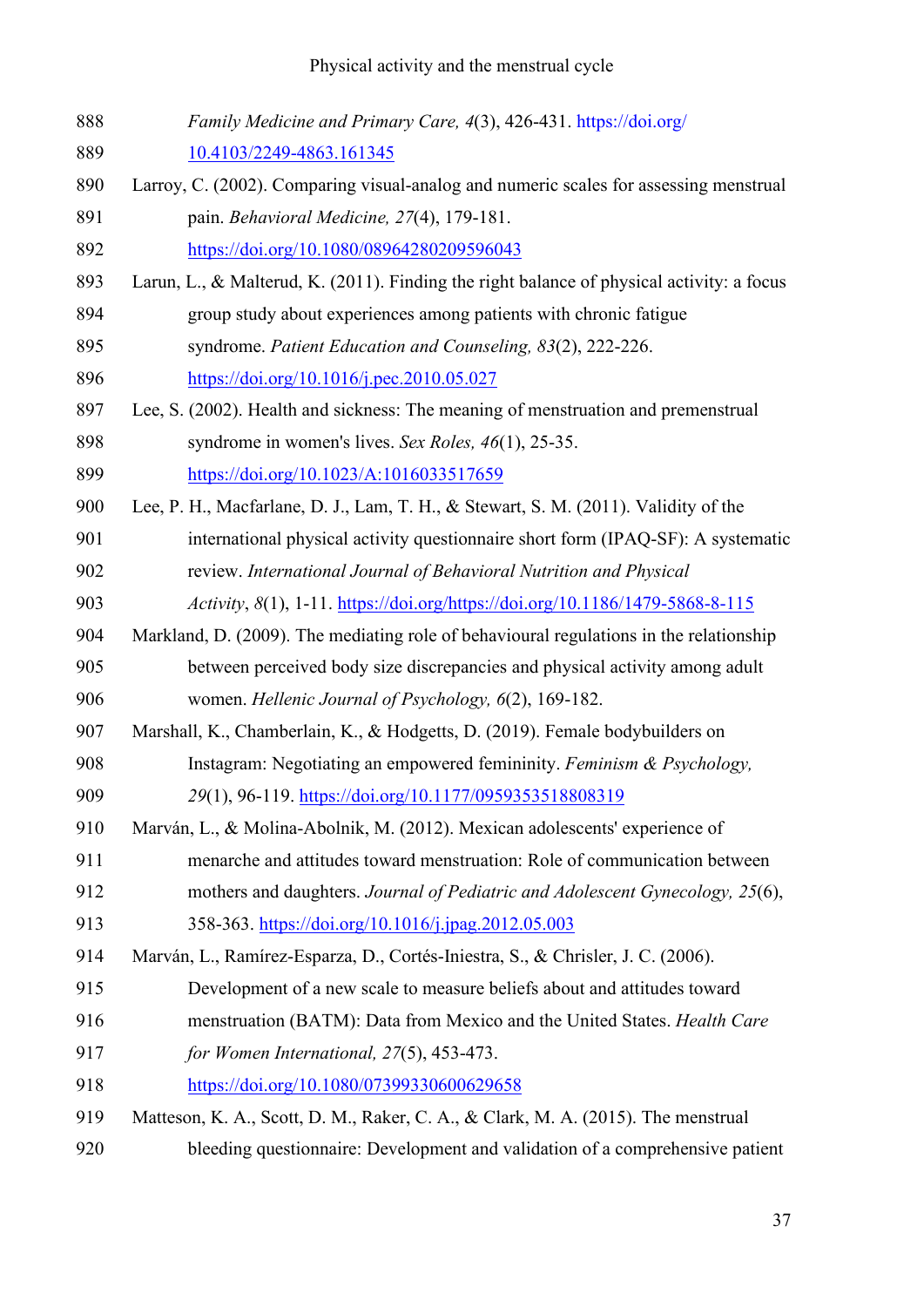| 921 | - reported outcome instrument for heavy menstrual bleeding. BJOG: An                     |
|-----|------------------------------------------------------------------------------------------|
| 922 | International Journal of Obstetrics & Gynaecology, 122(5), 681-                          |
| 923 | 689. https://doi.org/10.1111/1471-0528.13273                                             |
| 924 | McHugh, M. L. (2013). The chi-square test of independence. Biochemia Medica:             |
| 925 | Biochemia Medica, 23(2), 143-149. https://doi.org/10.11613/BM.2013.018                   |
| 926 | Miller, T. (2017). Telling the difficult things: Creating spaces for disclosure, rapport |
| 927 | and 'collusion' in qualitative interviews. Women's Studies International Forum,          |
| 928 | 61, 81-86. https://doi.org/10.1016/j.wsif.2016.07.005                                    |
| 929 | Milton, K., Bull, F.C., & Bauman, A., (2011). Reliability and validity testing of a      |
| 930 | single-item physical activity measure. British Journal of Sports Medicine, 45(3),        |
| 931 | 203-208.                                                                                 |
| 932 | Milton, K., Clemes, S., & Bull, F. (2013). Can a single question provide an accurate     |
| 933 | measure of physical activity? British Journal of Sports Medicine, 47(1), 44-48.          |
| 934 | Mondragon, N. I., & Txertudi, M. B., 2019. Understanding menstruation: Influence of      |
| 935 | gender and ideological factors. A study of young people's social                         |
| 936 | representations. Feminism & Psychology, 29(3), 357-373.                                  |
| 937 | https://doi.org/10.1177/0959353519836445                                                 |
| 938 | Moreno-Black, G., & Vallianatos, H. (2005). Young women's experiences of                 |
| 939 | menstruation and athletics. Women's Studies Quarterly, 33(1/2), 50-67.                   |
| 940 | Morgan, D. L. (2007). Paradigms lost and pragmatism regained: Methodological             |
| 941 | implications of combining qualitative and quantitative methods. Journal of               |
| 942 | Mixed Methods Research, 1(1), 48-76. http://dx.doi.org/10.1136/bjsports-2011-            |
| 943 | 090899                                                                                   |
| 944 | Mulligan, H., Miyahara, M., & Nichols-Dunsmuir, A. (2017). Multiple perspectives on      |
| 945 | accessibility to physical activity for people with long-term mobility                    |
| 946 | impairment. Scandinavian Journal of Disability Research, 19(4), 295-306.                 |
| 947 | https://doi.org/10.1080/15017419.2016.1167772                                            |
| 948 | NHS Digital. (2017). Health survey for England 2016 – Physical activity in adults.       |
| 949 | https://files.digital.nhs.uk/publication/m/3/hse16-adult-phy-act.pdf                     |
| 950 | Nowell, L. S., Norris, J. M., White, D. E., & Moules, N. J. (2017). Thematic analysis:   |
| 951 | Striving to meet the trustworthiness criteria. International Journal of Qualitative      |
| 952 | Methods, 16(1), 1-13. https://doi.org/10.1177/1609406917733847                           |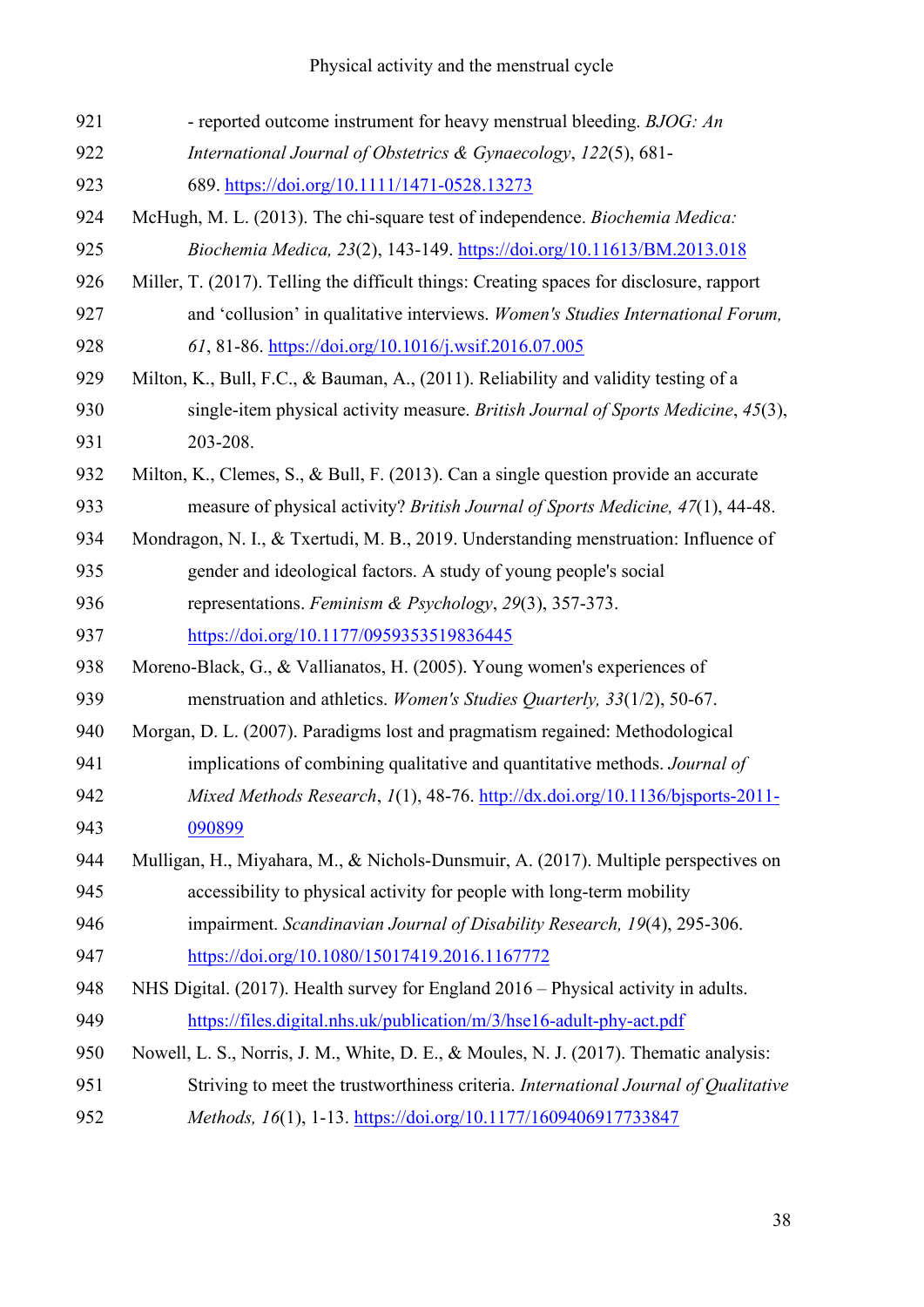| 953 | O'Cathain, A. (2010). Mixed methods involving qualitative research. In I. Bourgeault, |
|-----|---------------------------------------------------------------------------------------|
| 954 | R. Dingwall, & R. De Vries (Eds.), The SAGE handbook of qualitative methods           |
| 955 | in health research (pp. 575-588). SAGE Publications.                                  |
| 956 | https://dx.doi.org/10.4135/9781446268247                                              |
| 957 | Onwuegbuzie, A. J., & Collins, K. M. T. (2007). A typology of mixed methods           |
| 958 | sampling designs in social science research. The Qualitative Report, 12(2), 281-      |
| 959 | 316.                                                                                  |
| 960 | Plotnikoff, R. C., Lippke, S., Johnson, S. T., Hugo, K., Rodgers, W., & Spence, J. C. |
| 961 | (2011). Awareness of Canada's physical activity guide to healthy active living in     |
| 962 | a large community sample. American Journal of Health Promotion, 25(5), 294-           |
| 963 | 297. https://doi.org/10.4278/ajhp.090211-ARB-60                                       |
| 964 | Pridgeon, L., & Grogan, S. (2012). Understanding exercise adherence and dropout: An   |
| 965 | interpretative phenomenological analysis of men and women's accounts of gym           |
| 966 | attendance and non-attendance. Qualitative Research in Sport, Exercise and            |
| 967 | Health, 4(3), 382-399. https://doi.org/10.1080/2159676X.2012.712984                   |
| 968 | Samy, A., Zaki, S. S., Metwally, A. A., Mahmoud, D. S. E., Elzahaby, I. M., Amin, A.  |
| 969 | H., Eissa, A. I., Abbas, A. M., Hussein, A. H., & Talaat, B. (2019). The effect of    |
| 970 | zumba exercise on reducing menstrual pain in young women with primary                 |
| 971 | dysmenorrhea: A randomized controlled trial. Journal of Pediatric and                 |
| 972 | Adolescent Gynecology, 32(5), 541-545.                                                |
| 973 | https://doi.org/10.1016/j.jpag.2019.06.001                                            |
| 974 | Sandelowski, M. (2000). Combining quantitative and qualitative sampling, data         |
| 975 | collection, and analysis techniques in mixed-method studies. Research in              |
| 976 | Nursing and Health, 23(3), 246-255.                                                   |
| 977 | Santer, M., Wyke, S., & Warner, P. (2007). What aspects of periods are most           |
| 978 | bothersome for women reporting heavy menstrual bleeding? Community survey             |
| 979 | and qualitative study. BMC Women's Health, 7(1), 8-13.                                |
| 980 | https://doi.org/10.1186/1472-6874-7-8                                                 |
| 981 | Santer, M., Wyke, S., & Warner, P. (2008). Women's management of menstrual            |
| 982 | symptoms: Findings from a postal survey and qualitative interviews. Social            |
| 983 | Science & Medicine, 66(2), 276-288.                                                   |
| 984 | https://doi.org/10.1016/j.socscimed.2007.08.018                                       |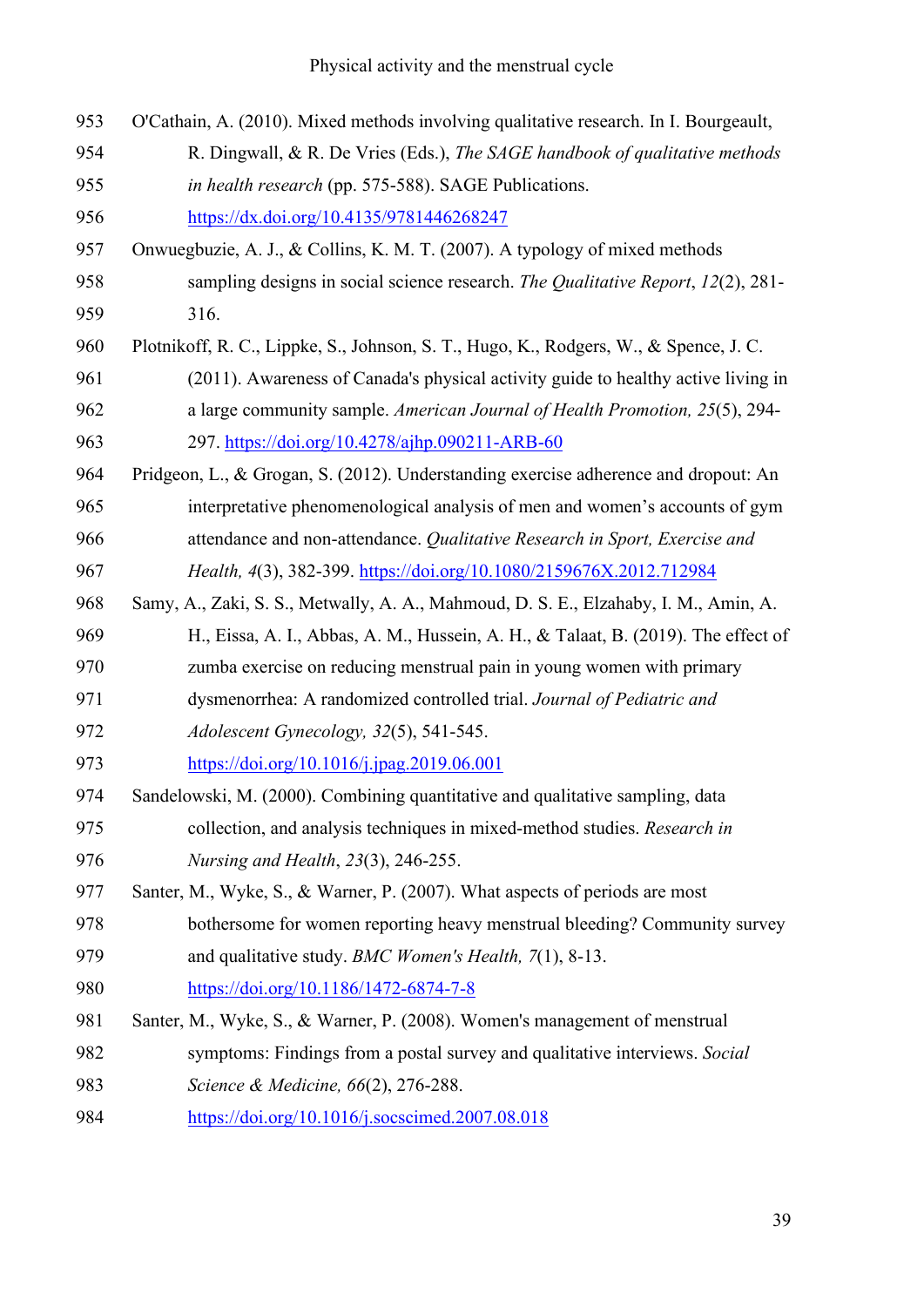| 985  | Schechtman, K. B., Barzilai, B., Rost, K., & Fisher, E. B. (1991). Measuring physical     |
|------|-------------------------------------------------------------------------------------------|
| 986  | activity within a single question. American Journal of Public Health, 81(6), 771-         |
| 987  | 773. https://doi.org/10.2105/AJPH.81.6.771                                                |
| 988  | Schoep, M. E., Nieboer, T. E., Van der Zanden, M., Braat, D. D. M., & Nap, A. W.          |
| 989  | (2019). The impact of menstrual symptoms on everyday life: A survey among                 |
| 990  | 42,879 women. Gynecology, 220(6), 561-567.                                                |
| 991  | https://doi.org/10.1016/j.ajog.2019.02.048                                                |
| 992  | Scott, M., Flaherty, D., & Currall, J. (2013). Statistics: Dealing with categorical       |
| 993  | data. Journal of Small Animal Practice, 54(1), 3-                                         |
| 994  | 8. https://doi.org/10.1111/j.1748-5827.2012.01298.x                                       |
| 995  | Shilling, C., & Bunsell, T. (2009). The female bodybuilder as a gender                    |
| 996  | outlaw. Qualitative Research in Sport and Exercise, 1(2), 141-159.                        |
| 997  | https://doi.org/10.1080/19398440902909009                                                 |
| 998  | Small, C. M., Manatunga, A. K., & Marcus, M. (2007). Validity of self-reported            |
| 999  | menstrual cycle length. Annals of Epidemiology, 17(3), 163-                               |
| 1000 | 170. https://doi.org/10.1016/j.annepidem.2006.05.005                                      |
| 1001 | Smith, B., & McGannon, K. R. (2018). Developing rigor in qualitative research:            |
| 1002 | Problems and opportunities within sport and exercise psychology. International            |
| 1003 | Review of Sport and Exercise Psychology, 11(1), 101-121.                                  |
| 1004 | https://doi.org/10.1080/1750984X.2017.1317357                                             |
| 1005 | Smith, B., & Sparkes, A. (2016). Introduction - An invitation to qualitative research. In |
| 1006 | B. Smith & A. Sparkes (Eds.), The Routledge handbook of qualitative research              |
| 1007 | in sport, exercise and health (pp. 1-8). Routledge.                                       |
| 1008 | Spadaro, G., d'Elia, S. R. G., & Mosso, C. O. (2018). Menstrual knowledge and taboo       |
| 1009 | TV commercials: Effects on self-objectification among Italian and Swedish                 |
| 1010 | women. Sex Roles, 78(9-10), 685-696. https://doi.org/10.1007/s11199-017-                  |
| 1011 | 0825-0                                                                                    |
| 1012 | Stephan, Y. (2003). Repercussions of transition out of elite sport on subjective well-    |
| 1013 | being: A one-year study. Journal of Applied Sport Psychology, 15(4), 354-                 |
| 1014 | 371. https://doi.org/10.1080/714044202                                                    |
| 1015 | Stubbs, M. L. (2008). Cultural perceptions and practices around menarche and              |
| 1016 | adolescent menstruation in the United States. Annals of the New York Academy              |
| 1017 | of Sciences, 1135(1), 58-66. https://doi.org/10.1196/annals.1429.008                      |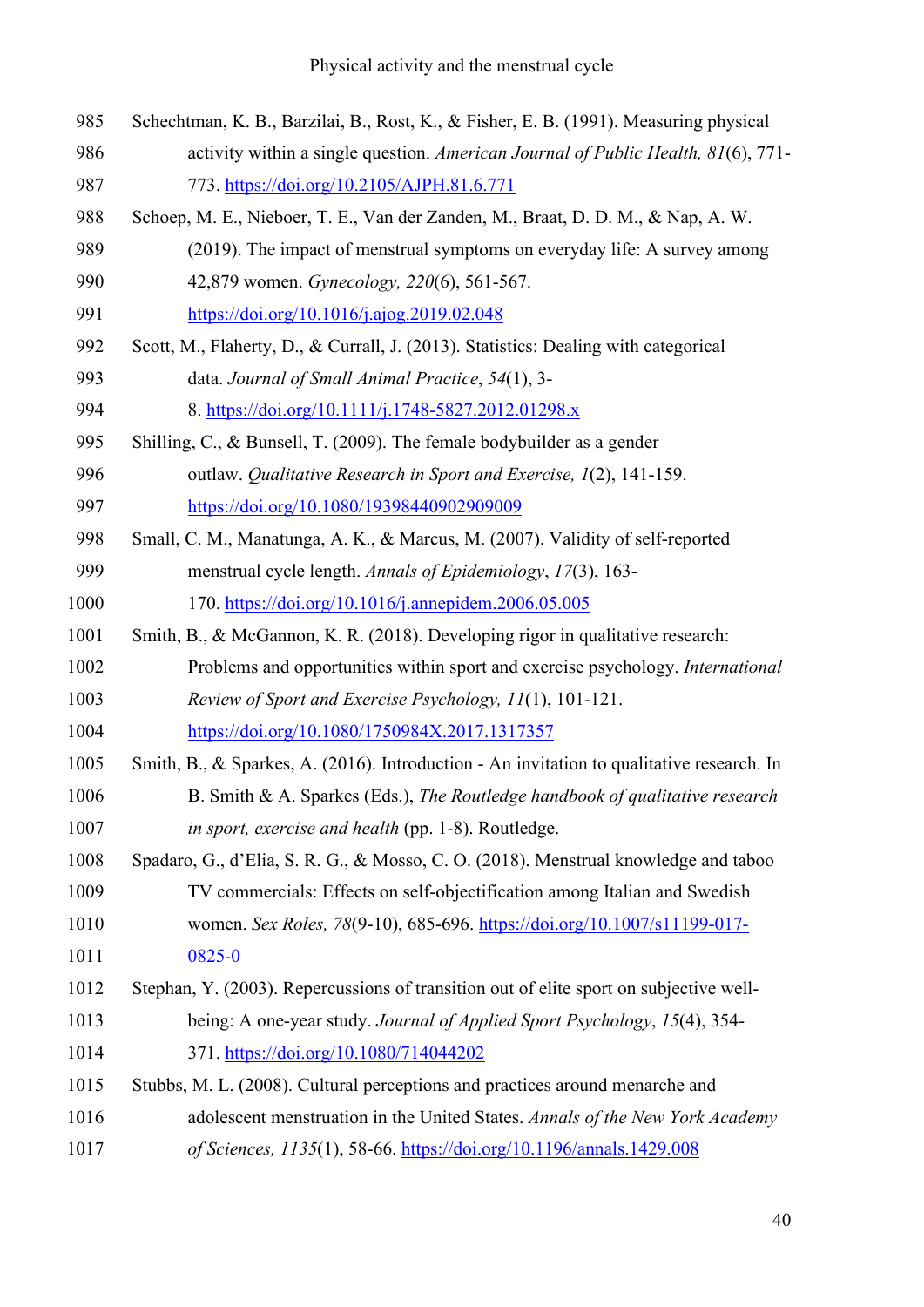| 1018 | Tashakkori, A., & Teddlie, C. (2008). Quality of inferences in mixed methods research: |
|------|----------------------------------------------------------------------------------------|
| 1019 | Calling for an integrative framework. In M. M. Bergman (Ed.), Advances in              |
| 1020 | mixed methods research: Theories and application (pp. 101-119). SAGE                   |
| 1021 | Publications. https://dx.doi.org/10.4135/9780857024329                                 |
| 1022 | Vartanian, L. R., & Novak, S. A. (2011). Internalized societal attitudes moderate the  |
| 1023 | impact of weight stigma on avoidance of exercise. Obesity, 19(4), 757-762.             |
| 1024 | https://doi.org/10.1038/oby.2010.234                                                   |
| 1025 | Warren, C. A. B. (2012). Interviewing as social interaction. In J. F. Gubrium, J. A.   |
| 1026 | Holstein, A. B. Marvasti, & K. D. McKinney (Eds.), The SAGE handbook of                |
| 1027 | interview research: The complexity of the craft (2nd ed., pp. 129-142). SAGE           |
| 1028 | Publications. https://dx.doi.org/10.4135/9781452218403                                 |
| 1029 | Wegienka, G., & Baird, D. D. (2005). A comparison of recalled date of last menstrual   |
| 1030 | period with prospectively recorded dates. Journal of Women's Health, 14(3),            |
| 1031 | 248-252. https://doi.org/https://doi.org/10.1089/jwh.2005.14.248                       |
| 1032 | Weiss, W. M. (2015). Competitive-level differences on sport commitment among high      |
| 1033 | school and collegiate-level athletes. International Journal of Sport and Exercise      |
| 1034 | Psychology, 13(3), 286-303. https://doi.org/10.1080/1612197X.2014.958517               |
| 1035 | Weiss, W. M., Weiss, M. R., & Amorose, A. J. (2010). Sport commitment among            |
| 1036 | competitive female athletes: Test of an expanded model. Journal of Sports              |
| 1037 | Sciences, 28(4), 423-434. https://doi.org/10.1080/02640410903536442                    |
| 1038 | Zamani Sani, S. H., Fathirezaie, Z., Brand, S., Pühse, U., Holsboer-Trachsler, E.,     |
| 1039 | Gerber, M., & Talepasand, S. (2016). Physical activity and self-esteem: Testing        |
| 1040 | direct and indirect relationships associated with psychological and physical           |
| 1041 | mechanisms. Neuropsychiatric Disease and Treatment, 12, 2617-2625.                     |
| 1042 | https://doi.org/10.2147/NDT.S116811                                                    |
| 1043 |                                                                                        |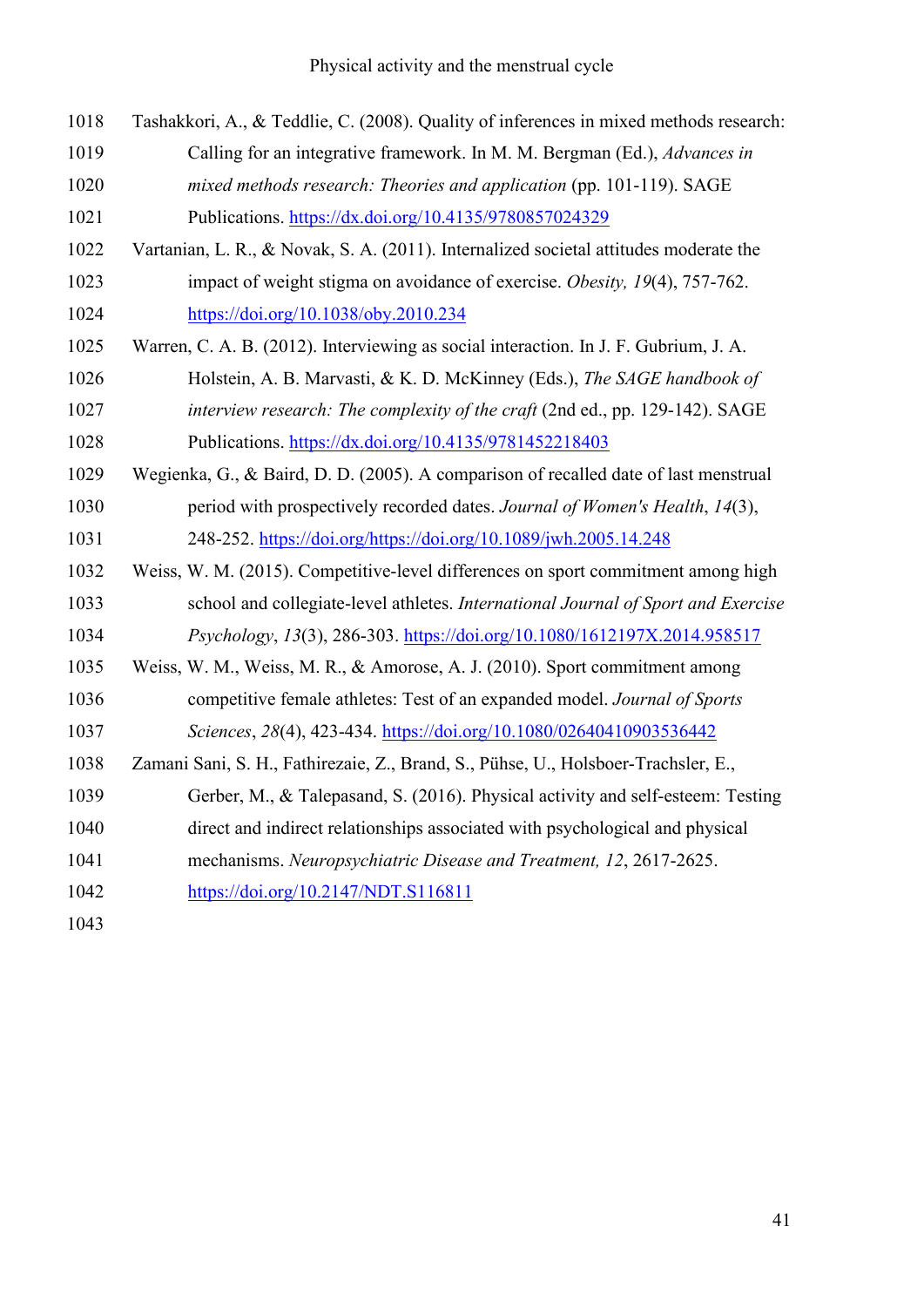## 1044 **Tables**

1045 Table 1. Mean (SD) participant characteristics and menstrual cycle symptoms taken

1046 from the questionnaire.

|                                       | All        | <b>Avoider</b>  | Non-avoider |
|---------------------------------------|------------|-----------------|-------------|
| N                                     | 128        | 44              | 84          |
| Age (yrs)                             | 27.9(7.5)  | 28.2(8.0)       | 27.2(7.3)   |
| Height (m)                            | 1.65(0.06) | 1.65(0.06)      | 1.65(0.06)  |
| Body mass (kg)                        | 63.2(12.2) | 61.9(12.8)      | 63.8(11.8)  |
| Length of period<br>(days)            | 4.64(1.80) | $5.07(1.11)*$   | 4.42(2.04)  |
| Bleeding<br>(days/MC)                 | 3.81(2.10) | 4.43 $(2.07)$ * | 3.49(2.05)  |
| Spotting (days/MC)                    | 1.51(1.80) | 2.02(2.37)      | 1.24(1.35)  |
| Fatigue (days/MC)                     | 2.82(2.99) | $4.43(3.45)$ †  | 3.45(2.34)  |
| Pain (days/MC)                        | 2.60(2.87) | $4.20(3.60)$ †  | 1.76(1.95)  |
| Pain<br>severity<br>(numerical scale) | 3.95(2.80) | $5.27(2.41)$ †  | 3.25(2.75)  |

1047 MC, menstrual cycle. \*denotes significant difference from non-avoider (*p*<0.05),

1048 †denotes significant difference from non-avoider (*p*<0.01).